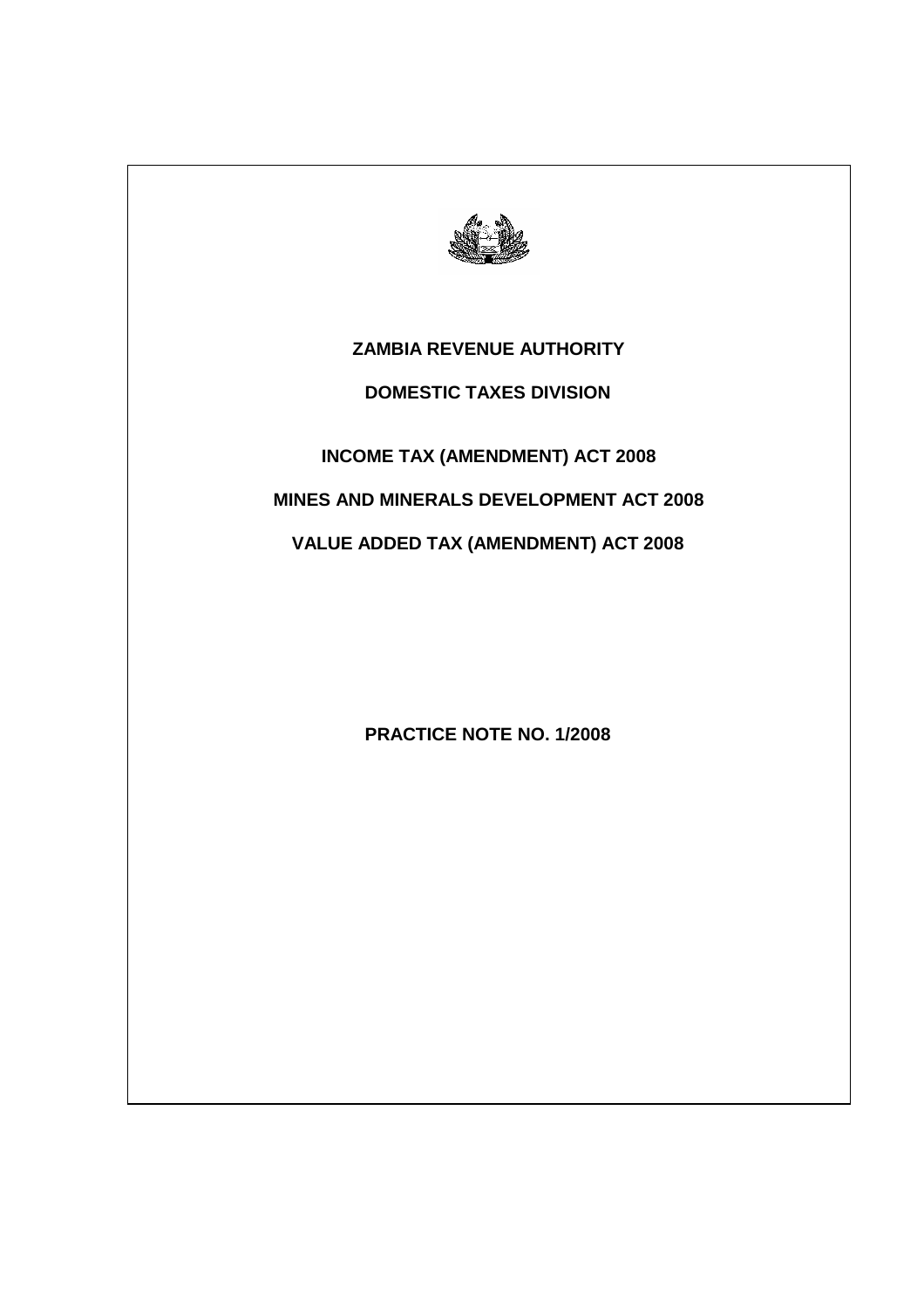# **CONTENTS**

|  | ۰. |  |
|--|----|--|

| 1. | <b>GENERAL</b>                                                          | 3  |
|----|-------------------------------------------------------------------------|----|
| 2. | SUMMARY OF THE PRINCIPAL CHANGES                                        | 4  |
| 3. | <b>COMMENTARY ON THE INCOME TAX</b><br>(AMENDMENT) ACT 2008             | 8  |
| 4. | <b>COMMENTARY ON THE MINES AND MINERALS</b><br>ACT 2008                 | 33 |
| 5. | COMMENTARY ON THE VALUE ADDED TAX<br>(AMEND<br><b>MENT) ACT 2008</b>    | 36 |
| 6. | <b>OTHER MATTERS</b>                                                    | 41 |
| 7. | ZAMBIA REVENUE AUTHORITY -<br>DOMESTIC TAXES DIVISION CONTACT ADDRESSES | 50 |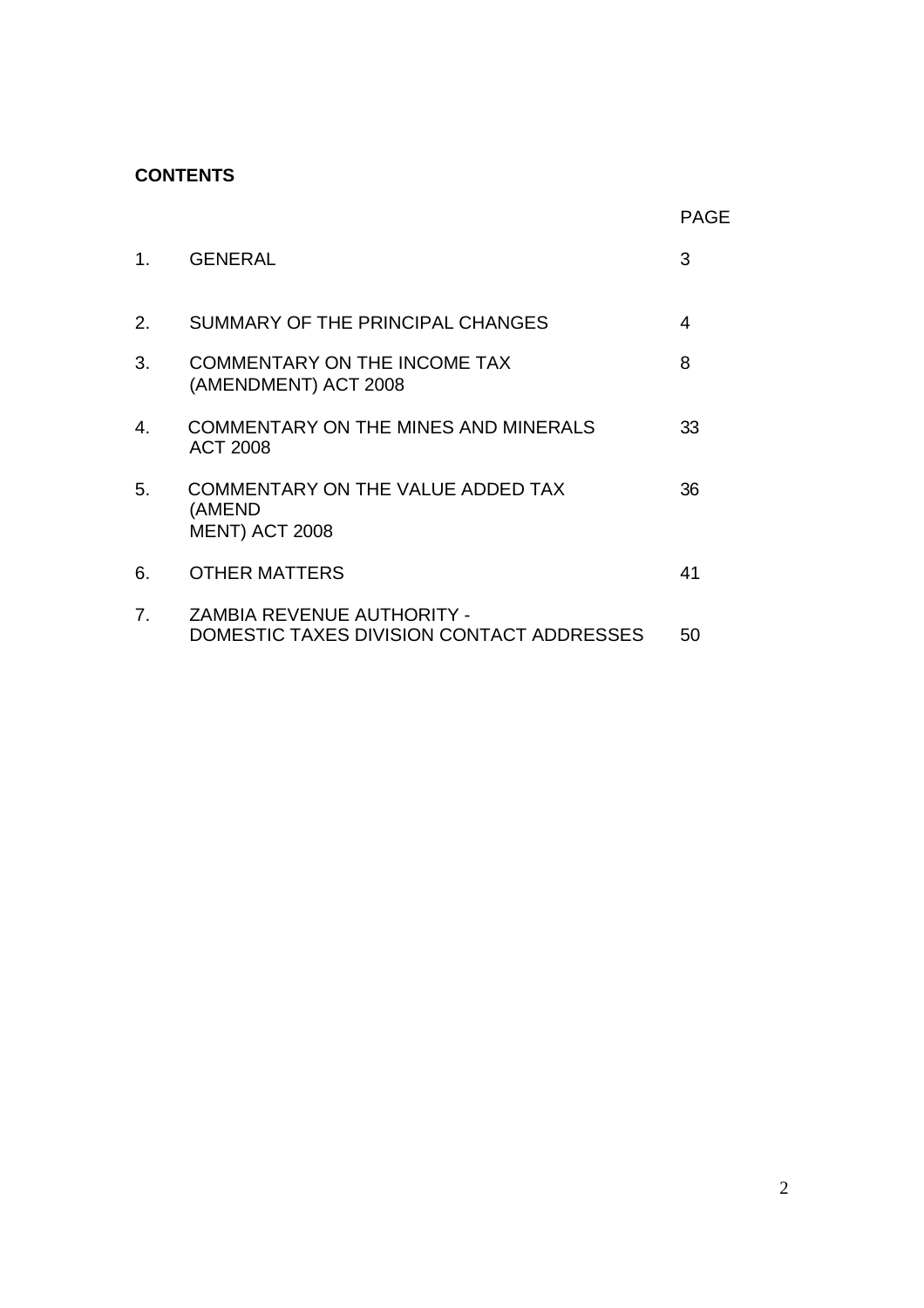# **1.0 GENERAL**

This **PRACTICE NOTE** describes the various changes introduced by the Income Tax (Amendment) Act 2008, the Value Added Tax (Amendment) Act 2008 and the Mines and Minerals Development Act 2008.

The commentary is for general guidance only and is not to be taken as authority in any particular case.

The commentary is not exhaustive and does not, therefore, affect any person's right of appeal on any point concerning their liability to tax, nor does it preclude any discretionary treatment which may be allowed under the Act.

Inquiries may be made at the nearest office of the Zambia Revenue Authority, Domestic Taxes Division or Customer Services Centres, in Lusaka and Kitwe.

Chriticles Mwansa

# **COMMISSIONER-GENERAL**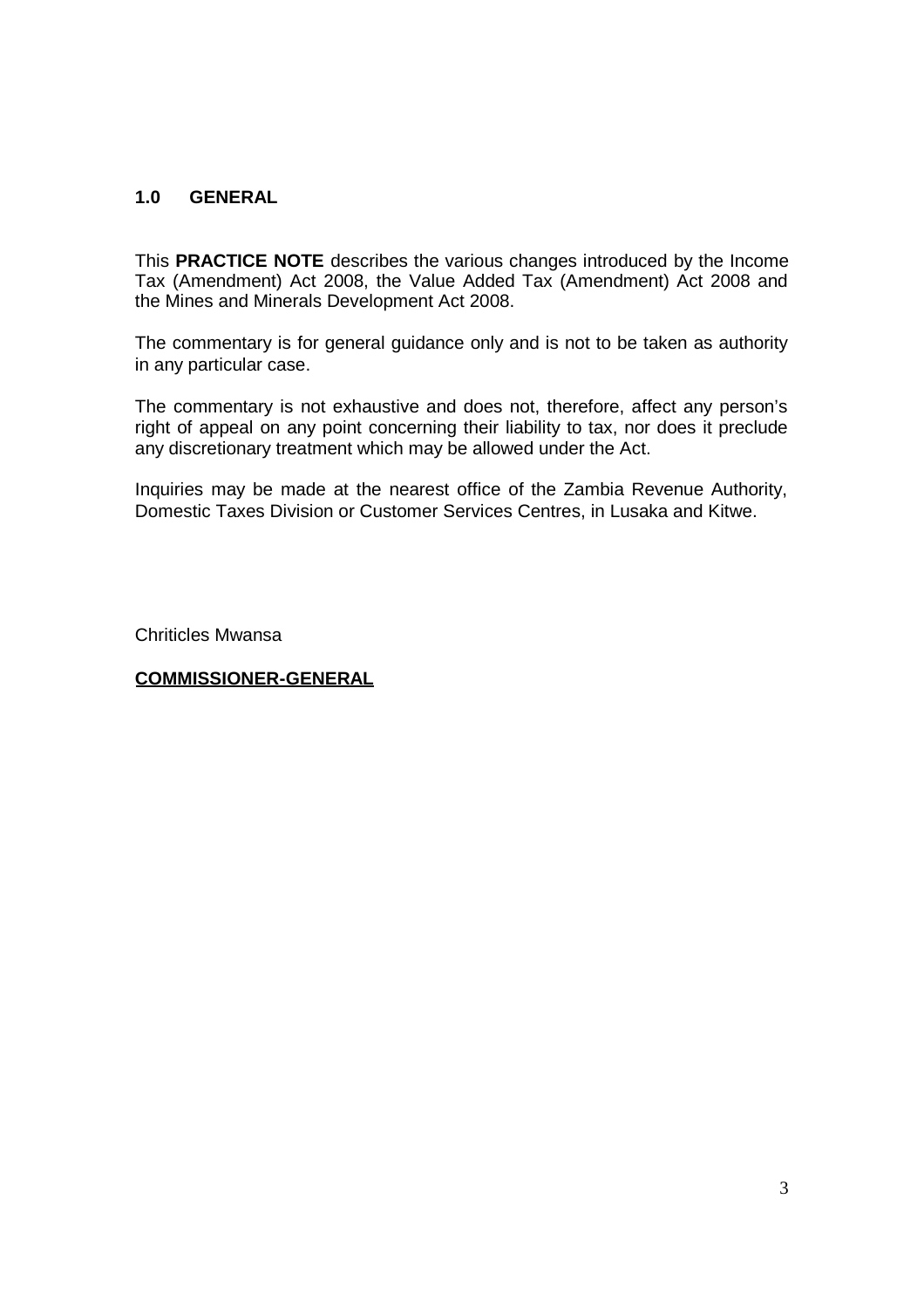| SUMMARY OF CHANGES TO THE INCOME TAX ACT                                                                                                                                                      |                                                   |                 |  |  |  |
|-----------------------------------------------------------------------------------------------------------------------------------------------------------------------------------------------|---------------------------------------------------|-----------------|--|--|--|
| <b>Subject</b><br>Title and commencement                                                                                                                                                      | Para<br>3.1                                       | Page<br>8       |  |  |  |
| (a) Amends the definition of "business".<br>(b) Amends the definition of "finance lease".                                                                                                     | 3.2.1<br>3.2.2                                    | 8               |  |  |  |
| (d) Introduces the definition of "operating lease".                                                                                                                                           | 3.2.3                                             |                 |  |  |  |
| (a) Provides for the deduction of hedging losses<br>(b) Provides for a uniform period for carry<br>forward of losses for any person carrying on<br>mining operations.                         | 3.3.1<br>3.3.2                                    | 8               |  |  |  |
| Re-introduces a deduction for mortgage interest.                                                                                                                                              | 3.4.1                                             | 8               |  |  |  |
| Increases the allowable deduction for employing a<br>person with a disability from K500, 000 to K1,<br>000,000.                                                                               | 3.5                                               | 11              |  |  |  |
| Increases the allowable deduction for a gift from<br>K25, 000 to K100, 000.                                                                                                                   | 3.6                                               | 11              |  |  |  |
| Provides for a Tax Payer Identification Number<br>(TPIN) registration for a partnership.                                                                                                      | 3.7                                               | 11              |  |  |  |
| Introduces a Windfall Tax Return.                                                                                                                                                             | 3.8                                               | 11              |  |  |  |
| Increases Base Tax from K50, 000 to K150, 000.                                                                                                                                                | 3.9                                               | 11              |  |  |  |
| (a)<br>Excludes any person carrying on mining<br>operations from Turnover Tax.<br>Introduces powers for the Minister to make<br>(b)<br>regulations for the administration of Turnover<br>Tax. | 3.10.1                                            | 12 <sub>2</sub> |  |  |  |
| Introduces powers for the Commissioner-General<br>to make Windfall Tax assessment for any person<br>carrying on mining operations.                                                            | 3.11.1                                            | 12 <sup>2</sup> |  |  |  |
|                                                                                                                                                                                               | (c) Amends the definition of "mining operations". |                 |  |  |  |

4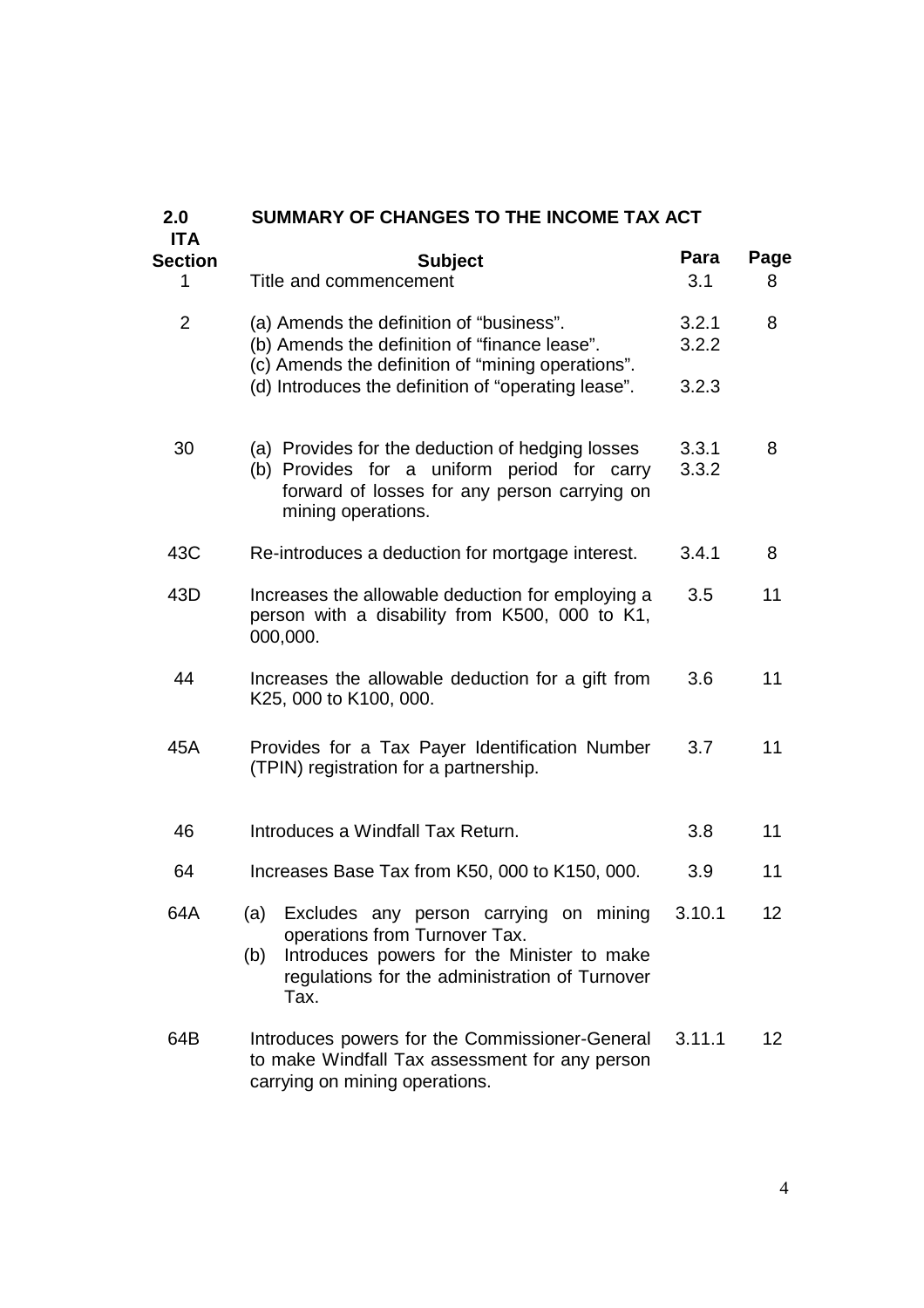| 77                          | Introduces due dates for the payment of Windfall<br>Tax.                                                                                     | 3.12      | 12              |
|-----------------------------|----------------------------------------------------------------------------------------------------------------------------------------------|-----------|-----------------|
| 78                          | Introduces penalties for non payment of Windfall<br>Tax.                                                                                     | 3.13      | 12 <sub>2</sub> |
| 81C                         | Corrects a drafting error.                                                                                                                   | 3.14      | 12              |
| 82A                         | Removes the exempt portion of Withholding tax<br>on interest payments to individuals.                                                        | 3.15      | 12 <sub>2</sub> |
| 93                          | Increases the non payable tax amount from<br>K20,000 to K100,000                                                                             | 3.16      | 13              |
| 97A                         | Introduces a reference price for transactions<br>between related parties for the sale of base<br>metals or precious metals.                  | 3.17      | 13              |
| $2^{nd}$ Sch<br>Para $5(3)$ | Increases the threshold of exempt income of<br>societies<br>from K3,600,000<br>cooperative<br>to<br>K7,200,000 per annum.                    | 3.18      | 14              |
| $5th$ Sch<br>Para $1(4)$    | (a) Increases the allowable expenditure on low<br>cost housing from K2, 000,000 to K20,<br>000,000.                                          | 3.19(i)   | 14              |
| Para 10(5)                  | (b) Clarifies the tax treatment of capital<br>allowances under an Operating Lease.                                                           | 3.19(ii)  | 14              |
| Para 19                     | (c) Corrects a drafting error.<br>(d) Amends the definition of "production charge<br>year".                                                  | 3.19(ii)  | 14              |
|                             | (e) Deletes the definitions of "1953, 1970 and<br>1975 new mines".                                                                           | 3.19(iii) | 14              |
|                             | Introduces a definition of an "existing mine".<br>(f)                                                                                        | 3.19(iii) | 14              |
| Para 21(4)                  | (g) Restricts the carry forward of losses for any<br>carrying<br>prospecting<br>and<br>person<br>on<br>exploration operations to five years. | 3.19(iv)  | 15              |
| Para 22(2)                  | (h) Reduces the mining expenditure deduction<br>from 100% to 25%.                                                                            | 3.19(v)   | 15              |
| Para 22(3)                  | Introduces ring fencing for mining expenditure<br>(i)<br>deduction.                                                                          |           |                 |
| Para 23                     | Introduces ring fencing of losses arising from<br>(j)<br>non contiguous mines.                                                               | 3.19(vi)  | 16              |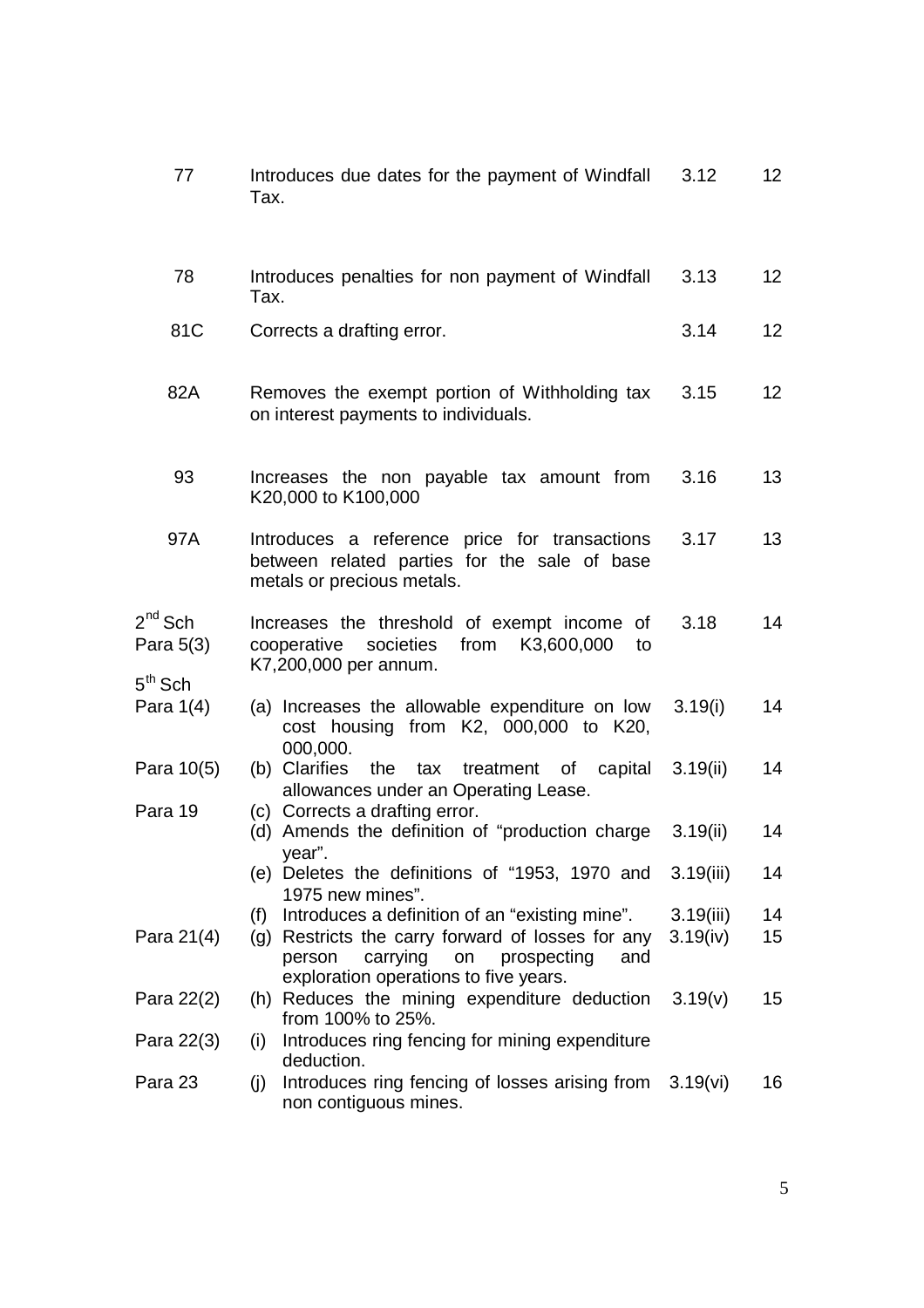| $6^\mathsf{th}$ Sch<br>Para 1 | Increases the farm dwelling allowance from K10,<br>000,000 to K20, 000,000 per annum.                                                                                                               | 3.20   | 18 |
|-------------------------------|-----------------------------------------------------------------------------------------------------------------------------------------------------------------------------------------------------|--------|----|
| $10^{th}$ Sch                 | Introduces a Schedule for the computation of<br>Windfall Tax.                                                                                                                                       | 3.21   | 18 |
| Charging<br><b>Schedule</b>   |                                                                                                                                                                                                     |        |    |
| Para 1                        | (a) Increases the tax credit for a person with a<br>disability from K144, 000 to K600, 000.                                                                                                         | 3.22.1 | 29 |
|                               | (b) Increases the tax free income for individuals<br>from K6, 000,000 to K7, 200,000 and amends<br>the tax bands.                                                                                   | 3.22.2 | 29 |
| Para 3                        | Introduces a variable profit tax rate for<br>(c)<br>persons carrying on mining operations.                                                                                                          | 3.22.3 | 29 |
| Para 5                        | Introduces a tax rate for hedging income.<br>(d)                                                                                                                                                    | 3.22.4 | 32 |
| Para 6                        | Provides for zero per centum withholding tax<br>(e)<br>rate on dividends paid by persons carrying on<br>mining operations.                                                                          | 3.22.5 | 32 |
| Para 7                        | Reduces the withholding tax rate on interest<br>(f)<br>payments to individuals from twenty five per<br>centum to fifteen.                                                                           | 3.22.6 | 33 |
|                               | Increases the withholding tax rate on interest,<br>(q)<br>management or consultancy fees, royalties,<br>for any person carrying on mining operations<br>from zero per centum to fifteen per centum. | 3.22.6 | 33 |
| Act<br><b>Section</b>         | <b>COMMENTARY</b><br><b>ON</b><br><b>THE</b><br><b>MINES</b><br><b>AND</b><br><b>MINERALS DEVELOPMENT ACT</b>                                                                                       | 4.0    | 34 |
| 1                             | Title and commencement.                                                                                                                                                                             | 4.1    | 34 |
| 2                             | (a) Introduces the definition of "Energy Minerals".                                                                                                                                                 | 4.2.1  | 34 |
|                               | (b) Introduces the definition of "Industrial<br>Minerals".                                                                                                                                          | 4.2.2  | 34 |
|                               | (c) Amends the definition of "Mineral".                                                                                                                                                             | 4.2.3  | 34 |
|                               | (d) Introduces the definition of "Mineral Royalty".                                                                                                                                                 | 4.2.4  | 34 |
|                               | (e) Amends the definition of "Mining Operations".                                                                                                                                                   | 4.2.5  | 34 |
| 133                           | (a) Amends the mineral royalty rates;                                                                                                                                                               | 4.3    | 35 |
|                               | (b) Introduces the definition of "Norm Value".                                                                                                                                                      | 4.3    | 35 |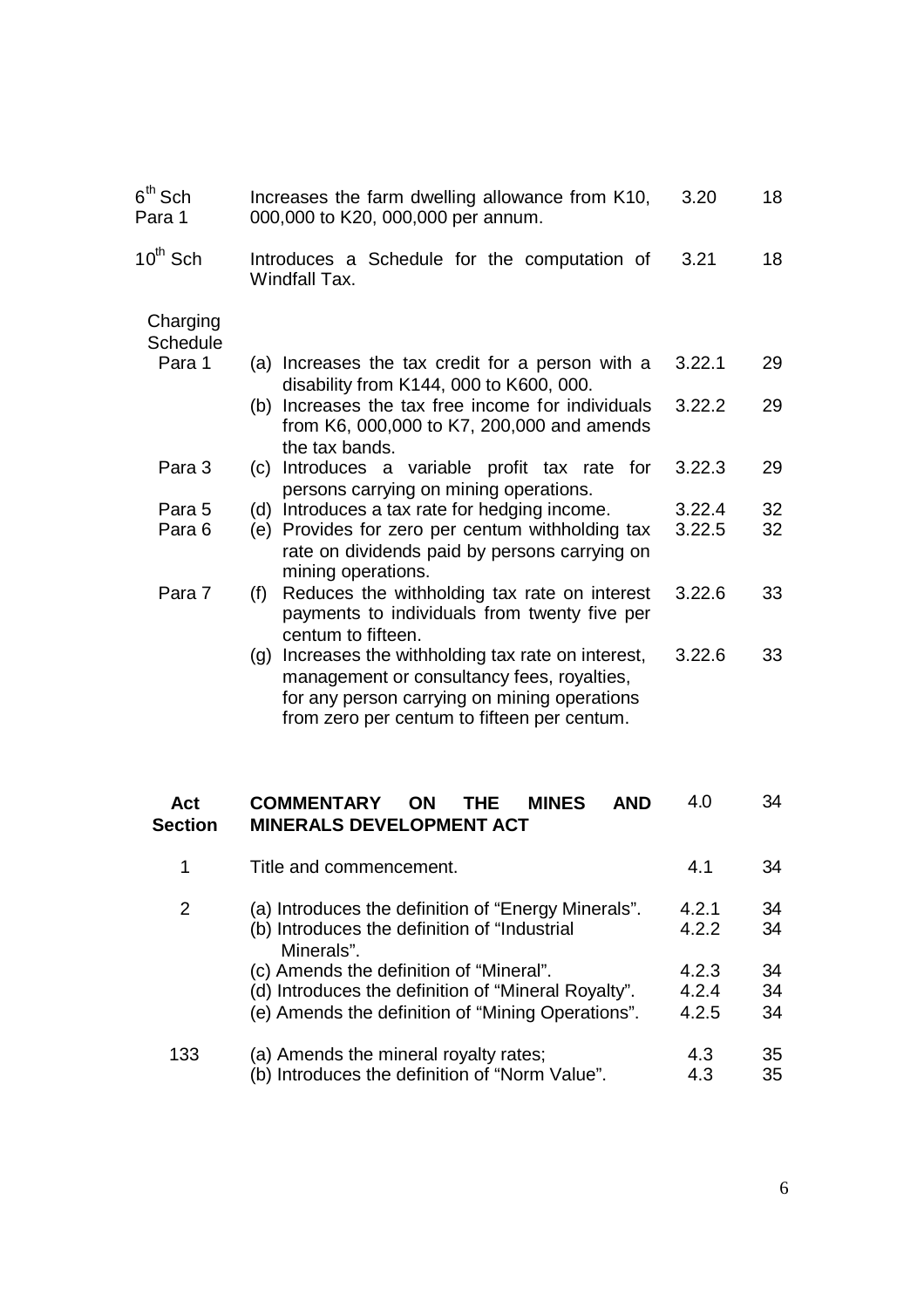| 142                                        | Provides for the prohibition of disposal of<br>minerals.                                                                                                 | 4.4            | 36       |
|--------------------------------------------|----------------------------------------------------------------------------------------------------------------------------------------------------------|----------------|----------|
| 159                                        | the<br>Minister from<br>entering<br>into<br>Bars<br>any<br>agreement relating to the grant of a Large-scale<br>mining licence or any other mining right. | 4.5            | 36       |
| 160                                        | Existing Development Agreements cease to be<br>binding on the Republic.                                                                                  | 4.6            | 36       |
| <b>VAT Act</b><br><b>Section</b>           | SUMMARY OF CHANGES TO THE VALUE<br><b>ADDED TAX ACT</b>                                                                                                  | 5.0            | 38       |
| $\mathbf{1}$                               | Title and commencement                                                                                                                                   | 5.1            | 38       |
| $\overline{2}$                             | (a) Introduces the definition of "finance lease"<br>(b) Introduces the definition of "operating lease"                                                   | 5.2.1<br>5.2.2 | 38<br>38 |
| 19                                         | (a) Introduces powers for the Minister to remit<br>unrecoverable tax.                                                                                    | 5.3.1          | 38       |
|                                            | Incorporates the provision for diplomats and<br>(b)<br>designated officials to claim tax into the<br>Principal Act.                                      | 5.3.2          | 39       |
| <b>Statutory</b><br><b>Instrument</b><br># |                                                                                                                                                          |                |          |
| 12 of 2008                                 | (a) Removes books and school exercise books<br>from the exempt schedule.<br>(b) Exempts infant formula from VAT.                                         | 5.4            | 39       |
| 13 of 2008                                 | (a) Extends the zero rated tourist activities.<br>(b) Provides for zero rating of books and school<br>exercise books.                                    | 5.5            | 39       |
| 14 of 2008                                 | Reduces the rate of tax from seventeen and half<br>per centum to sixteen per centum.                                                                     | 5.6            | 40       |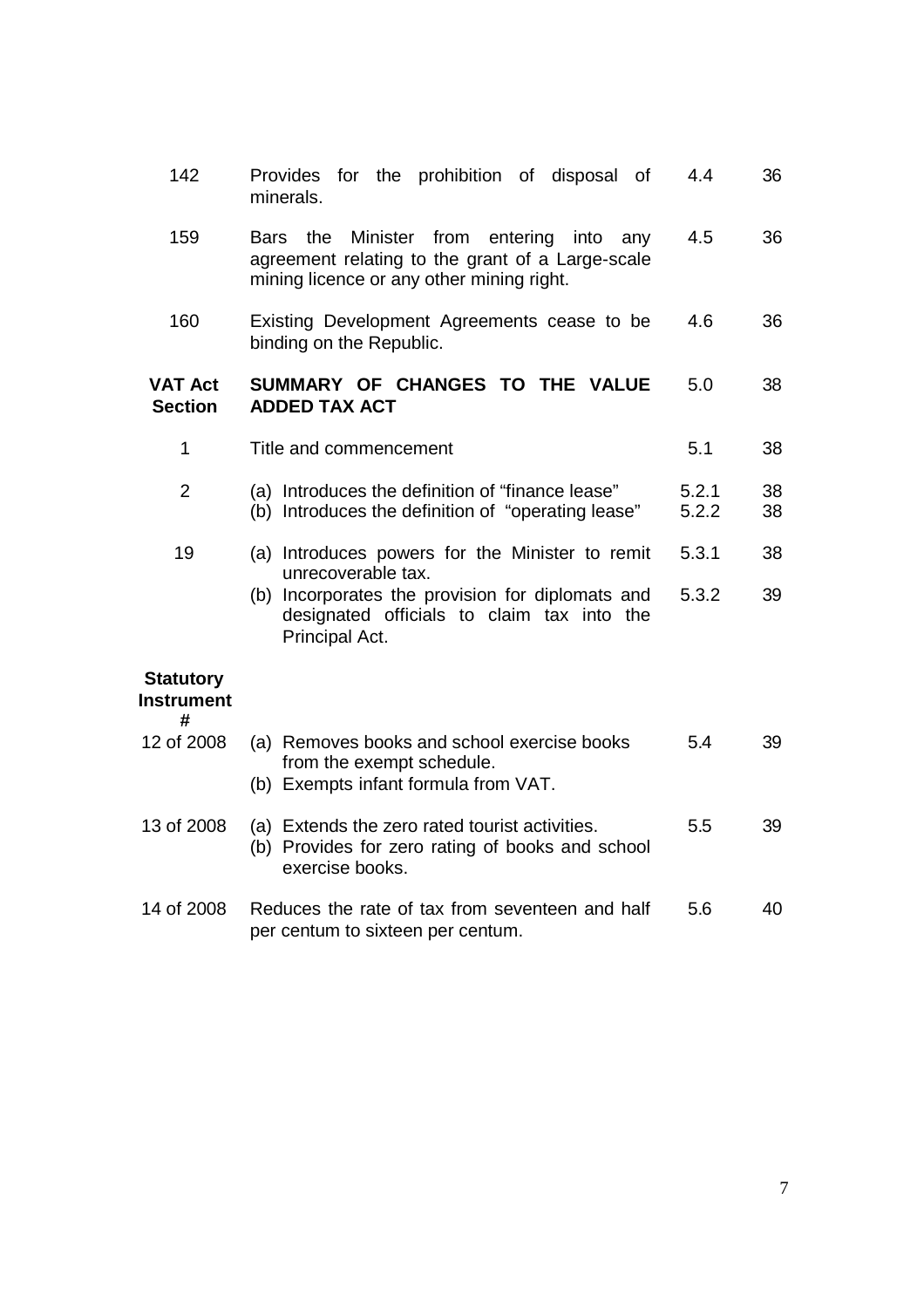# **3.0 COMMENTARY ON AMENDMENTS TO THE INCOME TAX ACT**

# **3.1 SECTION 1: TITLE AND COMMENCEMENT**

The amendments to the Income Tax Act shall come into effect on 1<sup>st</sup> April 2008.

# **3.2 SECTION 2: INTERPRETATION**

- **3.2.1 Business** The definition of "business" has been amended by the inclusion of the term "hedging".
- **3.2.2 Finance Lease** The definition has been amended by insertion of the word "not" after the words "lessor does". This is meant to correct a drafting error, as the word "not" was inadvertently omitted.
- **3.2.3 Mining Operations –** The definition has been amended to mean *"any operation carried out under a mining right referred to in section six of the Mines & Minerals Act, but does not include any operations carried out under a prospecting permit, a prospecting licence or any operations involving only mineral processing".* This has been done to restrict mining operations only to extractive activities from the earth. Therefore it means that any operations involving only prospecting or mineral processing shall not be subject to the mining tax regime.
- **3.2.4 Operating Lease -** Introduces a new definition of "operating lease", as *"any lease of implements, machinery or plant, other than a finance lease*". The amendment seeks to distinguish an operating lease from a finance lease.

# **3.3 SECTION 30: LOSSES**

- **3.3.1 Deduction of hedging losses –** This measure is intended to recognise any income arising from hedging as a separate source. Therefore, any loss incurred in a charge year on hedging, shall only be deducted from the income from hedging. The loss can only be carried forward for a period not exceeding five years.
- **3.3.2 Carry forward of losses (Mining operations) –** The loss arising from mining operations shall be carried forward for a period not exceeding ten years. This measure intends to harmonise the period for carrying forward of losses for any person carrying on mining operations.

# **3.4 SECTION 43C: DEDUCTION FOR MORTGAGE INTEREST**

**3.4.1** This amendment re-introduces the deduction for mortgage interest.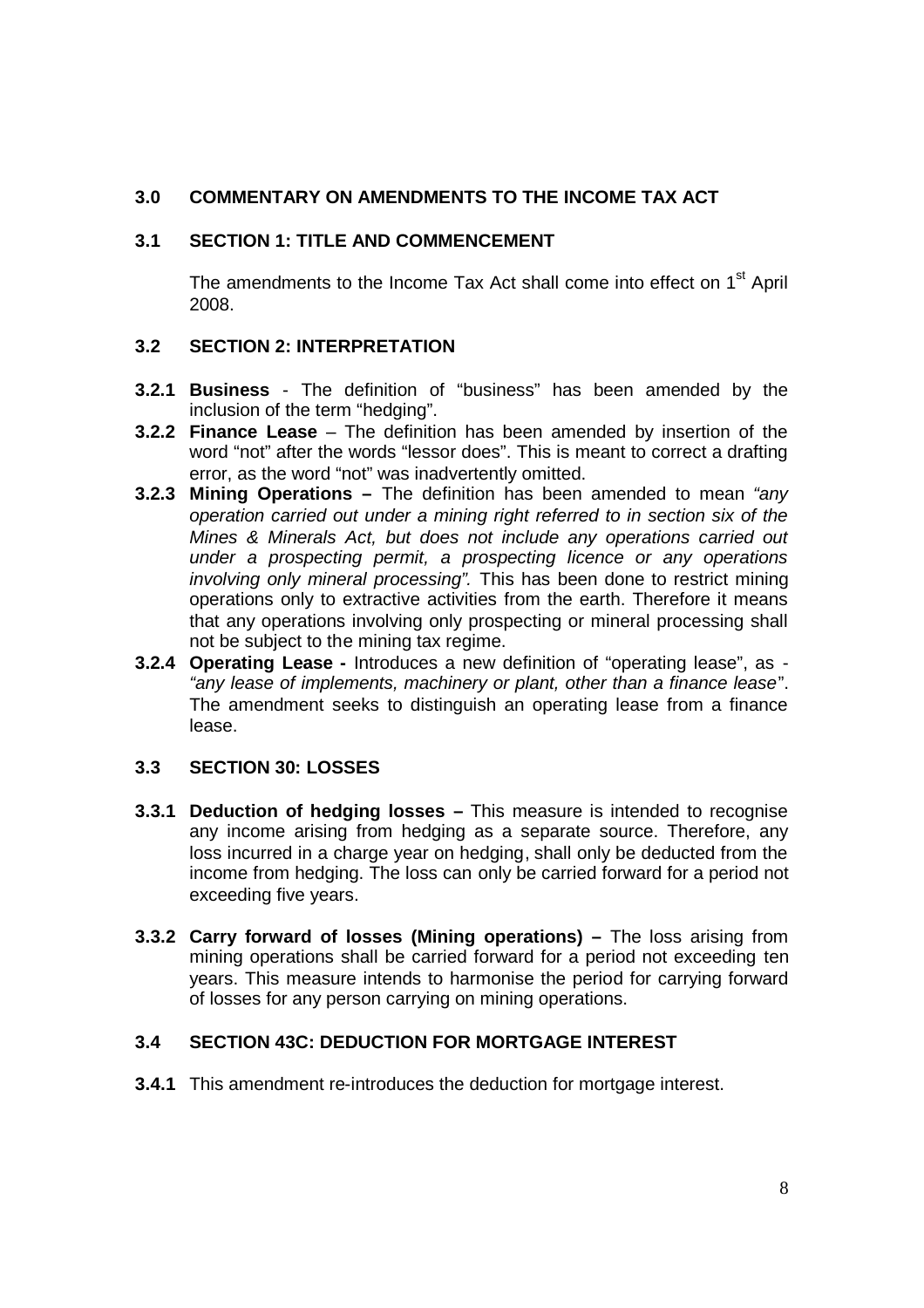- **3.4.2 Mortgage -** is a loan secured by a Property. Interest on such a loan is mortgage interest.
- **3.4.3 Property –** For the purposes of Section 43C, property means immovable residential property within the Republic of Zambia.

# **3.4.4 Eligibility –**

- Any Zambian citizen is entitled to claim mortgage interest.
- The loan should be used for construction, purchase, repair or improvement of a residential property, or for the payment of a premium on a mortgage protection insurance policy of the property.

# **3.4.5 Conditions –**

- There shall be no restriction on the number of residential properties or loans on which an individual can claim interest.
- There shall be no prerequisite for an individual to occupy the residential property in order to claim the deduction.
- Mortgage interest shall only be claimed in respect of the period from the date of commencement of construction, improvement, repair or on purchase of a residential property.
- Only interest accruing from  $1<sup>st</sup>$  April 2008 and paid within the charge year and subsequent charge years shall be allowed as a deduction.

# **3.4.6 Amount of deduction to be allowed –**

The amount of interest to be allowed shall not exceed:

- the maximum rate of interest that would have been payable on a mortgage provided by a building society in a charge year; or
- the assessable income of an individual for that charge year before allowing deduction for: pension contributions (including NAPSA), premiums on annuities, business expenses incurred after cessation of business, donations to approved charities and losses, including those incurred prior to being declared bankrupt;

whichever is less.

### **3.4.7 How to Claim.**

- **(i) Step One –** Complete an Income Tax return (Form ITF1A) at the end of the charge year.
- **(ii) Step Two –** Submit the completed return together with the following supporting documents to your local tax office: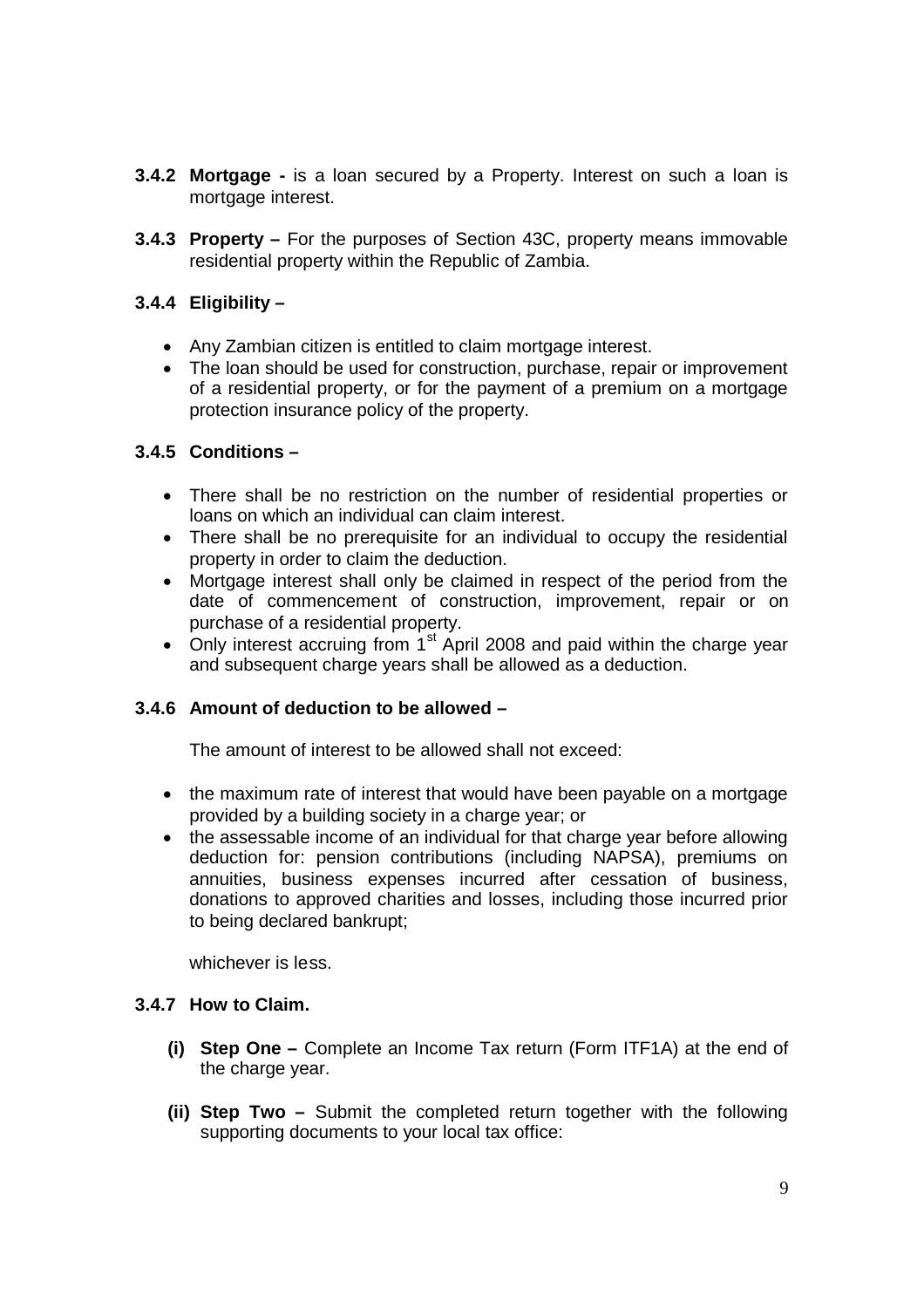- Mortgage deed or Title deed.
- Statement of account to show proof of payment of mortgage interest during the charge year.
- Proof of Zambian nationality, i.e., National Registration Card/ Passport.
- Individuals in employment will need to attach the last payslip for the charge year.
- Individuals falling under Turnover Tax should also submit the Turnover Tax Remittance Form.
- Individuals under Presumptive Tax should also provide proof of payment (presumptive tax receipts) and copies of motor vehicle registration certificate(s).

### **Illustration**

Mrs. Musonko earns an annual salary of K120 million in the charge year 2008/09. She obtains a mortgage of K180 million on  $1<sup>st</sup>$  April 2008 from Mboza Building Society and purchases a house valued at K180 million. The mortgage is at a simple interest rate of twenty per centum (20%) per annum. At the end of the charge year she submits an income tax return for a claim of mortgage interest relief.

### **Computation:**

| Interest = $P X R X T =$                   | K180m X 20% X 12/12 = | 36,000,000                    |
|--------------------------------------------|-----------------------|-------------------------------|
|                                            | With Interest Claim   | <b>Without Interest Claim</b> |
| Assessable Income                          | 120,000,000           | 120,000,000                   |
| Less: Mortgage Interest                    | 36,000,000            |                               |
|                                            | 84,000,000            | 120,000,000                   |
| Less: NAPSA/Approved pension contributions | 1,620,000             | 1,620,000                     |
| <b>Taxable Income</b>                      | 82,380,000            | 118,380,000                   |
| First K7,200,000 @ 0%                      |                       |                               |
| Next K7,620,000 @ 25%                      | 1,905,000             | 1,905,000                     |
| Next K33,180,000 @ 30%                     | 9,954,000             | 9,954,000                     |
| Balance (K34,380,000/ K70,380,000) @ 35%   | 12,033,000            | 24,633,000                    |
| <b>Tax Payable</b>                         | 23,892,000            | 36,492,000                    |
| Net Income                                 | 58,488,000            | 81,888,000                    |
| <b>Refund Claim</b>                        | 12,600,000            |                               |

# **3.5 SECTION 43D: DEDUCTION FOR EMPLOYING A PERSON WITH A DISABILITY.**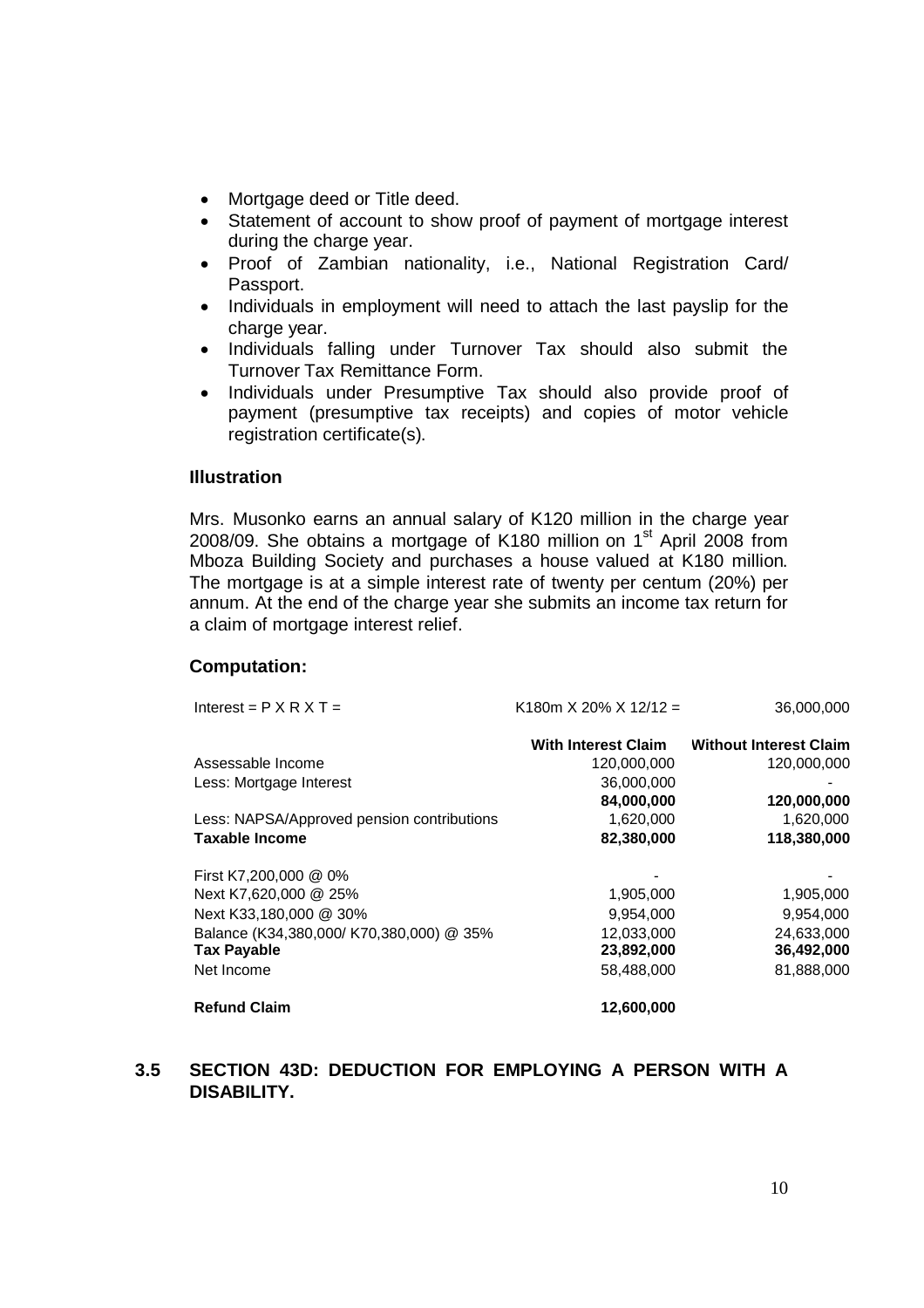The amendment increases the amount allowable to businesses which employ persons with disability from K500,000 to K1,000,000 per charge year per person. This is to encourage the employing of persons with disability.

### **3.6 SECTION 44: CASE OF NO DEDUCTION**

The amendment to paragraph (h)(iii) increases the allowable amount for business gifts from K25,000 to K100,000 per person per charge year. This means all business gifts up to this amount are tax deductible.

### **3.7 SECTION 45A: DUTY TO PROVIDE TAX PAYER IDENTIFICATION NUMBER (TPIN)**

This amendment broadens the definition of a person, for the purposes of this section, to include a partnership with respect to the requirement to obtain a Tax Payer Identification Number. This was done to ease the tax administration.

### **3.8 SECTION 46: RETURNS GENERALLY**

This amendment introduces a requirement for submission of a Windfall Tax Return for any person liable to Windfall Tax. Windfall Tax applies to any person carrying on mining operations of base metals or precious metals. Currently Windfall Tax is only chargeable on copper and cobalt.

This return shall be submitted quarterly and shall contain: –

- Quantities of the minerals sold:
- Quantities of the concentrates or slimes sold;
- Contracts of sale for minerals, slime or concentrates; and
- Any other particulars as determined by the Commissioner-General.

The return shall be designated in Zambian Kwacha. Failure to submit a return within fourteen days after the due date shall attract penalties of 1,000 penalty units (K180, 000) for an individual and 2,000 penalty units (K360, 000) for a company per month.

### **3.9 SECTION 64: ESTIMATED ASSESSMENT**

The amendment has increased Base Tax from K50, 000 to K150, 000.

### **3.10 SECTION 64A: STANDARD ASSESSMENT**

(a) This amendment excludes any person carrying on mining operations from Turnover Tax. The measure is intended to avoid possible double taxation.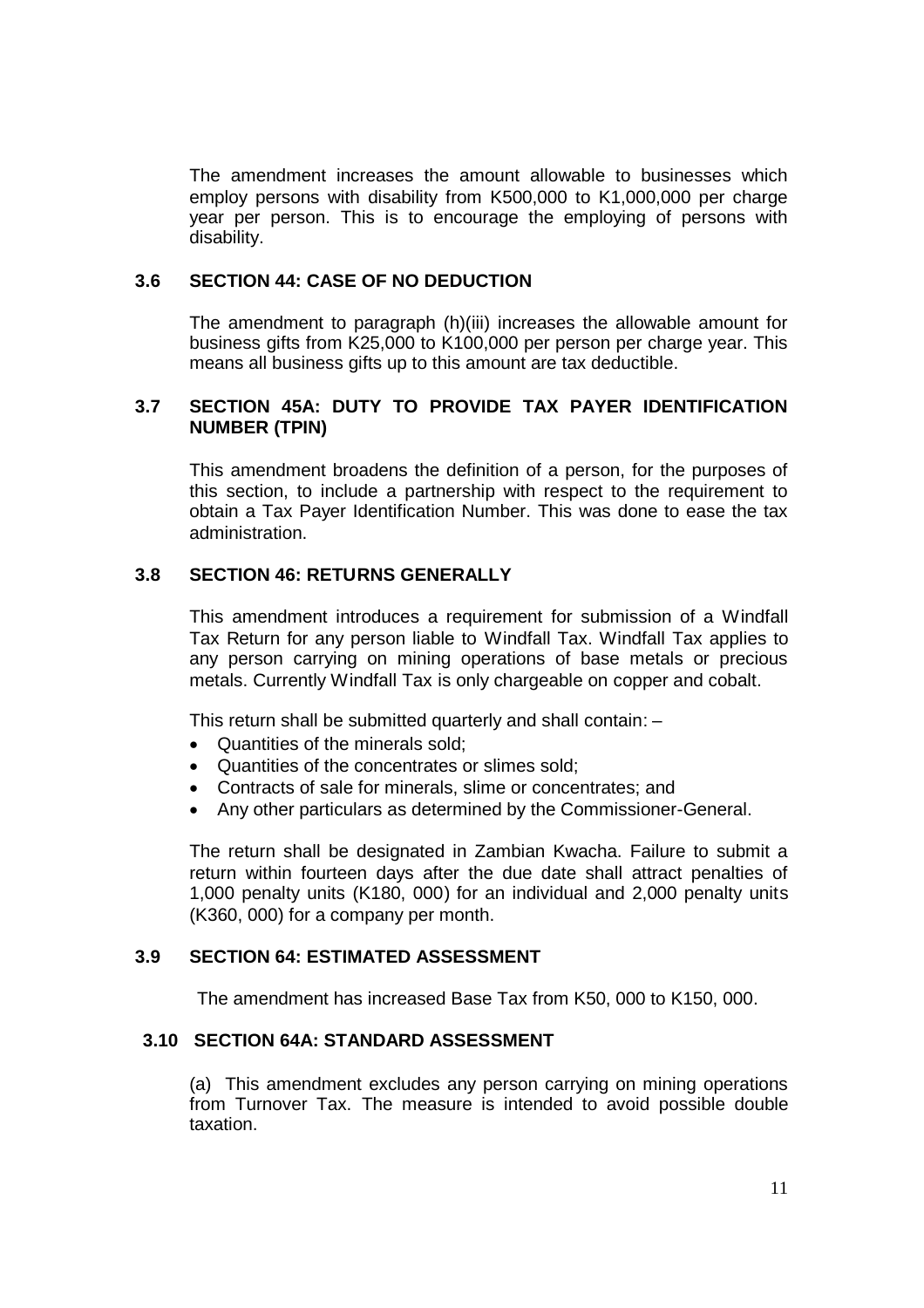(b) This amendment introduces powers for the Minister to make regulations and penalties for the administration of Turnover Tax. The measure is intended to ease the administration of Turnover Tax.

### **3.11 SECTION 64B: WINDFALL TAX ASSESSMENT**

This amendment introduces powers for the Commissioner-General to make a Windfall Tax assessment on any person carrying on mining operations of base or precious metals to pay the tax at rates specified in the Tenth Schedule.

#### **3.12 SECTION 77: WHEN TAX DUE IS PAYABLE**

This amendment introduces a new sub-section (1D), providing for due dates for the payment of Windfall Tax as follows:

- (a) for the  $1<sup>st</sup>$  Quarter,  $30<sup>th</sup>$  June;
- (b) for the  $2^{nd}$  Quarter,  $30^{th}$  September;
- $(c)$  for the 3<sup>rd</sup> Quarter, 31<sup>st</sup> December; and
- (d) for the  $4<sup>th</sup>$  Quarter,  $31<sup>st</sup>$  March.

#### **3.13 SECTION 78: PENALTY FOR NON-PAYMENT OF TAX**

The amendment introduces a new paragraph (c) providing for penalties for failure to pay Windfall Tax within 14 days of the due date.

### **3.14 SECTION 81C: ADVANCE INCOME TAX**

This amendment is meant to correct a drafting error which referred to Section 45 instead of Section 46, which refers to submission of returns.

### **3.15 SECTION 82A: DEDUCTION OF TAX FROM CERTAIN PAYMENTS**

This amendment removes the exempt portion from Withholding Tax on interest earned on individuals' bank or building society savings or deposit accounts. The measure is intended to avoid multiple benefit of the exempt portion in instances where an individual has more than one savings/deposit account.

### **3.16 SECTION 93: TAX NOT PAYABLE**

This amendment increases the non-payable tax amount from K20, 000 to K100, 000. This, therefore, entails that all tax assessments below this amount will not be payable. This will rationalise enforcement costs.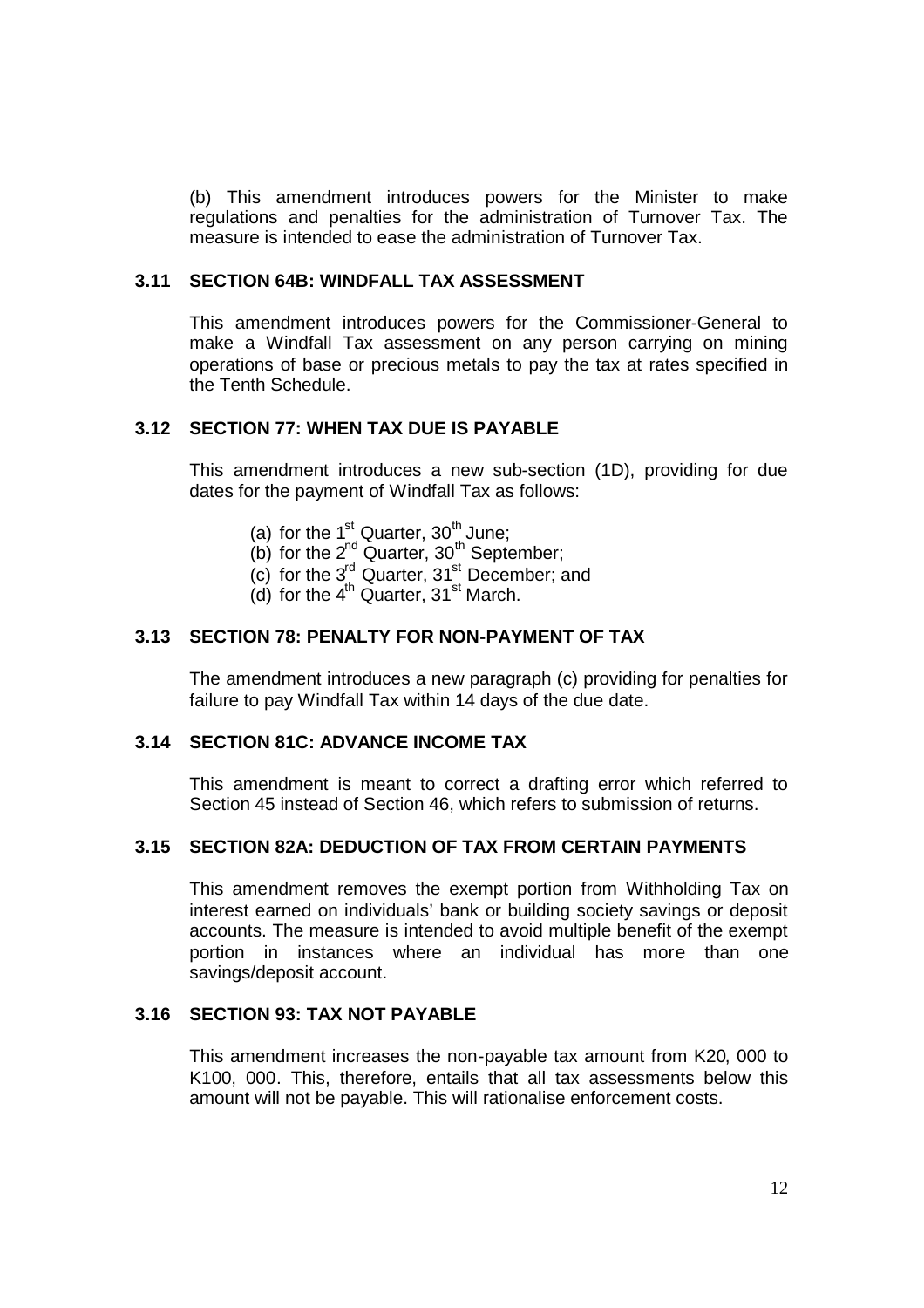### **3.17 SECTION 97A: TRANSFER PRICING**

This amendment introduces a reference price for any transactions for the sale of base metals, precious metals or any substance containing base metals or precious metals, directly or indirectly, between related or associated parties.

For this purpose, "related or associated parties" include, but are not limited to:

- (a) parties connected directly or indirectly through shareholding, equity or partnerships;
- (b) any joint venture owned or operated jointly with or an unrelated party;
- (c) connected persons; or
- (d) parties connected through management and control.

Two persons are "connected" with each other if;

- (a) one of them is an individual and the other is that person's spouse, a relative of that person or of that person's spouse or the spouse of such a relative; or
- (b) one of them is a trust of a settlement and the other is  $-$ :
	- (i) a person who, in relation to that settlement, is a settlor; or
	- (ii) a person who is connected with a person referred to in (i) above.

"Relative" means a brother, sister, ancestor or lineal descendant.

The applicable sale price of such metals or recoverable metals shall be the reference price. For this purpose, the "reference price" means:

- (a) the monthly average London Metal Exchange (LME) cash price;
- (b) the monthly average Metal Bulletin cash price to the extent that the base metals or precious metal cash prices are not quoted on the LME;
- (c) the monthly average cash price of any other metal exchange market as approved by the Commissioner-General to the extent that the base metal price or precious metal price is not quoted on the LME or Metal Bulletin; or
- (d) the average monthly LME cash price, average monthly metal bulletin cash price or any other monthly average metal market exchange cash price approved by the Commissioner-General, less any discounts on account of poor or low quality or grade.

This measure intends to ensure that related or associated parties transact at arms length. Arms length is a relationship which exists between parties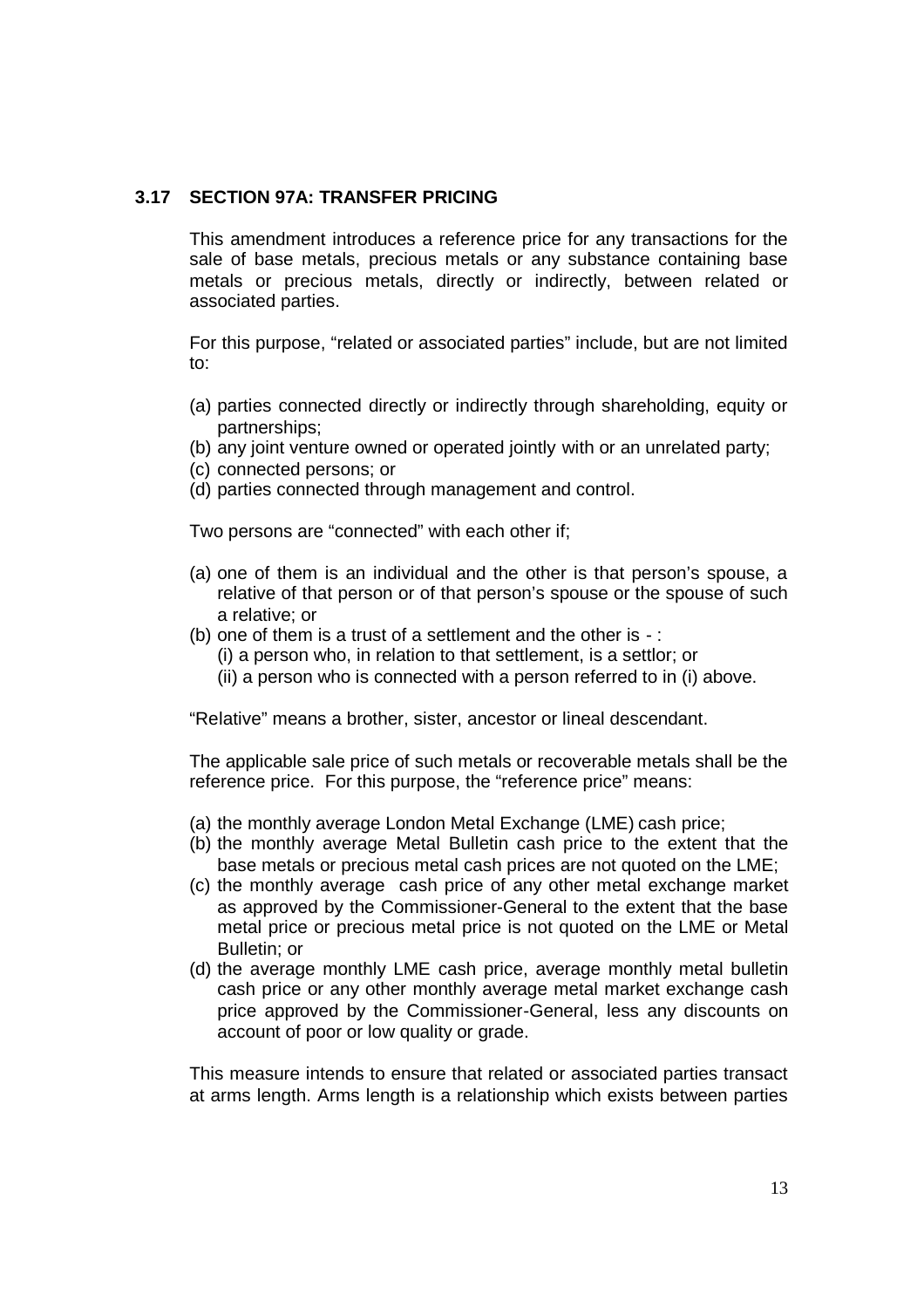who are strangers to each other and who bear no special duty, obligation, or relation to each other.

# **3.18 SECOND SCHEDULE: Paragraph 5(3)**

This amendment increases the threshold of income per member of a cooperative society from K3, 600,000 to K7, 200,000 per annum for the income of a co-operative society to be exempt from income tax. This brings it in line with the PAYE exempt threshold.

### **3.19 FIFTH SCHEDULE: Paragraph 1(4), 10(5), 19, 21(4), 22(2), 22(3), 23**

- **(i) Paragraph 1(4)(i) –** this amendment increases the value of low cost housing from K2,000,000 to K20,000,000. This allowance is available to any person who constructs or acquires housing for employees for the purposes of the business.
- **(ii) Paragraph 10(5) –** this amendment deletes the word "leasing" and substitutes it with the words "leased out under an operating lease". This means that only the lessor can claim capital allowances for implements, machinery or plant leased under an operating lease.
- **(iii) Paragraph 19 –** The following amendments have been made:
	- The reference to "section twenty-one" in the definition of "deemed loss" has been deleted and substituted by the words "paragraph 21". This was to correct a drafting error.
	- The definition of "production charge year" has been amended to read *"a charge year in which a mine first commences regular production."*
	- The definitions of "1953 new mine", "1970 new mine" and "1975 new mine" have been deleted.
	- A definition of "existing mine" has been introduced to mean *"any mine that has a production commencement date before 1st April 2008, or that is not in regular production but whose development commenced before 1st April 2008, or the combination of both."*
- **(iv) Paragraph 21(4), (5) –** The proviso relating to prospecting expenditure that is deemed to be a loss under sub-paragraph(4) has been deleted. This means that the period of carry forward of losses shall be in accordance with the provisions of section 30.

In sub-paragraph (5) the words "1975 new" after the words "operator of a" have also been deleted.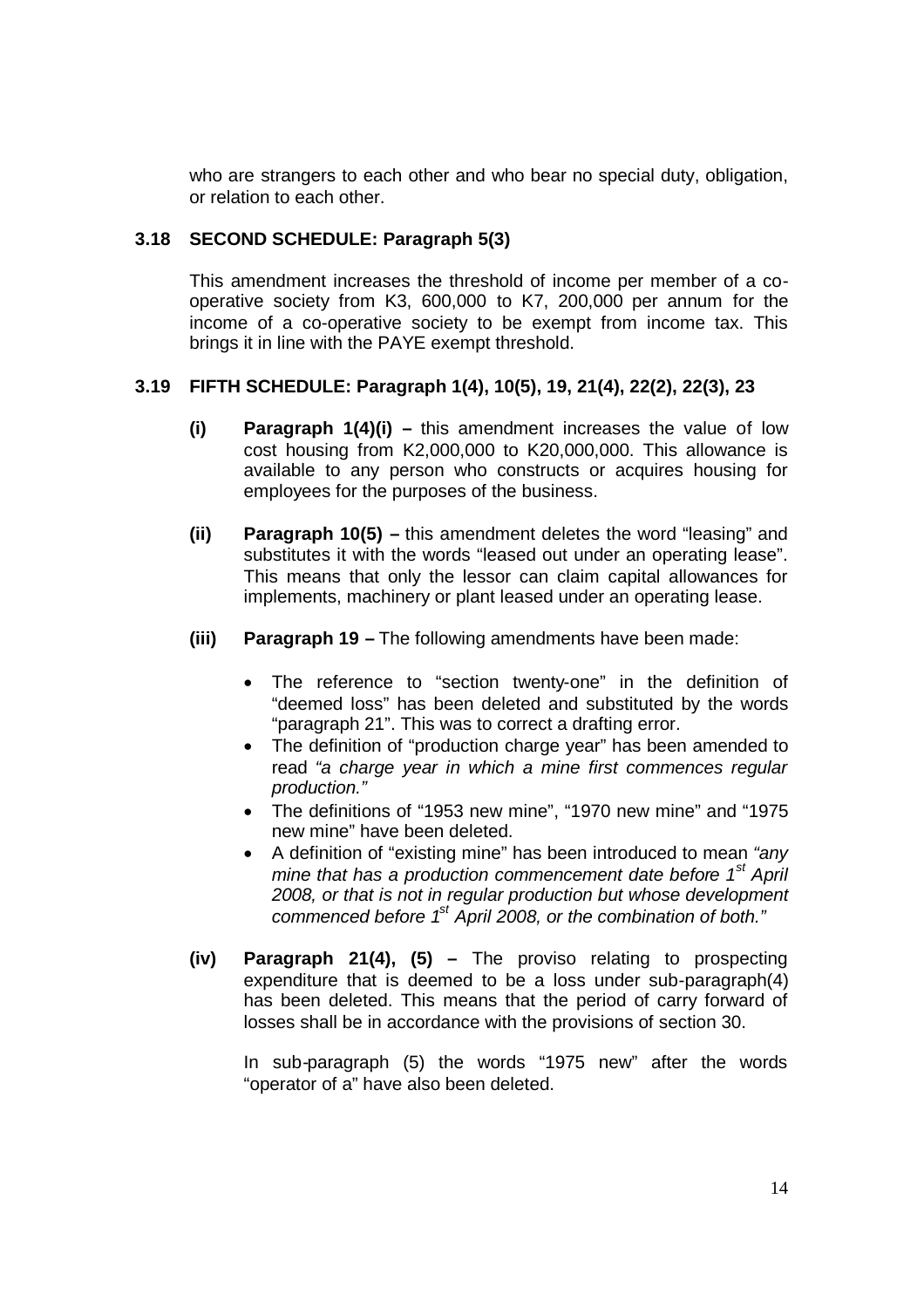**(v) Paragraph 22 -** The amendment has deleted sub-paragraphs  $(2), (3), (4), (5), (6)$  and  $(7)$  and substituted sub-paragraphs  $(2)$  and  $(3)$ with the following:

*Sub-paragraph (2) – "The deduction to be allowed for a charge year for a mine shall be calculated on a straight line basis at twentyfive per centum of the original expenditure:*

*Provided that –*

- *(a) the deduction for pre-production expenditure shall be one hundred per centum of the original expenditure in the production charge year to the extent that such expenditure has not already been allowed as a deduction;*
- *(b) seventy-five per centum of the capital expenditure incurred in the charge year ending 31st March 2009, shall be allowed as a deduction in that charge year and the balance in the subsequent charge year; and*
- *(c) fifty per centum of the capital expenditure incurred in the charge year ending 31st March 2010, shall be allowed as a deduction in that charge year and the balance shall be allowed equally in the subsequent two charge years."*

### **Illustration:**

Mugoto Mines Ltd commences production on 1<sup>st</sup> April 2008. It incurred pre-production expenditure up to 31<sup>st</sup> March 2008 amounting to K10 billion which has not yet been claimed as a deduction. It incurred capital expenditure as follows:

| 2008/2009 | K5 billion              |
|-----------|-------------------------|
| 2009/2010 | K <sub>3</sub> billion  |
| 2010/2011 | K <sub>2</sub> billion. |

The above expenditure will be claimed as follows: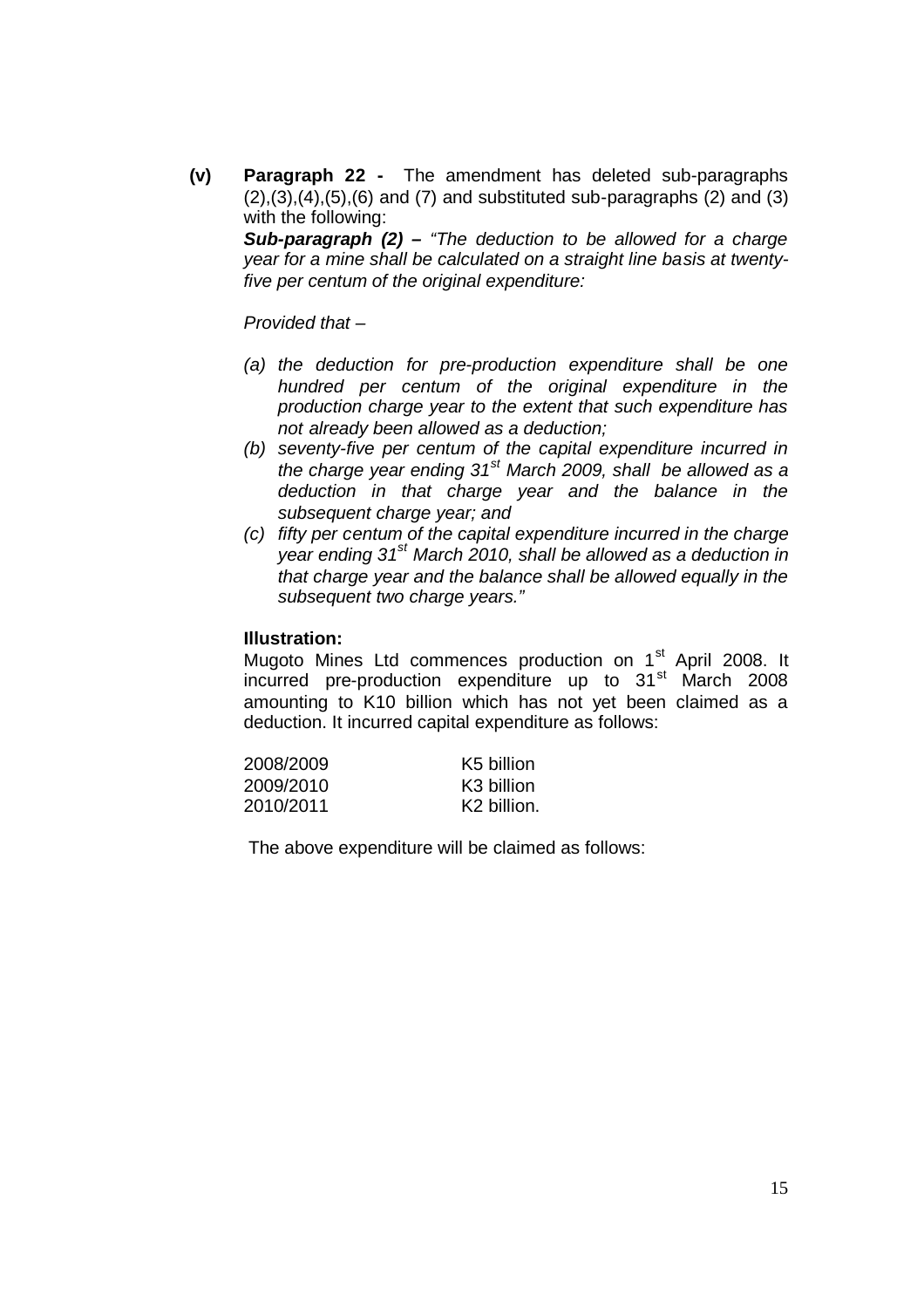| <b>Charge Year</b> | <b>Expenditure</b>               | Rate*      | <b>Amount Claimed</b><br>K'000 | <b>Amount C/f</b><br>K'000 |
|--------------------|----------------------------------|------------|--------------------------------|----------------------------|
| 2008/2009          | Pre - production                 | 100%       | 10,000,000                     | $\overline{\phantom{a}}$   |
|                    | Capital                          | 75%        | 3,750,000                      | 1,250,000                  |
| 2009/2010          | Capital b/d (2008/09)<br>Capital | 25%<br>50% | 1,250,000<br>1,500,000         | 1,500,000                  |
| 2010/2011          | Capital b/d (2009/10)            | 25%        | 750,000                        | 750,000                    |
|                    | Capital                          | 25%        | 500,000                        | 1,500,000                  |
| 2011/2012          | Capital b/d (2009/10)            | 25%        | 750,000                        | $\blacksquare$             |
|                    | Capital b/d (2010/11)            | 25%        | 500,000                        | 1,000,000                  |

\* Note: The rate is applicable on the original expenditure.

*Sub-paragraph (3) – "where separate and distinct mining operations are carried on by a person in mines which are not contiguous, the deduction allowable under sub-paragraph (2) shall be calculated separately according to the respective mines:*

*Provided that this sub-paragraph shall not apply to any existing mine."*

This means that expenditure for separate and distinct mines owned by a person must not be aggregated. Any existing mine is considered to be a single mine.

**(vi) Paragraph 23 -** The amendment has deleted and substituted the paragraph with the following:

*Sub-paragraph (1) – "where a person is carrying on mining operations in a mine which is in regular production and is also the owner of, or has a right to work a mine which is not contiguous with the producing mine and from which the person has a loss in the charge year, the amount of such loss shall not be deducted in ascertaining the gains or profits from the mining operations:*

*Provided that the loss incurred may be allowed as a deduction in ascertaining the gains or profit arising from the same mine when it commences regular production."*

Gains or losses from productive and non-productive mines owned by a person must not be aggregated. This means that a loss from a mine which is not in regular production cannot be deducted from the income of a mine which is in regular production.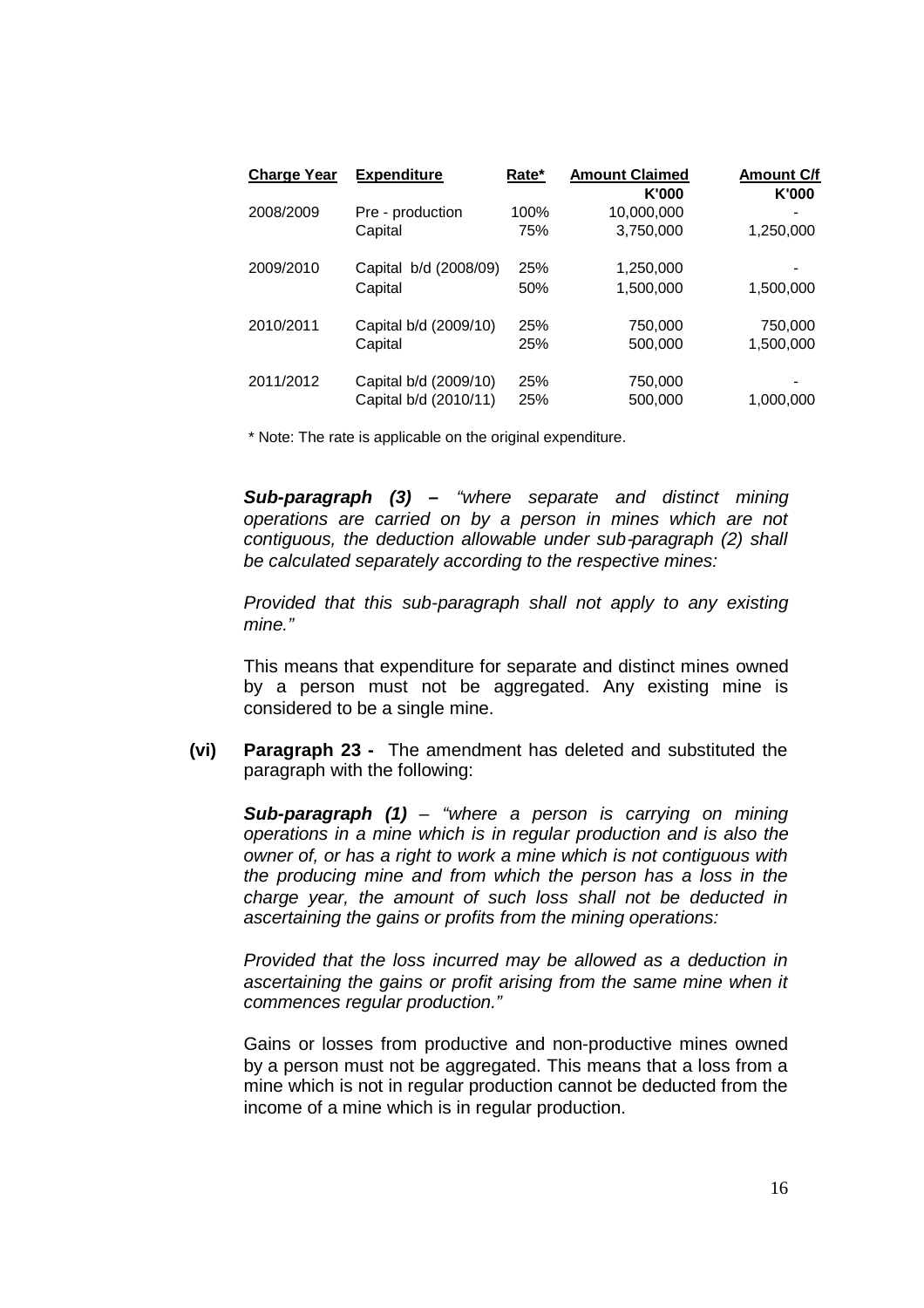*Sub-paragraph (2) – "The provisions of sub-paragraph (1) shall not apply to any existing mine."*

Gains or losses from "existing mines" can however, be aggregated.

#### **Illustration**

B &H Mining Limited is a copper and cobalt mining company. The company owns the following mines:

- i. Kango Mine, a copper producing mine based in Kitwe which commenced production in May 1999.
- ii. Zembe Mine, a copper and cobalt mine based in Mufulira still under development. Its development commenced in January 2007.
- iii. Mbwili Mine, a copper producing mine based in Chingola. The development of this mine commenced in April 2008 and started production in December the same year.
- iv. Yebo Mine, a copper producing mine also based in Chingola about 25kilometres east of Mbwili Mine. The development of this mine commenced in May 2008 and it expected to be completed in December 2009.

The extracts of the company's financial results for the year ended 31<sup>st</sup> March 2009 broken down by mine were as follows:

|                                  | Kango   | Zembe          | Yebo           | <b>Mbwili</b> | <b>Totals</b> |
|----------------------------------|---------|----------------|----------------|---------------|---------------|
| Sales                            | 400,000 | ٠              | $\blacksquare$ | 10.000        | 410,000       |
| Less Cost of Sales               | 150,000 | ٠              | $\blacksquare$ | 3,000         | 153,000       |
| Gross Profit                     | 250,000 |                |                | 7,000         | 257,000       |
| Less Other Expenses              | 90,000  |                |                | 12,000        | 102,000       |
| Less Depreciation                | 10.000  | ۰              | $\blacksquare$ | 15.000        | 25,000        |
| <b>Net Profit</b>                | 150,000 | $\blacksquare$ | $\blacksquare$ | (20,000)      | 130,000       |
| Preproduction expenditure        | ۰       | 100.000        | 45,000         | 30,000        | 175,000       |
| Plant & machinery expenditure    | 50,000  |                |                | 70.000        | 120,000       |
| <b>Total capital expenditure</b> | 50,000  | 100.000        | 45,000         | 100.000       | 295,000       |

Since Kango Mine and Zembe Mine commenced production and development respectively before 1<sup>st</sup> April 2008, they are considered to be one existing mine. This is despite the fact that they are not contiguous (not nearby, not adjoining).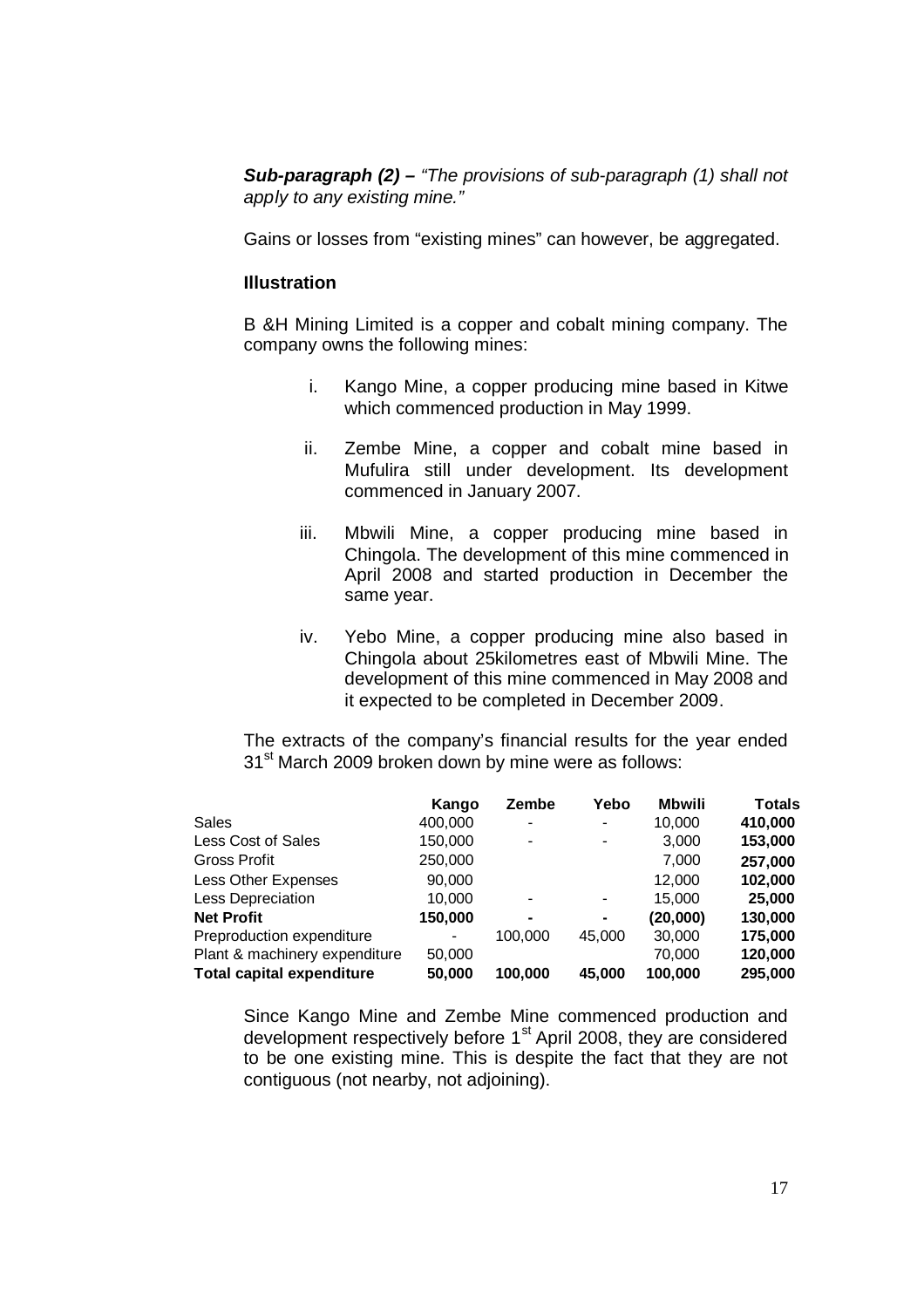Mbwili Mine and Yebo Mine are not contiguous and since they commenced their development and mining after  $1<sup>st</sup>$  April 2008, they are considered to be separate and distinct mines.

Since Yebo Mine is not a producing mine, its tax loss cannot be offset against the income of Mbwili Mine.

The tax computation for the charge year 2008/2009 for the company will be as follows:

|                                         | <b>Existing Mine</b><br>(Zembe & Kango) | Yebo                     | <b>Mbwili</b> |
|-----------------------------------------|-----------------------------------------|--------------------------|---------------|
| Net Profit / Loss                       | 150,000                                 |                          | (20,000)      |
| <b>Add Depreciation</b>                 | 10.000                                  | $\overline{\phantom{0}}$ | 15,000        |
|                                         | 160,000                                 | $\overline{\phantom{0}}$ | (5,000)       |
| Less mining deductions                  | (137,500)                               | (45,000)                 | (82, 500)     |
| <b>Taxable Profit / (Loss)</b>          | 22,500                                  | (45,000)                 | (87, 500)     |
| <b>Computation of Mining deduction:</b> |                                         |                          |               |
| Preproduction expenditure (100%)        | 100,000                                 | 45,000                   | 30,000        |
| Plant & machinery (75%)                 | 37,500                                  | $\overline{\phantom{0}}$ | 52,500        |
|                                         | 137,500                                 | 45,000                   | 82,500        |

#### **3.20 SIXTH SCHEDULE: Paragraph 1**

The amendment increases the farm dwelling allowance from K10, 000,000 to K20, 000,000 per annum.

### **3.21 TENTH SCHEDULE: WINDFALL TAX**

The amendment introduces a schedule for the computation of Windfall Tax. Windfall Tax applies to any person carrying on mining operations of base metals or precious metals. Currently the Windfall Tax has only been provided for copper and cobalt.

Windfall tax shall not apply to any person solely carrying on mineral processing. However, mineral processing done in conjunction with mining constitutes mining operations.

### **Part I – Copper**

#### **3.21.1 Interpretation –** In this part, unless the context otherwise requires:

"first trigger price" (FTP) means the copper price of five thousand, five hundred and twelve United States dollars (US\$5,512) per metric tonne.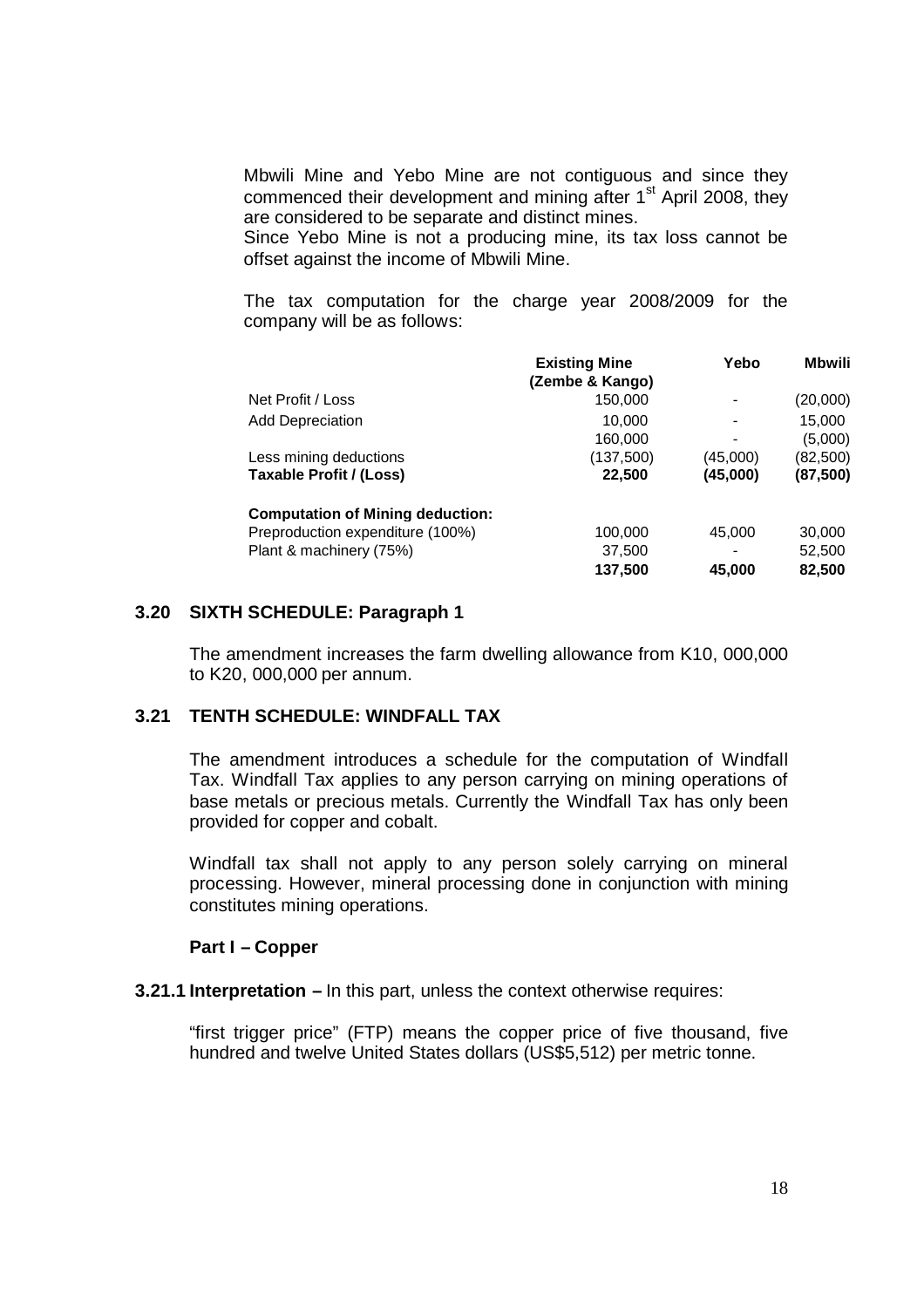"monthly average price" (MAP) means the weighted average London Metal Exchange (LME) copper price in respect of the calendar month calculated in accordance with the following formula:

<u>MAP= Q<sub>1</sub>P<sub>1</sub> + Q<sub>2</sub>P<sub>2</sub> + Q<sub>3</sub>P<sub>3</sub>….+ Q<sub>n-1</sub>P<sub>n-1</sub> + Q<sub>n</sub>P<sub>n</sub></u>  $Q_{n}$ 

Where: –

 $Q_{n}=$  the quantity of copper or recoverable copper sales in metric tonnes in a calendar month;

 $P_{n=}$  the corresponding London Metal Exchange daily closing cash seller price in United States dollars per metric tonne for Grade A cathode; and n= the aggregate number of copper or recoverable copper sales invoiced in the relevant calendar month;

"ruling exchange rate" (RER) means the Bank of Zambia monthly average Kwacha to United States dollar currency exchange rate;

"second trigger price" (STP) means the copper price of six thousand, six hundred and fourteen United States dollars (US\$6,614) per metric tonne; and

"third trigger price" (TTP) means the copper price of seven thousand, seven hundred and sixteen United States dollars (US\$7,716) per metric tonne.

**3.21.2 Computation –** Windfall Tax shall be charged as follows:

Where the monthly average price -

- (a) does not exceed the FTP, Windfall Tax shall not be payable;
- (b) exceeds the FTP but does not exceed the STP, the Windfall Tax shall be calculated in accordance with the following formula:

 $WT = (RER^*Q_n)[25\% (MAP-FTP)]$ 

Where – WT = Windfall Tax payable for the month;

(c) exceeds the STP, but does not exceed the TTP the Windfall Tax shall be calculated in accordance with the following formula:

 $WT = (RER^*Q_n)\{[25\% (STP-FTP)] + [50\% (MAP-STP)]\}$ ; and

(d) exceeds the TTP, the Windfall Tax shall be calculated in accordance with the following formula: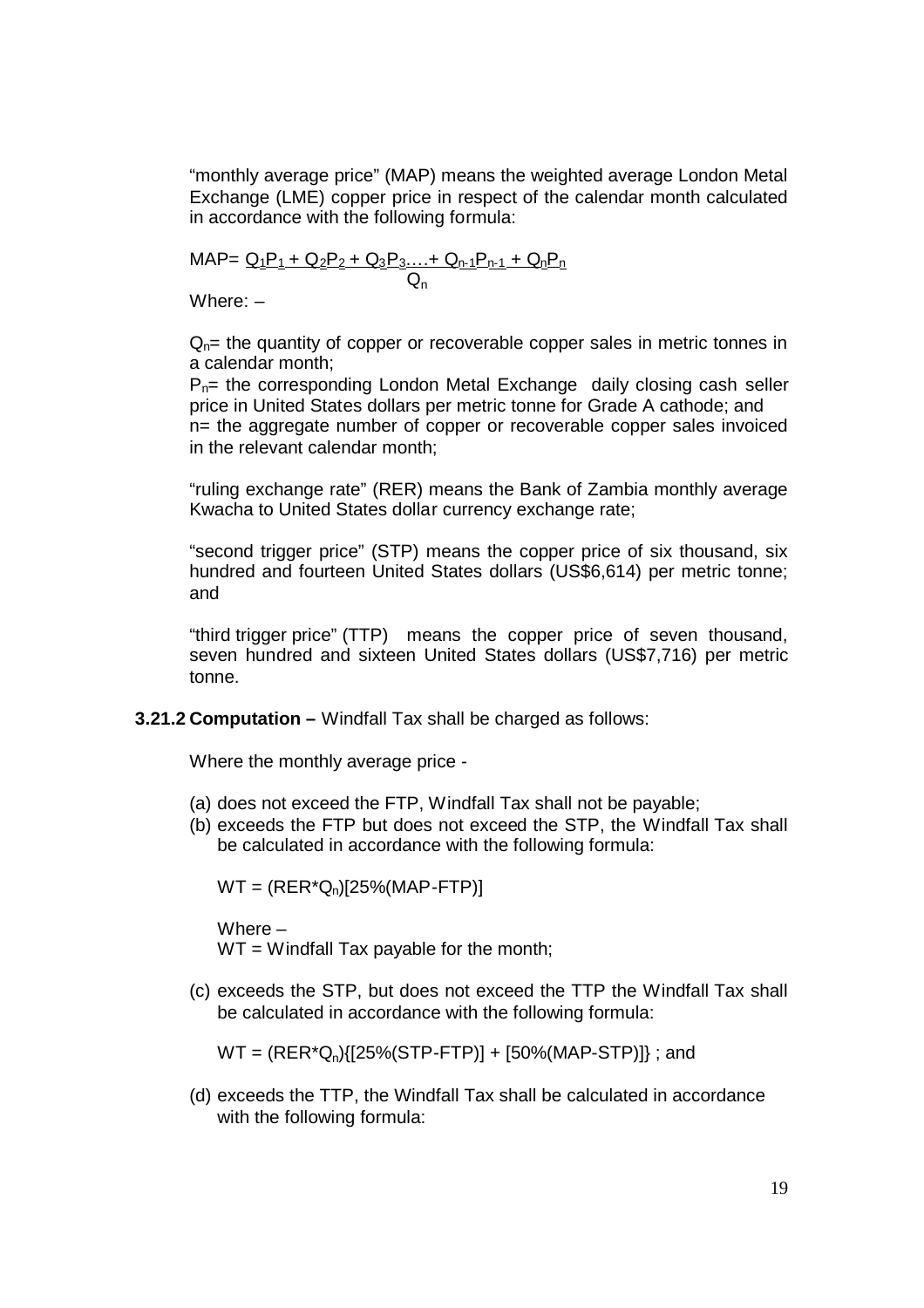$$
WT = (RER^*Q_n)\{ [25\% (STP-FTP)] + [50\% (TTP-STP)] + [75\% (MAP-TTP)\}
$$

#### **Illustrations:**

(i) Where MAP does not exceed first trigger price.

Solwezi Mining Company Ltd carrying on copper mining operations sold the following quantities of copper for the quarter ended  $30<sup>th</sup>$ June 2008, at the time when the LME daily closing cash seller prices for Grade A cathode were as indicated in the table below:

|       |       | <b>Quantity (Tonnes) LME Daily Closing Cash</b> |  |
|-------|-------|-------------------------------------------------|--|
|       |       | Seller Price (Grade A)                          |  |
| April |       |                                                 |  |
| 4th   | 800   | 5,600                                           |  |
| 10th  | 1,200 | 5,550                                           |  |
| 18th  | 1,330 | 5,300                                           |  |
| 27th  | 1,500 | 5,290                                           |  |
| May   |       |                                                 |  |
| 5th   | 1,800 | 5,100                                           |  |
| 16th  | 1,700 | 4,980                                           |  |
| 30th  | 1,900 | 4,950                                           |  |
| June  |       |                                                 |  |
| 7th   | 2,000 | 5,300                                           |  |
| 18th  | 2,300 | 5,000                                           |  |
|       |       |                                                 |  |

**Calculation of the monthly average price for each of the months will be as follows.**

**April –**

MAP=(800x 5,600)+(1,200x5,550)+(1,330x5,300)+(1,500x5,290) (800+1,200+1,330+1,500)

MAP= US\$5,408.70

#### **May –**

MAP= (1,800x5,100)+(1,700x4,980)+(1,900x4,950) (1,800+1,700+1,900)

MAP= US\$5,009.44

#### **June –**

MAP= (2,000x5,300)+(2,300x5,000) (2,000+2,300)

MAP= US\$5,139.53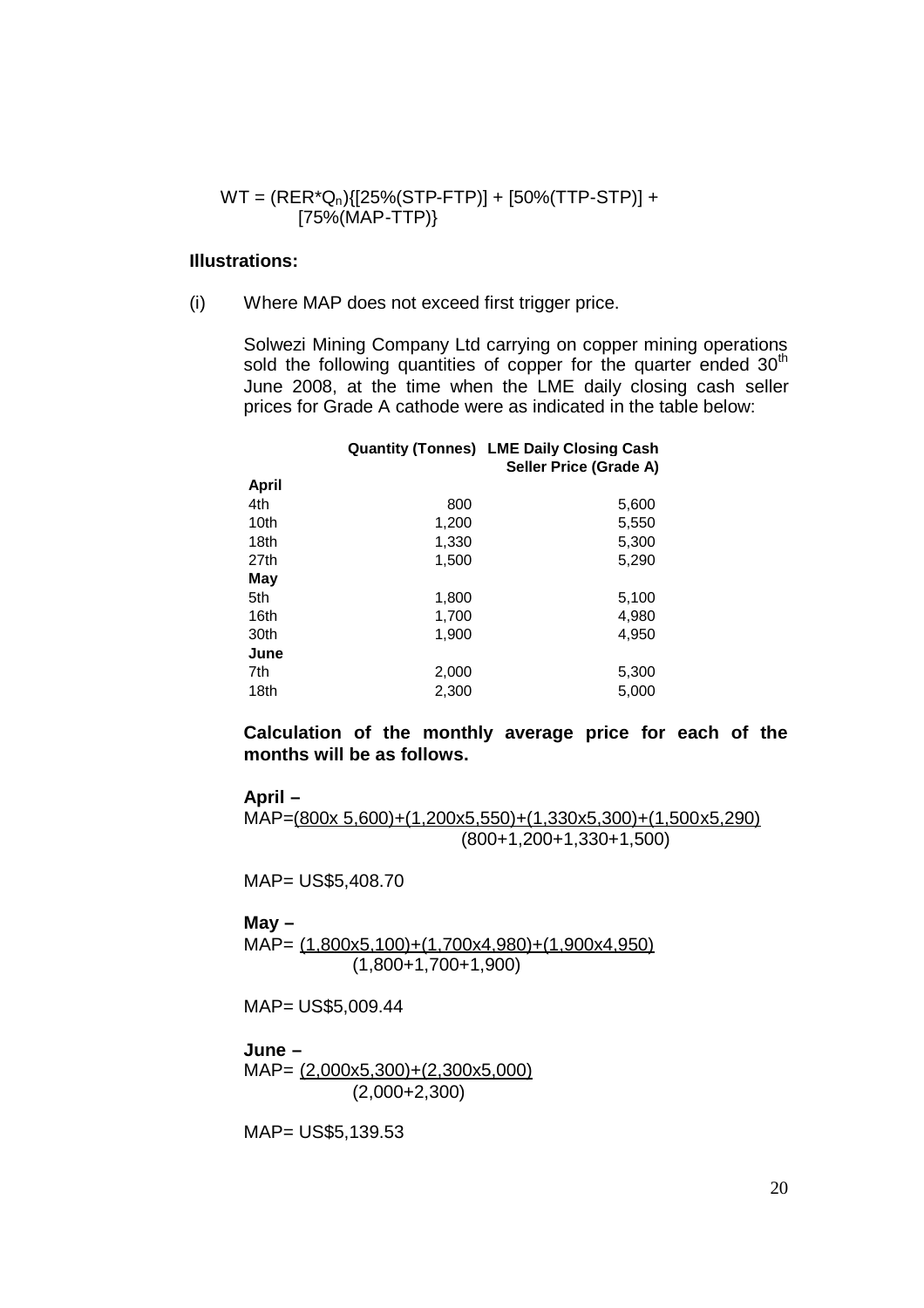Since the monthly average price for each of the three months did not exceed the first trigger price of US\$5,512 per metric tonne, the company shall not be chargeable to Windfall Tax for the quarter.

(ii) Where the MAP exceeds the first trigger price (FTP) but does not exceed the second trigger price (STP).

Solwezi Mining Company Ltd carrying on copper mining operations sold the following quantities of copper for the quarter ended  $30<sup>th</sup>$ September 2008, at the time when the LME daily closing cash seller prices for Grade A cathode were as indicated in the table below. During the same period, the company also bought concentrates which it processed for resale:

|                  |              | <b>Quantity (Tonnes)</b> |              | <b>LME Daily Closing Cash</b> |
|------------------|--------------|--------------------------|--------------|-------------------------------|
|                  | <b>Mined</b> | <b>Bought</b>            | <b>Total</b> | Seller Price (Grade A)        |
| July             |              |                          |              |                               |
| 4th              | 600          | 300                      | 900          | 5,600                         |
| 10th             | 800          | 400                      | 1,200        | 5,550                         |
| 18th             | 1,100        | 200                      | 1,300        | 5,610                         |
| 27th             | 1.200        | 350                      | 1,550        | 5,700                         |
| <b>August</b>    |              |                          |              |                               |
| 5th              | 1,400        | 400                      | 1,800        | 5,800                         |
| 16th             | 1,450        | 450                      | 1,900        | 5,910                         |
| 30th             | 1,600        | 410                      | 2,010        | 6,000                         |
| <b>September</b> |              |                          |              |                               |
| 7th              | 1,700        | 300                      | 2,000        | 6,150                         |
| 18th             | 1.500        | 600                      | 2,100        | 6,300                         |

The Bank of Zambia monthly mid-rate Kwacha to US dollar was K3,780, K3,700 and K3,650 for July, August and September respectively.

**Calculation of the monthly average price for each of the months will be as follows.**

#### **July –**

### MAP=(900x 5,600)+(1,200x5,550)+(1,300x5,610)+(1,550x5,700) (900+1,200+1,300+1,550)

MAP= US\$5,621.82

#### **August –**

MAP= (1,800x5,800)+(1,900x5,910)+(2,010x6,000) (1,800+1,900+2,010)

MAP= US\$5,907.01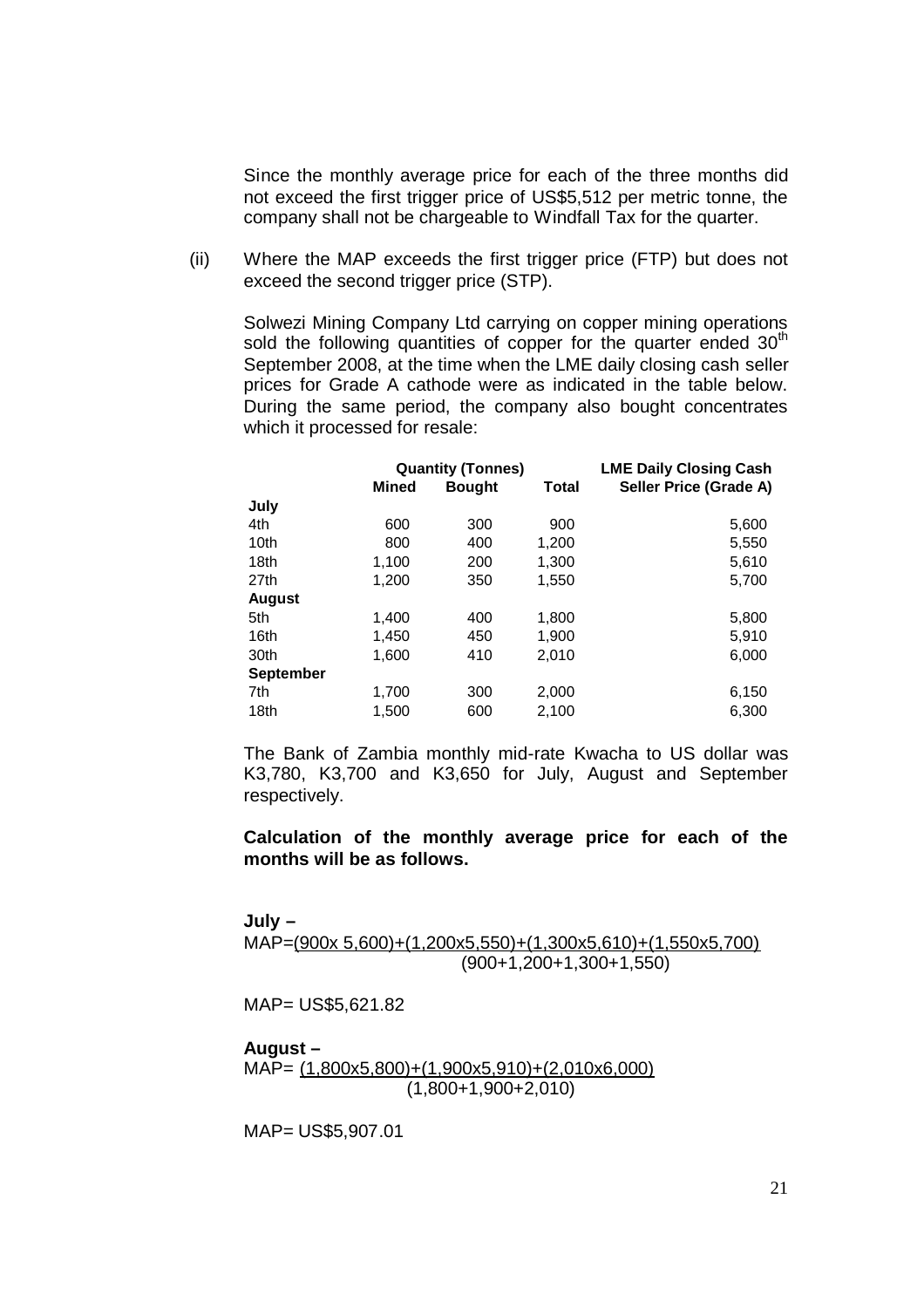**September –** MAP= (2,000x6,150)+(2,100x6,300) (2,000+2,100)

MAP= US\$6,226.83

### **Computation of Windfall Tax for each of the months will be as follows:**

### **July -**

Windfall Tax (WT) = (RERxQn)[25%(MAP-FTP)] WT = (3,780x4,950)[0.25(5,621.82-5,512)] WT= K513,710,505.00

### **August -**

Windfall Tax (WT) = (3,700x5,710)[0.25(5,907.01-5,512)]  $WT = K2,086,344,067.50$ 

#### **September –**

Windfall Tax (WT) = (3,650x4,100)[0.25(6,226.83-5,512)]  $WT = K2,674,357,737.50$ 

(iii) Where the MAP exceeds the third trigger price (TTP).

Solwezi Mining Company Ltd carrying on copper mining operations sold the following quantities of copper for the quarter ended 31<sup>st</sup> December 2008, at the time when the LME daily closing seller cash prices for Grade A cathode were as indicated in the table below. During the same period, the company also bought concentrates which it processed for resale:

|                 |       | <b>Quantity (Tonnes)</b> |       | <b>LME Daily Closing Cash</b> |
|-----------------|-------|--------------------------|-------|-------------------------------|
|                 | Mined | <b>Bought</b>            | Total | Seller Price (Grade A)        |
| October         |       |                          |       |                               |
| 4th             | 600   | 300                      | 900   | 5,550                         |
| 10th            | 800   | 400                      | 1,200 | 5,620                         |
| 18th            | 1,100 | 200                      | 1,300 | 5,700                         |
| 27th            | 1,200 | 350                      | 1,550 | 5,780                         |
| <b>November</b> |       |                          |       |                               |
| 5th             | 1.400 | 400                      | 1,800 | 6,750                         |
| 16th            | 1,450 | 450                      | 1,900 | 6,800                         |
| 30th            | 1,600 | 410                      | 2,010 | 6,950                         |
| <b>December</b> |       |                          |       |                               |
| 7th             | 1,700 | 300                      | 2,000 | 7,812                         |
| 18th            | 1,500 | 600                      | 2,100 | 7,915                         |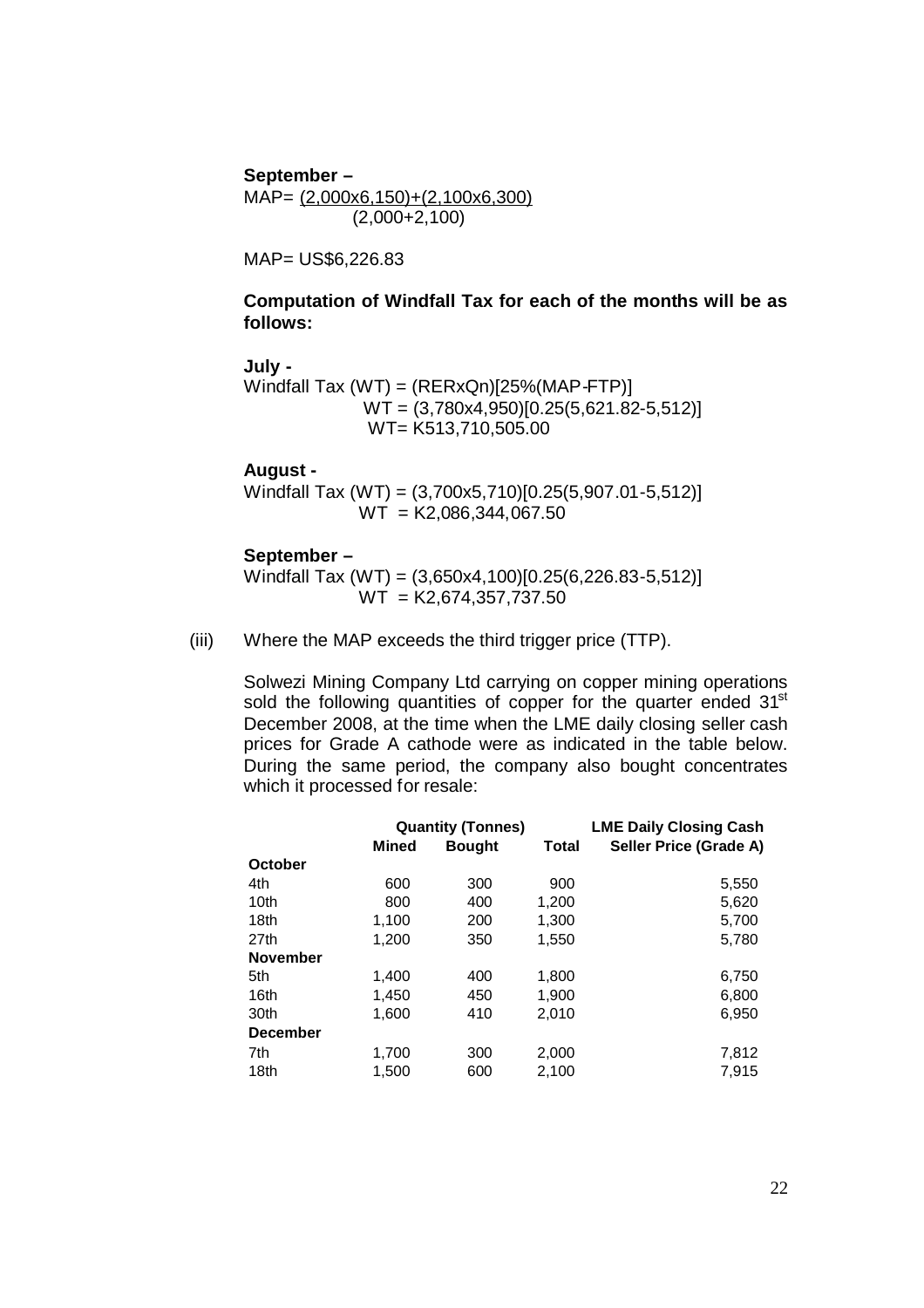The Bank of Zambia monthly mid-rate Kwacha to US dollar was K3,810, K3,815 and K3,910 for October, November and December respectively.

#### **Calculation of the monthly average price for each of the months will be as follows.**

Solwezi Mining Company limited mined copper ore and also bought copper concentrates during the charge year. These activities carried out by Solwezi Mining are considered as mining operations; therefore, the company shall pay windfall taxes on total sales.

#### **October –**

MAP=(900x 5,550)+(1,200x5,620)+(1,300x5,700)+(1,550x5,780) (900+1,200+1,300+1,550)

MAP= US\$5,678.38

**November –** MAP= (1,800x6,750)+(1,900x6,800)+(2,010x6,950) (1,800+1,900+2,010)

MAP= US\$6,837.04

**December –**

MAP= (2,000x7,812)+(2,100x7,915) (2,000+2,100)

MAP= US\$7,864.76

#### **Computation of Windfall Tax for each of the months will be as follows:**

#### **October -**

Windfall Tax  $(WT) = (RERxQn)[25% (MAP-FTP)]$ WT = (3,810x4,950)[0.25(5,678.38-5,512)] WT = K784,460,902.50

#### **November -**

Windfall Tax  $(WT)=(RER^*Q_n){[25\% (STP-FTP)] + [50\% (MAP-STP)]}$  $WT = \{3,815x5,710\}$  $[0.25(6,614-5,512)] + [0.5(6,837.04-6,614)]$ WT = K8,430,708,223.00

#### **December –**

Windfall Tax (WT)=(RER\*Qn){[25%(STP-FTP)]+[50%(TTP-STP)]+ [75%(MAP-TTP)]}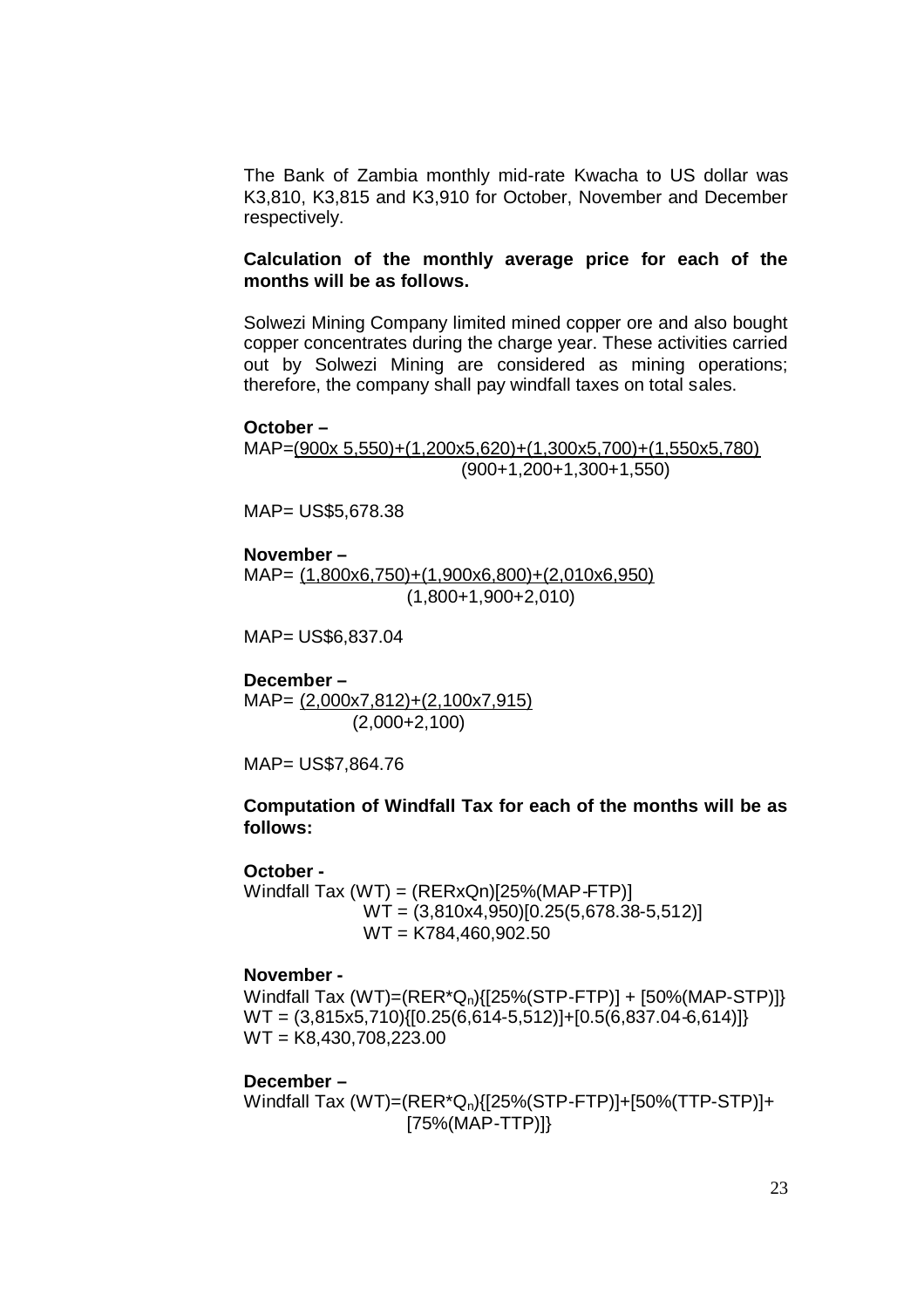WT=(3,910x4,100){[0.25(6,614-5,512)]+[0.50(7,716- 6,614)]+[0.75(7,864.76-7,716)]}

WT=K15,038,200,170

#### **Part II – Cobalt**

**3.21.3 Interpretation –** In this part, unless the context otherwise requires:

"first trigger price" (FTP) means the cobalt price of fifty-five thousand, one hundred and sixteen United States dollars (US\$55,116) per metric tonne.

"monthly average price" (MAP) means the weighted average Metal Bulletin cobalt cash price in respect of a calendar month calculated in accordance with the following formula:

$$
MAP = \frac{Q_1P_1 + Q_2P_2 + Q_3P_3... + Q_{n-1}P_{n-1} + Q_nP_n}{Q_n}
$$

Where –

 $Q<sub>n</sub>$ = the quantity of cobalt or recoverable cobalt sales in metric tonnes in a calendar month;

 $P_{n=}$  the corresponding Metal Bulletin daily closing cash seller price in United States dollars per metric tonne; and

n= the aggregate number of cobalt or recoverable cobalt sales invoiced in the relevant calendar month;

"ruling exchange rate" (RER) means the Bank of Zambia monthly average Kwacha to United States dollar currency exchange rate;

"second trigger price" (STP) means the cobalt price of seventy-seven thousand, one hundred and sixty-two United States dollars (US\$77,162) per metric tonne; and

"third trigger price" (TTP) means the cobalt price of eighty-eight thousand, one hundred and eighty-five United States dollars (US\$88,185) per metric tonne.

#### **3.21.4 Computation –** Windfall tax shall be charged as follows:

Where the monthly average price -

- (a) does not exceed the FTP, Windfall Tax shall not be payable;
- (b) exceeds the FTP but does not exceed the STP, the Windfall Tax shall be calculated in accordance with the following formula: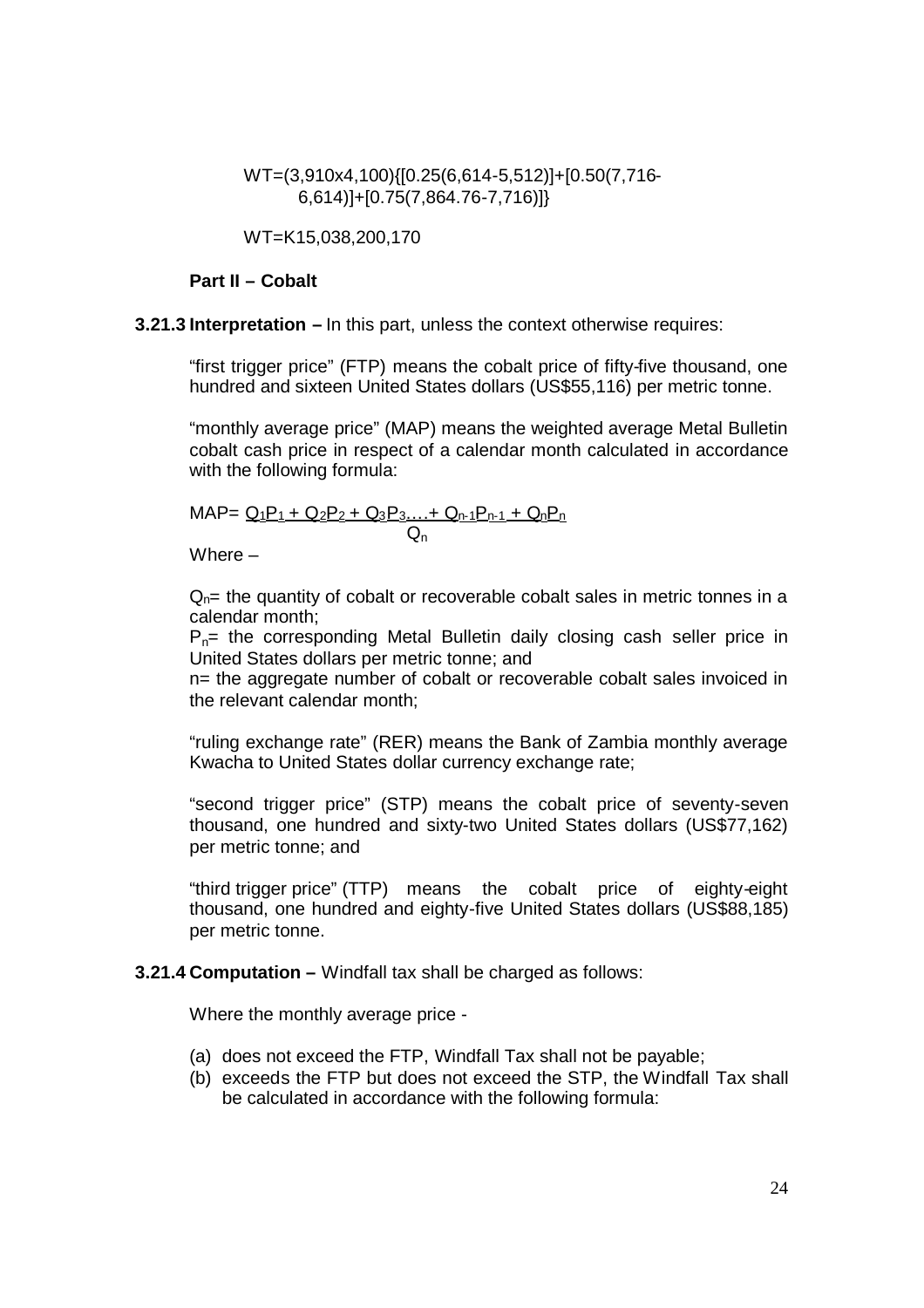$WT = (RER^*Q_n)[25\%(MAP-FTP)]$ 

Where –  $WT = Windfall Tax payable for the month;$ 

(c) exceeds the STP, but does not exceed the TTP the Windfall Tax shall be calculated in accordance with the following formula:

 $WT = (RER^*Q_n)\{[25\% (STP-FTP)] + [50\% (MAP-STP)]\}$ ; and

(d) exceeds the TTP, the Windfall Tax shall be calculated in accordance with the following formula:

WT = (RER\*Qn){[25%(STP-FTP)] + [50%(TTP-STP)] + [75%(MAP-TTP)}

#### **Illustration:**

(i) Where MAP does not exceed first trigger price.

Solwezi Mining Company Ltd carrying on cobalt mining operations sold the following quantities of cobalt for the quarter ended  $30<sup>th</sup>$ June 2008, at the time when the Metal Bulletin daily closing cash seller prices in US dollar per metric tonne were as indicated in the table below:

|              |                          | <b>Metal Bulletin Daily</b>      |
|--------------|--------------------------|----------------------------------|
|              | <b>Quantity (Tonnes)</b> | <b>Closing Cash Seller Price</b> |
| <b>April</b> |                          |                                  |
| 4th          | 80                       | 50,125                           |
| 10th         | 82                       | 52,456                           |
| 18th         | 65                       | 53,000                           |
| 27th         | 70                       | 54,080                           |
| May          |                          |                                  |
| 5th          | 55                       | 54,800                           |
| 16th         | 60                       | 54,680                           |
| 30th         | 65                       | 54,870                           |
| June         |                          |                                  |
| 7th          | 70                       | 55,100                           |
| 18th         | 72                       | 54,980                           |

**Calculation of the monthly average price for each of the months will be as follows:**

**April –** MAP=(80x50,125)+(82x52,456)+(65x53,000)+(70x54,080) (80+82+65+70)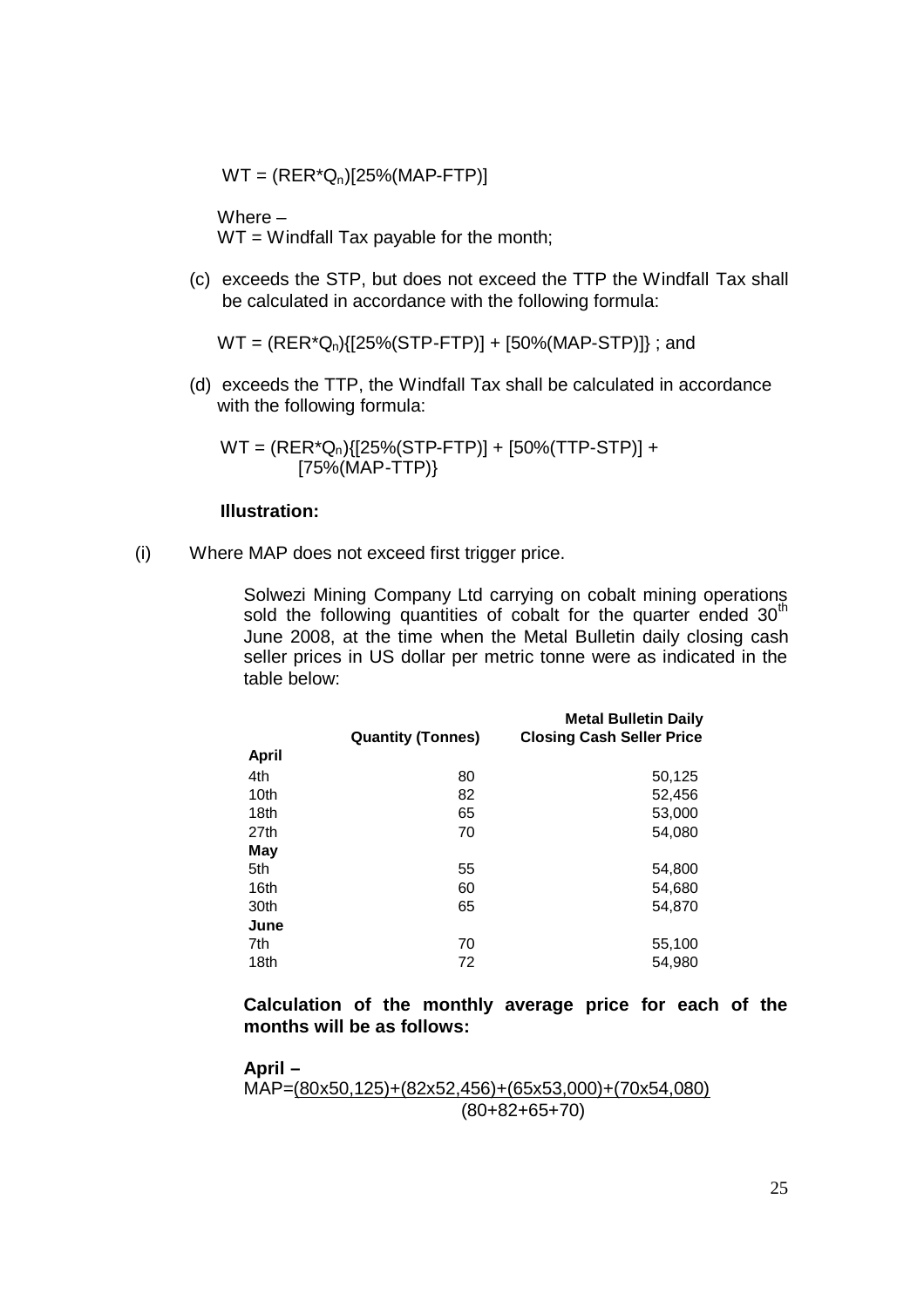MAP= US\$52,329.94

**May –** MAP= (55x54,800)+(60x54,680)+(65x54,870) (55+60+65) MAP= US\$54,785.28

**June –** MAP= (70x55,100)+(72x54,980) (70+72)

MAP= US\$55,039.15

Since the monthly average price for each of the three months did not exceed the first trigger price of US\$55,116 per metric tonne, the company shall not be chargeable to windfall tax for the quarter.

(ii) Where the MAP exceeds the first trigger price (FTP) but does not exceed the second trigger price (STP).

Solwezi Mining Company Ltd carrying on cobalt mining operations sold the following quantities of cobalt for the quarter ended  $30<sup>th</sup>$ September 2008, at the time when the Metal Bulletin daily closing cash seller prices in US dollar per metric tonne were as indicated in the table below. During the same period, the company also bought concentrates which it processed for resale:

|                  |              | <b>Quantity (Tonnes)</b> |       | <b>Metal Bulletin Daily</b>      |
|------------------|--------------|--------------------------|-------|----------------------------------|
|                  | <b>Mined</b> | <b>Bought</b>            | Total | <b>Closing Cash Seller Price</b> |
| July             |              |                          |       |                                  |
| 4th              | 60           | 15                       | 75    | 57,205                           |
| 10th             | 62           | 18                       | 80    | 57,500                           |
| 18th             | 58           | 12                       | 70    | 58,200                           |
| 27th             | 55           | 10                       | 65    | 58,350                           |
| <b>August</b>    |              |                          |       |                                  |
| 5th              | 62           | 14                       | 76    | 59,860                           |
| 16th             | 61           | 10                       | 71    | 62,400                           |
| 30th             | 66           | 18                       | 84    | 64,680                           |
| <b>September</b> |              |                          |       |                                  |
| 7th              | 70           | 18                       | 88    | 67,800                           |
| 18th             | 72           | 16                       | 88    | 73,580                           |

The Bank of Zambia monthly mid-rate Kwacha to US dollar was K3,780, K3,700 and K3,650 for July, August and September respectively.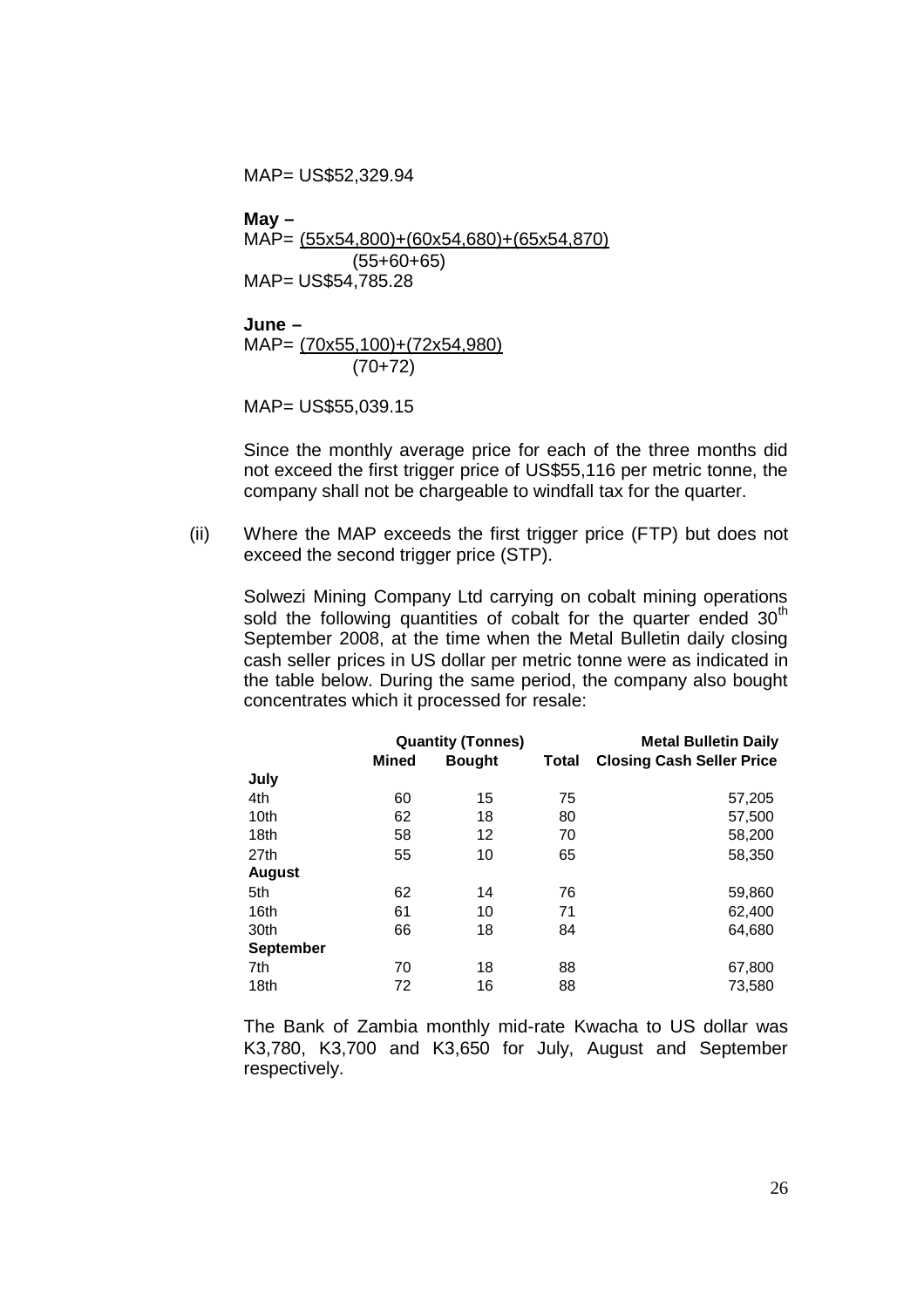### **Calculation of the monthly average price for each of the months will be as follows:**

Solwezi Mining Company limited mined copper ore and also bought copper concentrates during the charge year. These activities carried out by Solwezi Mining are considered as mining operations; therefore, the company shall pay windfall taxes on total sales.

**July –**

MAP=(75x 57,205)+(80x57,500)+(70x58,200)+(65x58,350) (75+80+70+65)

MAP= US\$57,783.19

**August –** MAP= (76x59,860)+(71x62,400)+(84x64,680) (76+71+84)

MAP= US\$62,393.42

**September –** MAP= (88x67,800)+(88x73,580)

(88+88)

MAP= US\$70,690.00

**Computation of Windfall Tax for each of the months will be as follows:**

#### **July -**

Windfall Tax (WT) = (RERxQn)[25%(MAP-FTP)] WT = (3,780x290)[0.25(57,783.19-55,116)] WT= K730,943,419.50

#### **August -**

Windfall Tax (WT) = (3,700x231)[0.25(62,393.42-55,116)]  $WT = K1,555,002,718.50$ 

### **September –**

Windfall Tax (WT) = (3,650x176)[0.25(70,690.00-55,116)]  $WT = K2.501.184.400.00$ 

(iii) Where the MAP exceeds the third trigger price (TTP).

Solwezi Mining Company Ltd carrying on cobalt mining operations sold the following quantities of cobalt for the quarter ended 31<sup>st</sup>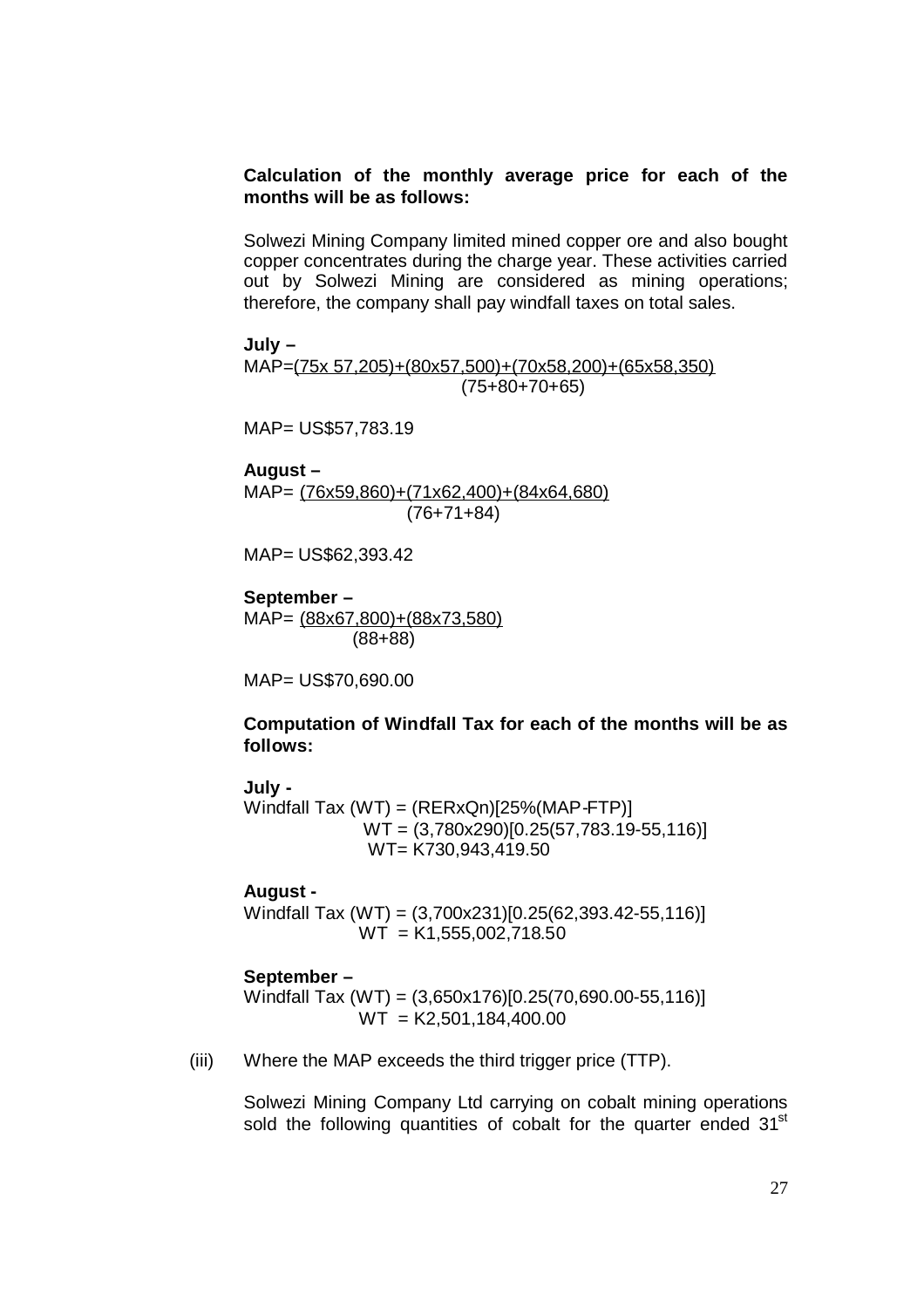December 2008, at the time when the Metal Bulletin daily closing seller cash prices in US dollar per metric tonne were as indicated in the table below. During the same period, the company also bought concentrates which it processed for resale:

|                  |              | <b>Quantity (Tonnes)</b> | <b>Metal Bulletin Daily</b> |                                  |
|------------------|--------------|--------------------------|-----------------------------|----------------------------------|
|                  | <b>Mined</b> | <b>Bought</b>            | Total                       | <b>Closing Cash Seller Price</b> |
| October          |              |                          |                             |                                  |
| 4th              | 55           | 12                       | 67                          | 55,700                           |
| 10 <sub>th</sub> | 65           | 10                       | 75                          | 56,100                           |
| 18th             | 62           | 13                       | 75                          | 56,850                           |
| 27th             | 61           | 11                       | 72                          | 57,200                           |
| <b>November</b>  |              |                          |                             |                                  |
| 5th              | 55           | 12                       | 67                          | 77,210                           |
| 16th             | 53           | 10                       | 63                          | 77,350                           |
| 30th             | 51           |                          | 51                          | 77,400                           |
| <b>December</b>  |              |                          |                             |                                  |
| 7th              | 52           | 12                       | 64                          | 89,100                           |
| 18th             | 54           | 14                       | 68                          | 88,250                           |

The Bank of Zambia monthly mid-rate Kwacha to US dollar was K3,810, K3,815 and K3,910 for October, November and December respectively.

**Calculation of the monthly average price for each of the months will be as follows:**

#### **October –**

MAP=(67x 55,700)+(75x56,100)+(75x56,850)+(72x57,200) (67+75+75+72)

MAP= US\$56,475.95

#### **November –**

MAP= (67x77,210)+(63x77,350)+(51x77,400) (67+63+51)

MAP= US\$77,312.27

**December –** MAP= (64x89,100)+(68x88,250) (64+68)

MAP= US\$88,662.12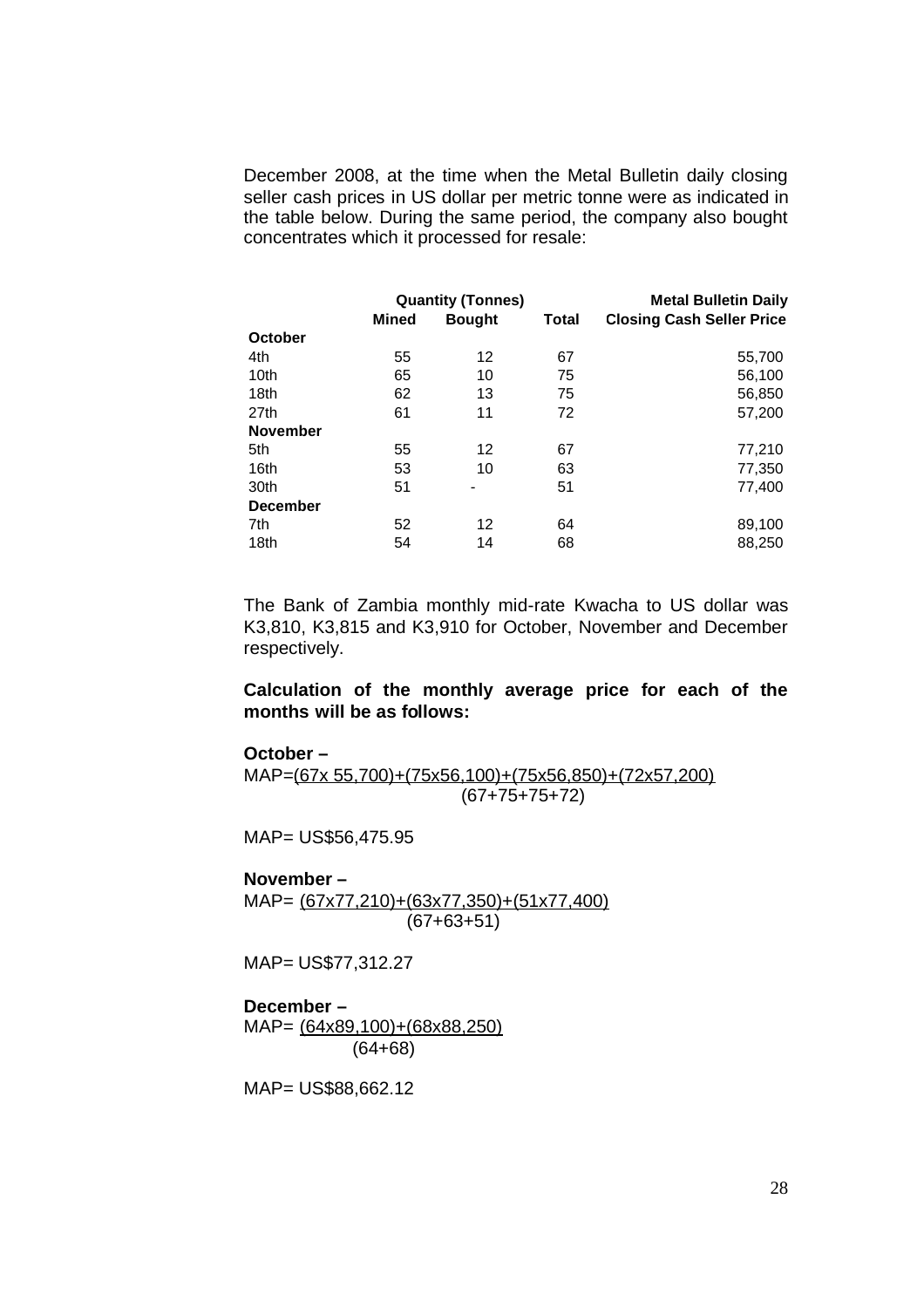Computation of Windfall tax for each of the months will be as follows:

#### **October -**

Windfall Tax  $(WT) = (RERxQn)[25% (MAP-FTP)]$ WT = (3,810x289)[0.25(56,475.95-55,116)] WT = K374,356,836.37

### **November -**

Windfall Tax (WT)=(RER\*Qn){[25%(STP-FTP)] + [50%(MAP-STP)]}  $WT = (3,815x181)\{[0.25(77,162-55,116)]+[0.5(77,312.27-77,162)]\}$ WT = K3,857,655,267.03

#### **December –**

Windfall Tax (WT)=(RER\*Qn){[25%(STP-FTP)]+[50%(TTP-STP)]+ [75%(MAP-TTP)]}

WT=(3,910x132){[0.25(77,162-55,116)]+[0.50(88,185- 77,162)]+[0.75(88,662.12-88,185)]}

WT=K5,873,879,140.80

### **3.22 CHARGING SCHEDULE**

**3.22.1 Paragraph 1(1)(b) Tax Credit -** The amendment increases the Tax Credit for Persons with Disabilities from K144, 000 to K600, 000 per annum.

### **3.22.2 Paragraph 2(1)(c)(d)(e)(f) Rates of Tax -**

The amendment increases the annual tax-free income threshold for individuals from K6, 000,000 to K7,200,000.

This means that an individual who earns up to K600,000 per month or K7,200,000 per annum shall not pay Income Tax.

The income of an individual is taxed as follows:

| <b>Income Bands</b>                       | Rates |
|-------------------------------------------|-------|
| First K7, 200,000                         | @ 0%  |
| Above K7, 200,000 and up to K14, 820,000  | @ 25% |
| Above K14, 820,000 and up to K48, 000,000 | @ 30% |
| Above K48, 000,000                        | @ 35% |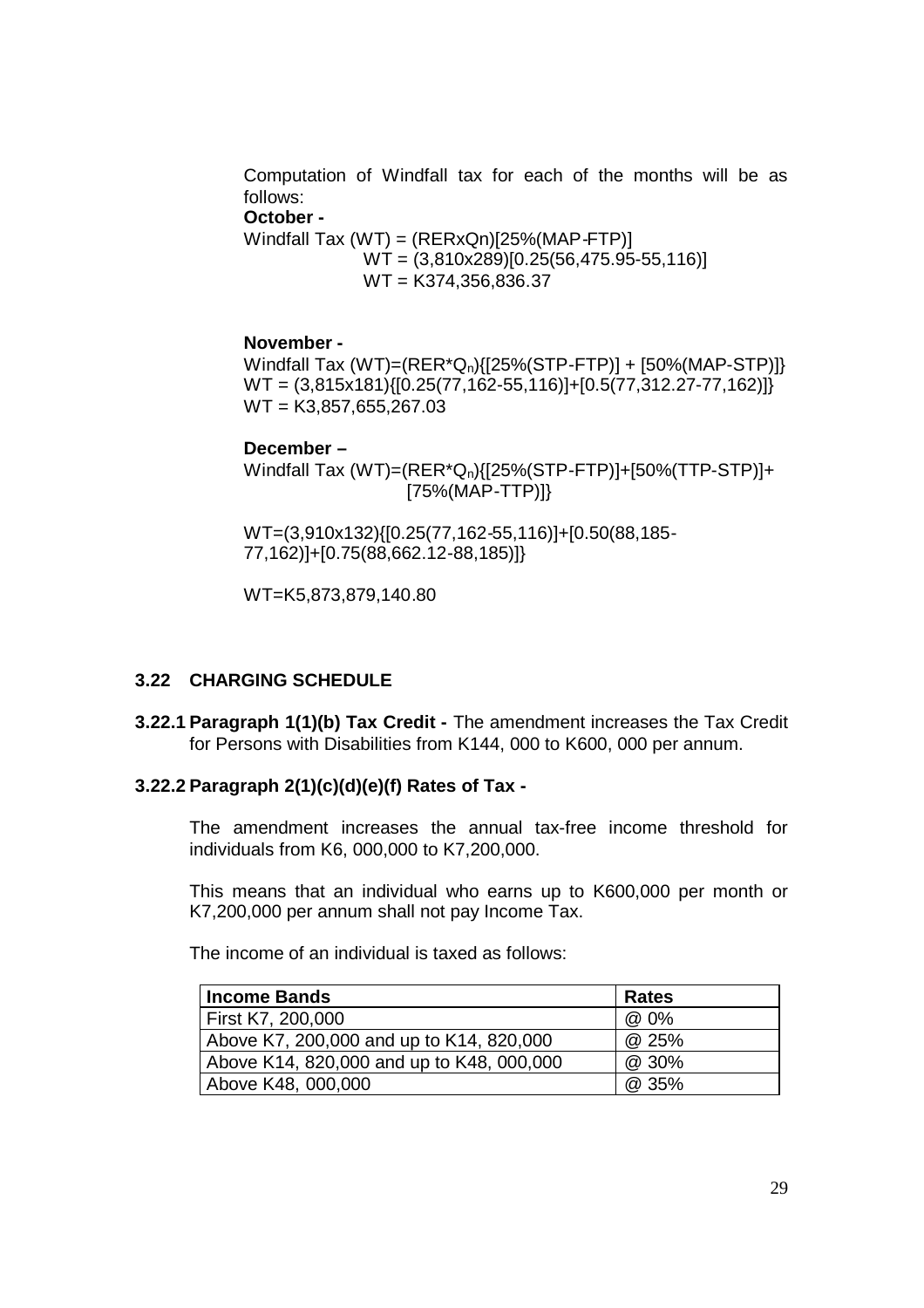# **3.22.3 Paragraph 3(1)(e)(f) Rates of Tax - Companies**

- (i) This amendment deletes the provisions of clause (e) and introduces a tax rate of thirty per centum per annum, where the income from mining operations does not exceed eight per centum of the gross sales.
- (ii) This amendment inserts a new clause (f) which provides for a variable profit tax rate, where the income from mining operations exceeds eight per centum of the gross sales at the rate determined in accordance with the following formula:

 $y=30\% + [a-(ab/c)]$ , where;  $y=$  the tax rate to be applied per annum,  $a = 15%$ . b= 8%, and c= the percentage ratio of the assessable income to gross sales.

The variable profit tax will not apply on income that has been subjected to windfall tax in that charge year; however such income shall be subject to company tax at the rate of 30%.

For the purposes of determining the income liable to variable profit tax, where a person produces both copper and cobalt, and has only paid windfall tax on one of the metals in a charge year, the Commissioner-General shall only accept turnover as the basis of apportionment. The apportionment shall be arrived at by using the factor of the contribution to gross sales of either of the minerals that was not subjected to windfall tax as a proportion of the company's gross sales.

### **Illustration: One**

D & C Mines Plc had the following results for the year ended  $31<sup>st</sup>$ March 2009.

 $x^0 - 2x^0 - 2x^0$ 

|                       | K UUU    |
|-----------------------|----------|
| Turnover              | 100,000  |
| <b>Cost of Sales</b>  | (30,000) |
| Gross profit          | 70,000   |
| <b>Other Expenses</b> | (40,000) |
| <b>Net Profit</b>     | 30,000   |

### **NB: Assume that the net profit is equivalent to the assessable income**

 $y=30\% + [a-(ab/c)]$ , where;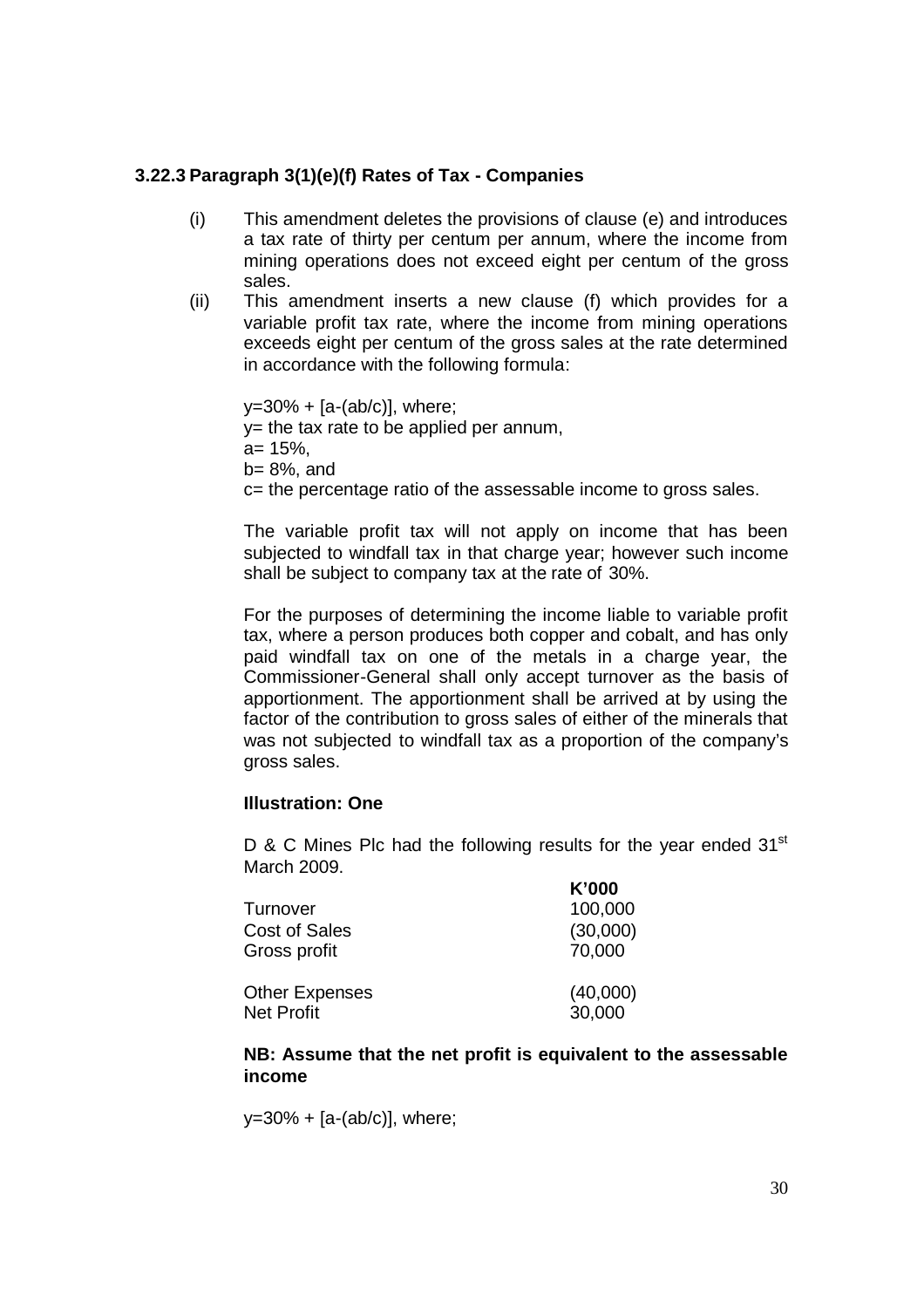y= the tax rate to be applied per annum,

a= 15%, b= 8%, and c= the percentage ratio of the assessable income to gross sales  $c = 30,000/100,000 = 30%$  $y = 30\% + [15\%-(15\% \times 8\% /30\%)]$  $y = 30\% + (15\% - 4\%)$  $y = 30\% + 11\%$  $y = 41%$ 

Therefore D & C Mines shall pay tax at the rate of 41% on its chargeable income.

**Tax payable** K30, 000,000 x 41% = K12, 300,000

### **Illustration: Two**

P & C Mining Company Ltd has the following financial results for the year ended 31<sup>st</sup> March 2009. During the whole year the average quoted sale price of cobalt was US\$60,000 per metric tonne on the Metal Bulletin and as such the company paid windfall tax of K244,400,000 for the charge year. The average copper price for the whole year on the London Metal Exchange was not more than US\$5,000 per metric tonne and therefore the income arising from copper sales was not subjected to Windfall Tax.

|                         | K'000      |
|-------------------------|------------|
| <b>Copper Sales</b>     | 80.000.000 |
| <b>Cobalt Sales</b>     | 12,000,000 |
| <b>Total Sales</b>      | 92,000,000 |
| Cost of Sales           | 32,000,000 |
| <b>Gross Profit</b>     | 60,000,000 |
| Less: Expenses          | 18,000,000 |
| <b>Net Profit</b>       | 42,000,000 |
| Add: Net tax deductions | 5,000,000  |
| <b>Taxable Profit</b>   | 47,000,000 |

Since this company paid Windfall Tax on cobalt only, the variable profit tax shall only apply on income from copper sales. The income to be subjected to Variable Profit Tax shall be ascertained by the ratio of copper sales to the total sales.

#### **Computation of the income subject to variable profit tax:**

 $80,000,000,000 \times K47,000,000,000 = K 40,869,565,217$ 92,000,000,000 y=30%+[a-(ab/c)]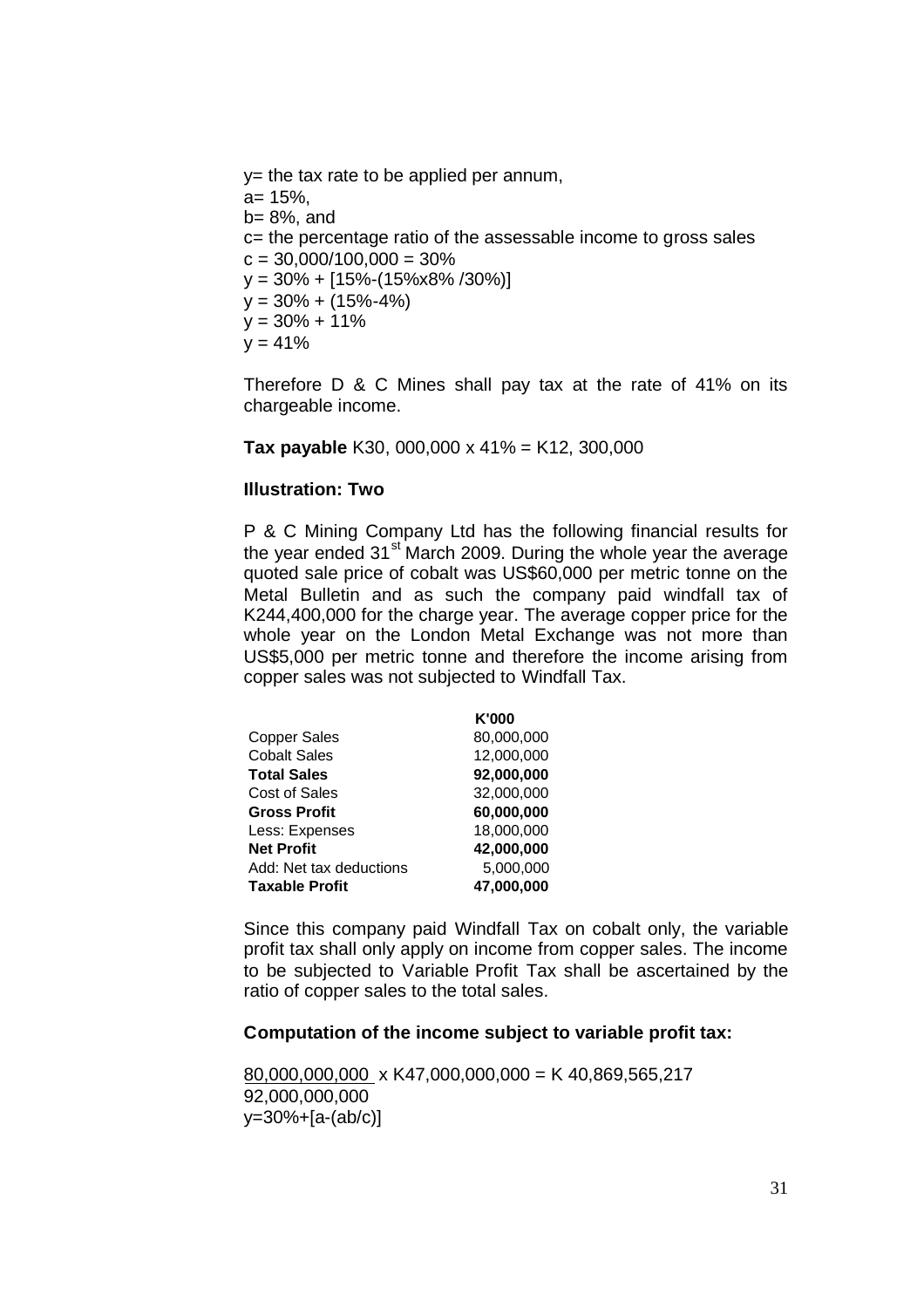c=  $40,869,565,217 \times 100 = 51.09\%$ 80,000,000,000

y=30%+[(15%-(15%x8% )] 51.09%

y=30%+(15%-2.35%)

y= 30%+12.65%

### **y= 42.65%**

Variable Profit Tax on income from copper sales:

 $= 42.65\%$ xK40.869.565.217 = **K17,430,869,565**

Company Tax on income from cobalt sales:

 $= 30\% \times (47,000,000,000 - 40,869,565,217)$  $= 30\% \times 6,130,434,783$ = **K1,839,130,434.90**

**Total income tax paid**:

| <b>Windfall Tax</b> | K 244,400,000   |
|---------------------|-----------------|
| Variable Profit Tax | K17,430,869,565 |
| Company Tax         | K 1,839,130,435 |
|                     | K19,514,400,000 |

(iii) The amendment renumbers clause (f) as (g). This provides for the maximum rate of tax for income received by any charitable organisation, body of persons or trust referred to in subparagraph (1) of paragraph 6 of the Second Schedule.

### **3.22.4 Paragraph 5(e) (f) (g) Rates of Tax – Special Cases**

- (i) The amendment deletes the word "and" at the end of clause (e) and deletes the full stop at the end of clause (f) and also inserts the word "and" after the semi-colon at the end of clause (f).
- (ii) The amendment introduces a tax rate of thirty-five per centum on income from hedging.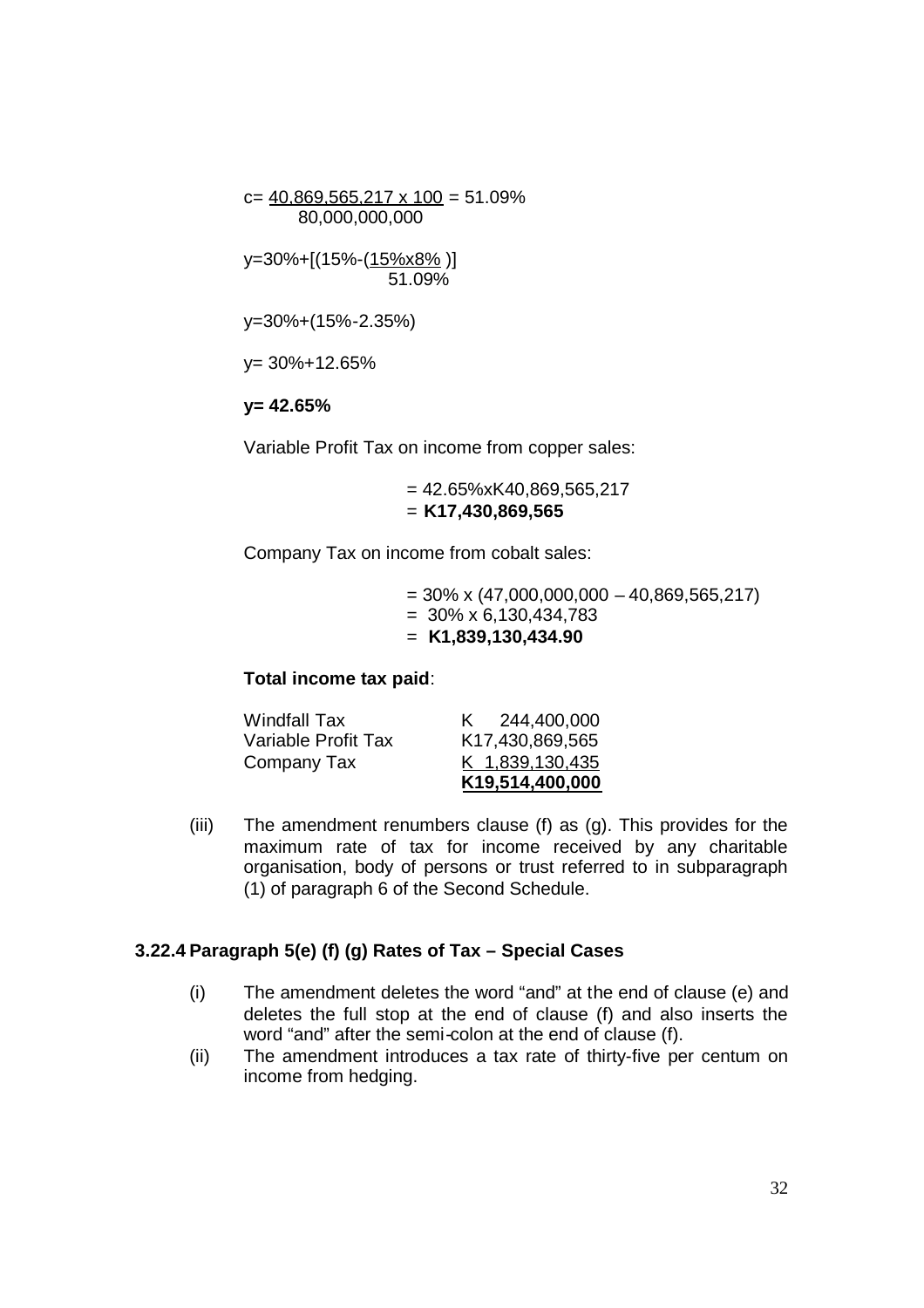# **3.22.5 Paragraph 6(1)(c) Rates of Tax – Withholding Tax**

This amendment introduces the rate of withholding tax on dividends paid by any person carrying on mining operations at zero per centum.

### **3.22.6 Paragraph 7 Rates of Tax to be Deducted– Withholding Tax**

This amendment provides for;

- (i) All interest earned by an individual to be taxed at fifteen per centum and shall be the final tax.
- (ii) The deletion of clause (iv) that provided for the rate of withholding tax on management or consultancy fees, interest and royalties by a mining entity carrying on the mining of base metals and was a party to a development agreement.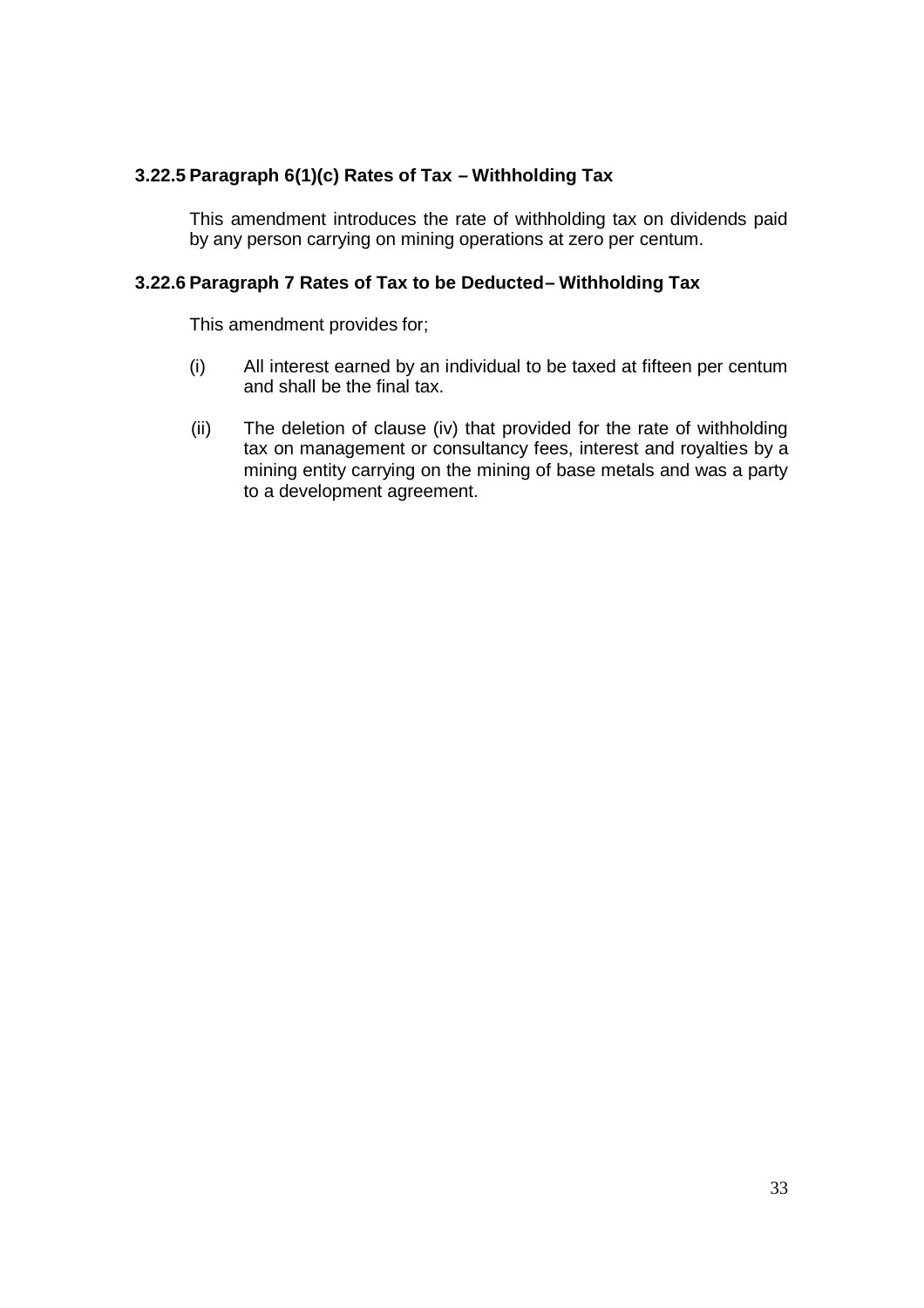# **4.0 COMMENTARY ON THE MINES AND MINERALS DEVELOPMENT ACT OF 2008**

### **4.1 SECTION 1: TITLE AND COMMENCEMENT**

The Mines and Minerals Development Act shall come into effect on 1<sup>st</sup> April 2008.

### **4.2 SECTION 2: INTERPRETATION**

- **4.2.1 Energy Minerals** the Act defines "energy minerals" as *"a naturally occurring substance in the earth's crust used as a source of energy and includes, coal, uranium and any other minerals used to generate energy but does not include petroleum"*.
- **4.2.2 Industrial Minerals** the Act defines "industrial minerals" as *" a rock or mineral other than gemstones, base metals, energy minerals or precious metals used either in their natural state or after physical or chemical transformation and includes but is not limited to barites, dolomite feldspar, fluorspar, graphite, gypsum, ironstone when used as a fluxing agent, kyanite, limestone, phyllite, magnesite, mica, nitrate, phosphate, pyrophyllite, salt, sands, clay, talc, laterite, gravel and any other minerals when so used"* :

Provided that the Minister may by statutory order classify any other mineral as an industrial mineral.

**4.2.3 Mineral** – the Act defines "mineral" as *"any substance occurring naturally in or on the earth or in or under water and which was formed by or subjected to a geological process and includes any mineral occurring in residue stock piles or in residue deposits but excludes-*

*(a) water, other than water taken from the land or any water body for the extraction of any mineral from such water; and (b) petroleum. "*

- **4.2.4 Mineral Royalty** the Act defines "mineral royalty" as *"a payment received as consideration for the extraction of minerals"*
- **4.2.5 Mining Operations** the Act defines "mining operations" as *"any operation carried out under a mining right referred to in section six but does not include an operation carried out under a prospecting permit, prospecting licence or mineral processing licence"*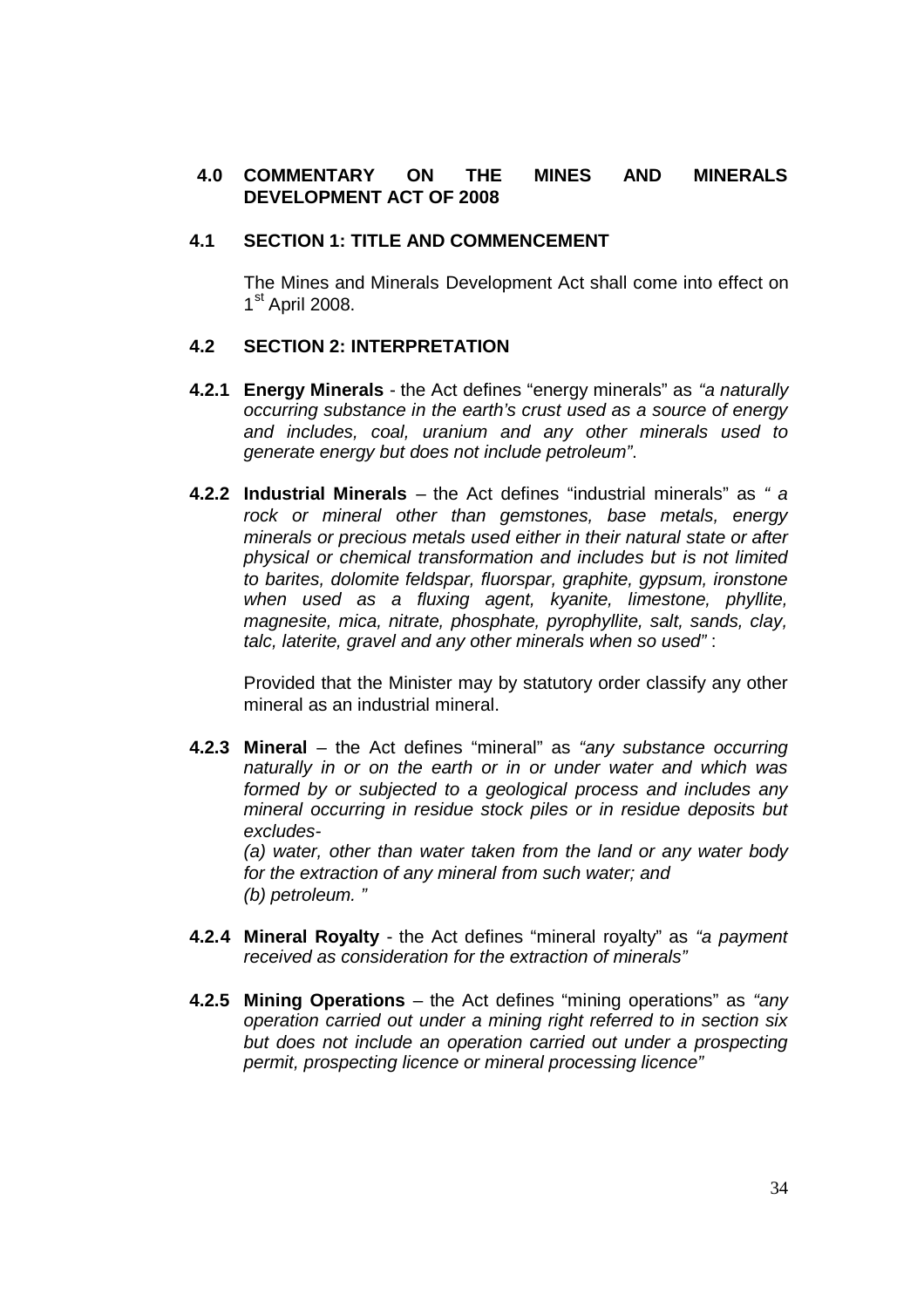# **4.3 SECTION 133: ROYALTIES ON PRODUCTION OF MINERALS** The Act provides mineral royalty rates as follows:

**Subsection (1) –** *"A holder of a large-scale mining licence, largescale gemstone licence, small-scale mining licence, small-scale gemstone licence or an artisan mining right shall pay a mineral royalty at the rate of: –*

- *(a) three per centum of the norm value of the base metals produced or recoverable under the licence;*
- *(b) three per centum of the gross value of the industrial mineral produced or recoverable under the licence;*
- *(c) three per centum of the gross value of the energy minerals produced or recoverable under the licence;*
- *(d) five per centum of the norm value of the precious metals produced or recoverable under the licence; or*
- *(e) five per centum of the gross value of the gemstones produced under the licence"*

**Subsection (2) –** *"The Commissioner-General shall charge a mineral royalty against a person who extracts minerals or any person in possession of minerals extracted in the Republic, whether extracted under a mining right or not"*

A person found in possession of minerals without a mining right shall be required to pay mineral royalty if it is proved that no mineral royalty was paid on the said minerals.

### **Subsection (3) –** *"In this section –*

*"Gross Value" means the realised price for a sale free-on-board, at the point of export from Zambia or point of delivery within Zambia:*

*Provided that if the Commissioner-General considers that the realised price does not correspond to the price that would have been paid for the minerals if they had been sold on similar terms in a transaction at arms-length, between a willing seller and a willing buyer, a notice may be given to that effect to the licensee, and the amount of the gross value shall be determined in accordance with the mechanism contained in sections ninety-seven A to ninetyseven D of the Income Tax Act;"* and

*"Norm Value" means –*

*(a) the monthly average London Metal Exchange Cash price per metric tonne multiplied by the quantity of the metal or recoverable metal sold;*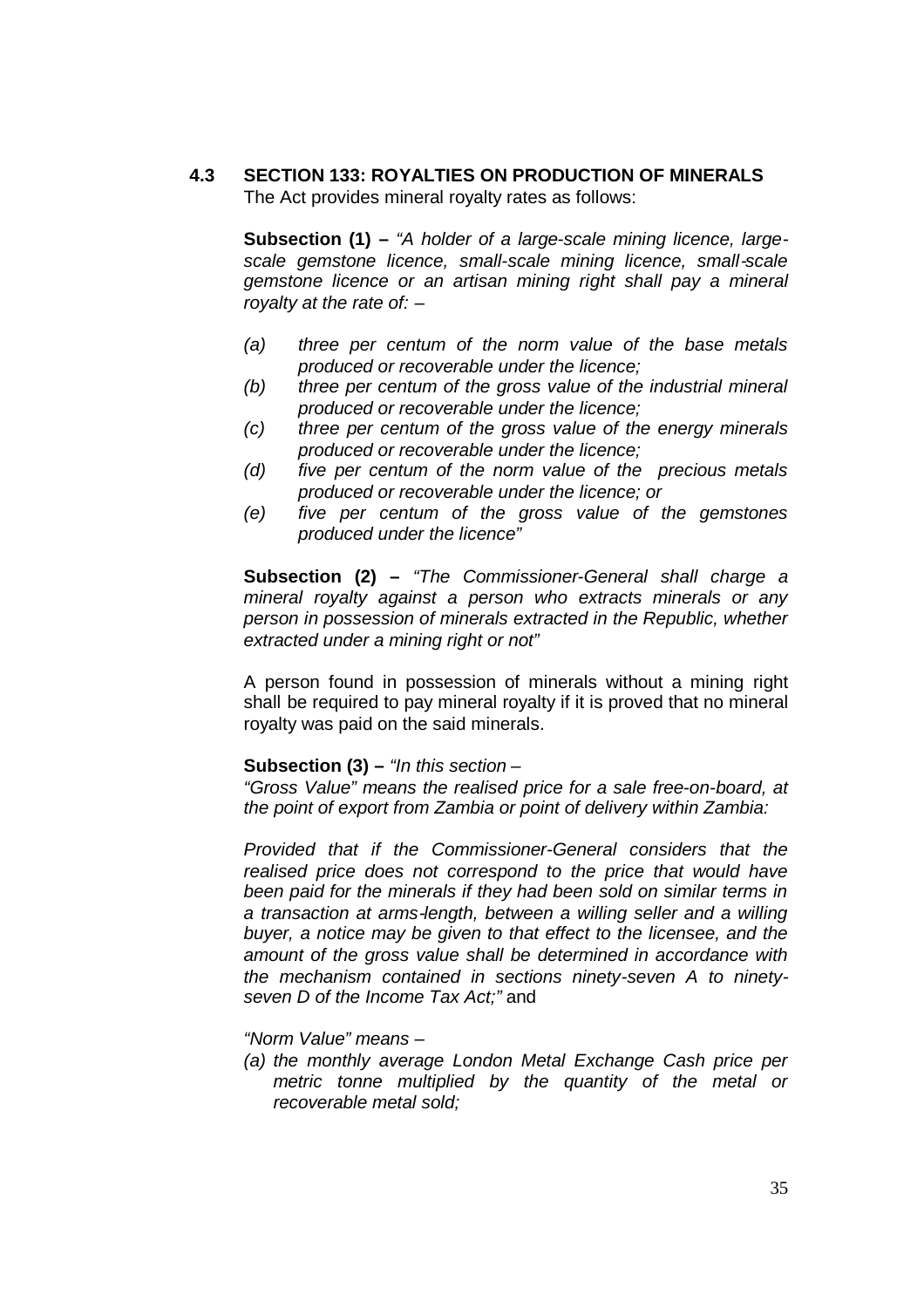- *(b) the monthly average Metal Bulletin cash price per tonne multiplied by the quantity of the metal sold or recoverable metal sold to the extent that the metal price is not quoted on the London Metal Exchange; or*
- *(c) the monthly average cash price per metric tonne of any other exchange market approved by the Commissioner-General multiplied by the quantity of the metal or recoverable metal sold to the extent that the metal price is not quoted on the London Metal Exchange or Metal Bulletin."*

### **4.4 SECTION 142: PROHIBITION OF DISPOSAL OF MINERALS**

**Subsection (1) –** *"where a holder of a mining right fails to pay any royalty or provisional royalty payable by the holder of the mining right on or before the due date or any extension thereof allowed by the Commissioner-General, the Commissioner-General may, by order served on the holder, prohibit the disposal of any mineral from the mining area concerned, or from any other mining area held by that holder, until an arrangement has been made that is acceptable to the Commissioner-General for the payment of the royalties. "*

**Subsection (2) –** *"any holder of a mining right who contravenes or fails to comply with an order given under subsection (1), and any person who, knowing of such order and contrary thereto, receives any mineral from the area, commits an offence and is liable, upon conviction*

- (a) *in the case of an individual, to a fine not exceeding five hundred thousand penalty units or imprisonment for a term not exceeding five years, or to both; or*
- (b) *in the case of a body corporate, to a fine not exceeding one million penalty units. "*

#### **4.5 SECTION (159): DEVELOPMENT AGREEMENTS**

*"from the commencement of this Act, the Minister shall not enter into any agreement relating to the grant of a large-scale mining licence or any other mining right."*

### **4.6 SECTION (160) : EXISTING DEVELOPMENTS AGREEMENTS TO CEASE TO BE BINDING ON THE REPUBLIC**

**Subsection (1) –** *"a development agreement which is in existence before the commencement of this Act shall, not withstanding any provision to the contrary contained in any law or in the development*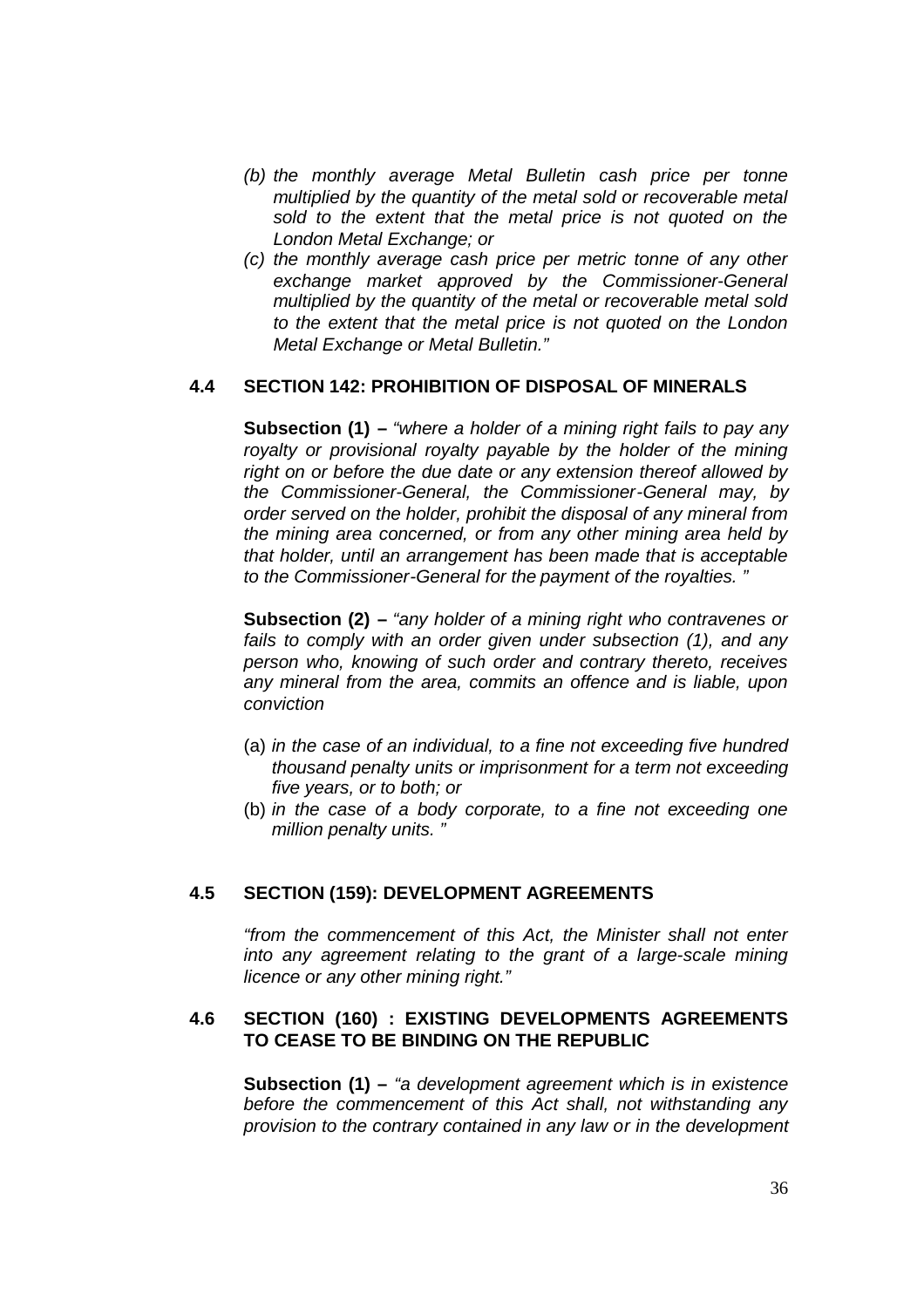*agreement cease to be binding on the Republic from the commencement of this Act."*

**Subsection (2) –** *"for purposes of subsection (1), development agreement means an agreement relating to the grant of a largescale mining licence entered into between the Government and a mining company under section nine of the repealed Act"*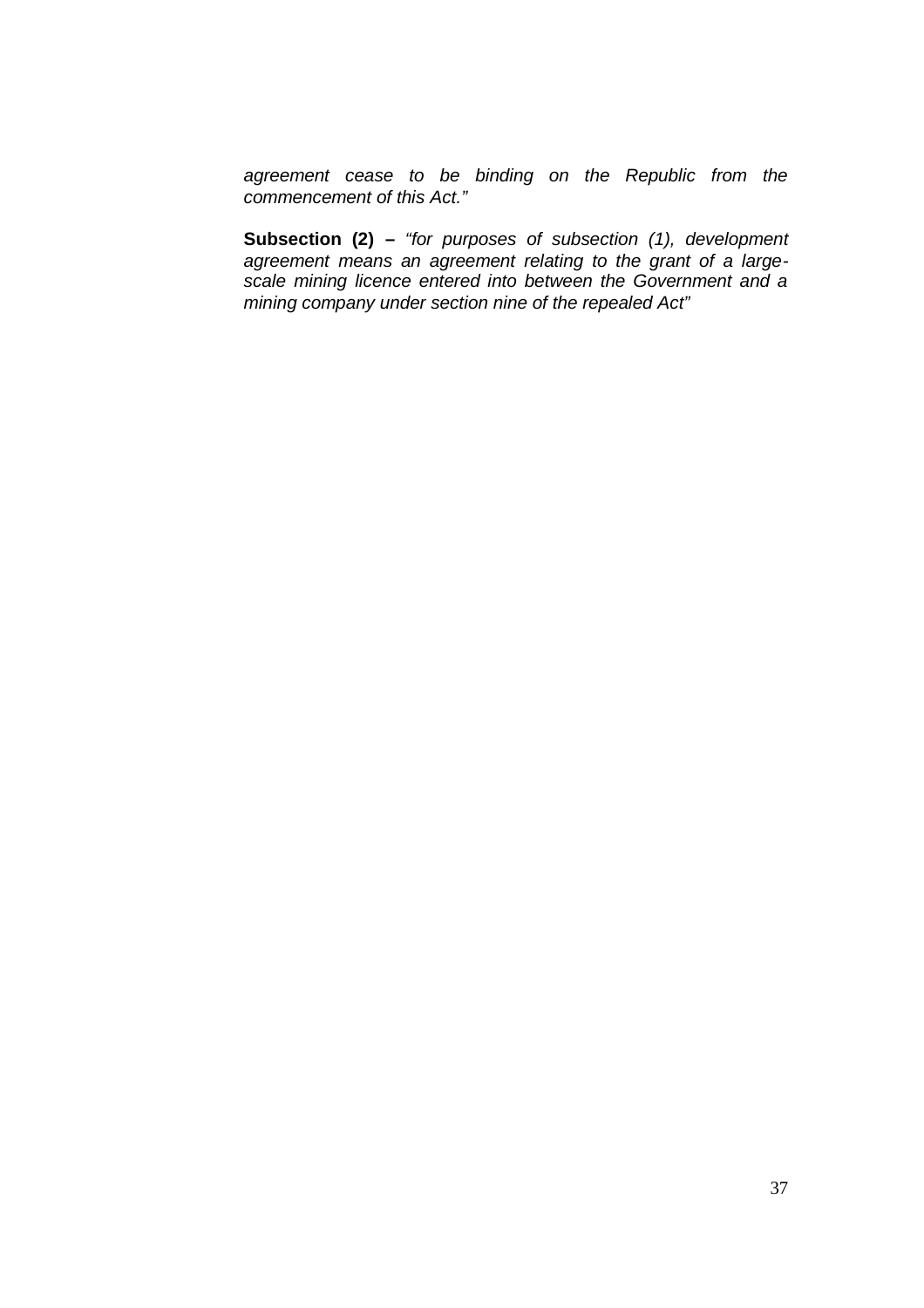### **5.0 COMMENTARY ON AMENDMENTS TO THE VALUE ADDED TAX ACT**

### **5.1 SECTION 1 TITLE AND COMMENCEMENT**

All amendments to the Value Added Tax Act shall come into effect on 26<sup>th</sup> January 2008 with the exception of Statutory Instrument Number 14 of 2008, which comes into effect on 1<sup>st</sup> April 2008.

# **5.2 SECTION 2: INTERPRETATION**

- **5.2.1 Finance Lease -** introduces a definition of "*finance lease"*, as *"a lease of implements, machinery or plant where –*
	- *i. the term of lease, including any period under an option to renew, is equal to or exceeds seventy-five per centum of the effective life of the leased implements, plant or machinery;*
	- *ii. the lessee has an option to purchase the implements, plant or machinery at the expiration of the lease for a fixed or determinable price;*
	- *iii. the estimated residual value of the implements, plant or machinery at the expiration of the lease term is less than twenty-five per centum of its fair market value at the commencement of the lease; or*
	- *iv. the lessor does not retain the risks and rewards of ownership."*

This measure is intended to distinguish a finance lease from an operating lease. Under a finance lease, the interest component is exempt from VAT.

*5.2.2* **Operating Lease –** Introduces the definition of "*operating lease*", as "*any lease of implements, plant or machinery, other than a finance lease."*

Under an operating lease, both principle and interest are subject to VAT.

### **5.3 SECTION 19: PAYMENT OF TAX OR CREDIT**

- **5.3.1 Sub-section 1A -** introduces powers for the Minister by Statutory Instrument to remit unrecoverable tax upon recommendation of the Commissioner-General, where:
	- (a) The taxable supplier has been declared bankrupt under the Bankruptcy Act, or in the case of a company, wound up under the Companies Act;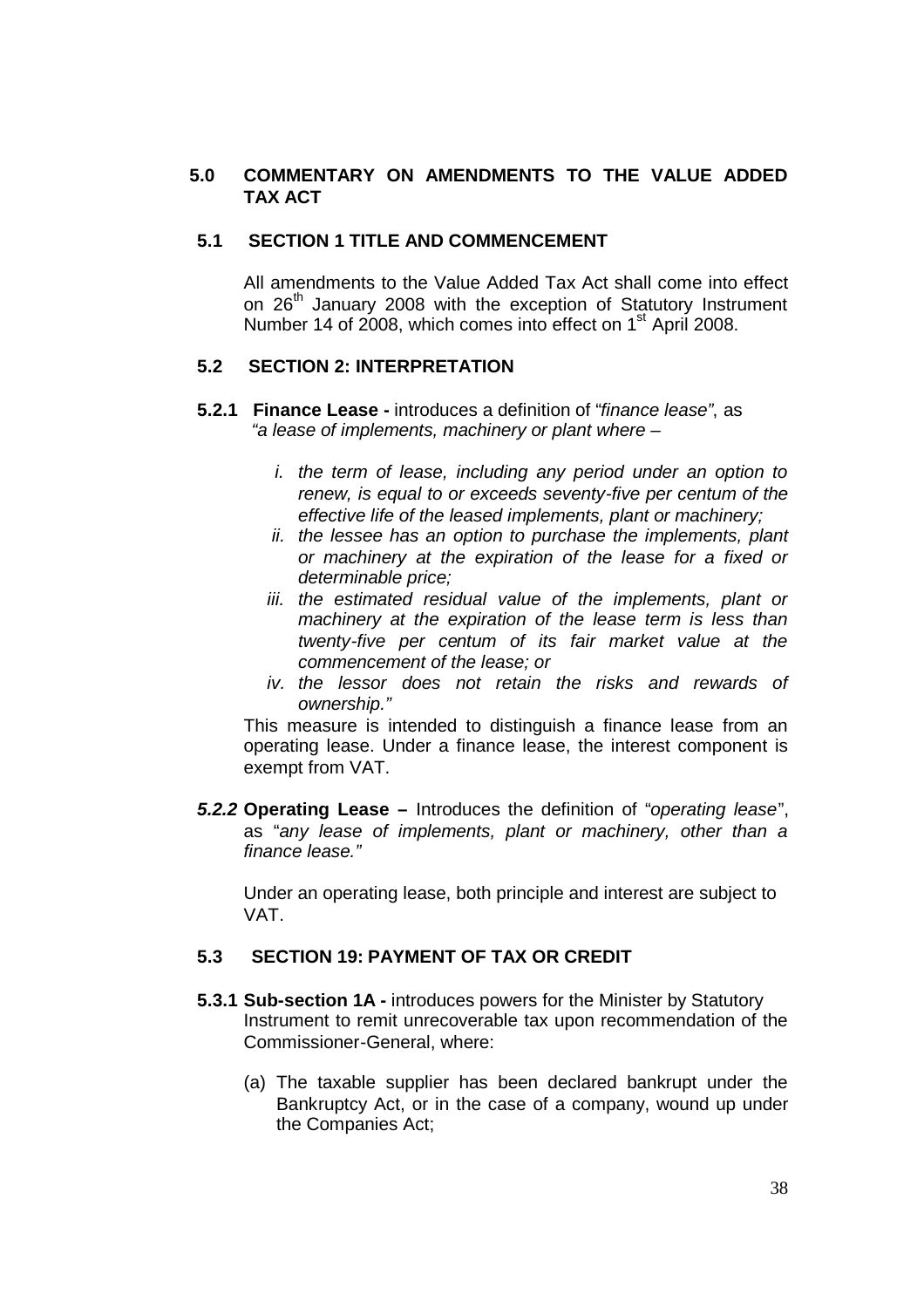- (b) The debt has been outstanding for a minimum period of five years;
- (c) In the case of a privatized company, the debt was incurred before the date of privatization, unless the contract of sale stipulates that the company's liabilities are to be carried over by the new owners;
- (d) A certificate of deregistration or notice of VAT registration cancellation is issued by ZRA; and
- (e) Such other documentary evidence as the Commissioner-General may require.
- **5.3.2 Sub-section 3 and 4 –** Gazette Notice Number 80 of 2007 provided the eligibility of a diplomat or designated official who has paid VAT in Zambia on eligible goods and services to claim a refund of tax paid. This amendment incorporates these provisions into the Principal Act.

# **5.4 STATUTORY INSTRUMENT NUMBER 12 OF 2008**

This amendment –

- (a) Removes books and school exercise books from the First Schedule (Exemption Schedule) so as to place them onto the Second Schedule (Zero-Rating Schedule); and
- (b) Exempts infant formula from VAT.

This measure is intended to reduce the cost of infant formula and harmonise the tax treatment with infant cereals.

### **5.5 STATUTORY INSTRUMENT NUMBER 13 OF 2008**

This amendment provides for zero-rating of the following -

- (a) Tourist activities:
	- Clay pigeon shooting;
	- Elephant back safari;
	- Fixed wing flights over the falls;
	- Gorge swinging or flying fox;
	- Paint ball shooting:
	- Quad biking safari:
	- Steam train excursion; and
	- Walking with lions.

This measure is intended to cover new tourist activities.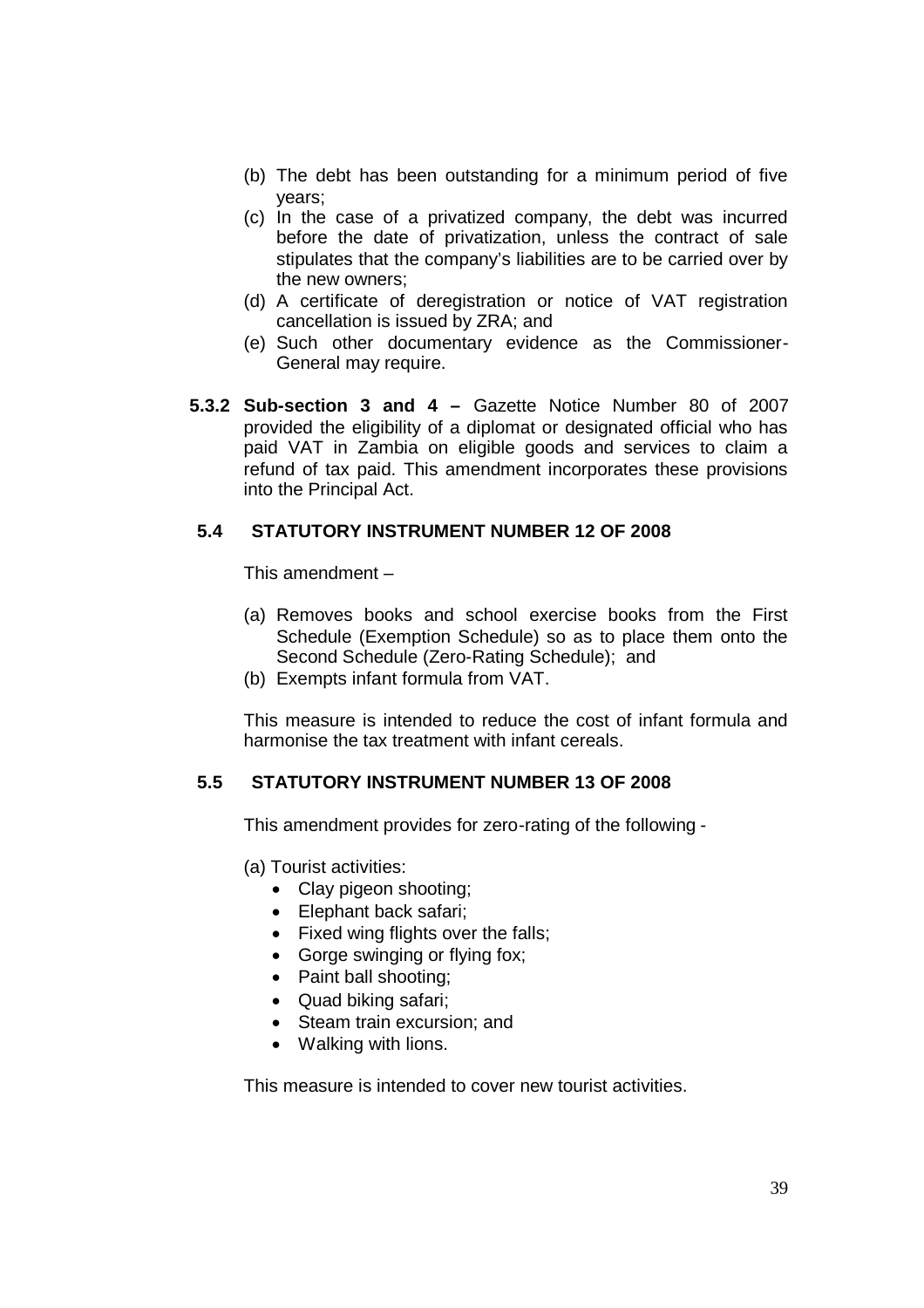(b) Books and school exercise books. This measure is intended to reduce the cost of manufacturing books and school exercise books by allowing manufacturers to claim input VAT on their production costs.

### **5.6 STATUTORY INSTRUMENT NUMBER 14 OF 2008**

This amendment reduces the tax rate from seventeen and half per centum to sixteen per centum. This measure is intended to give relief to businesses and consumers.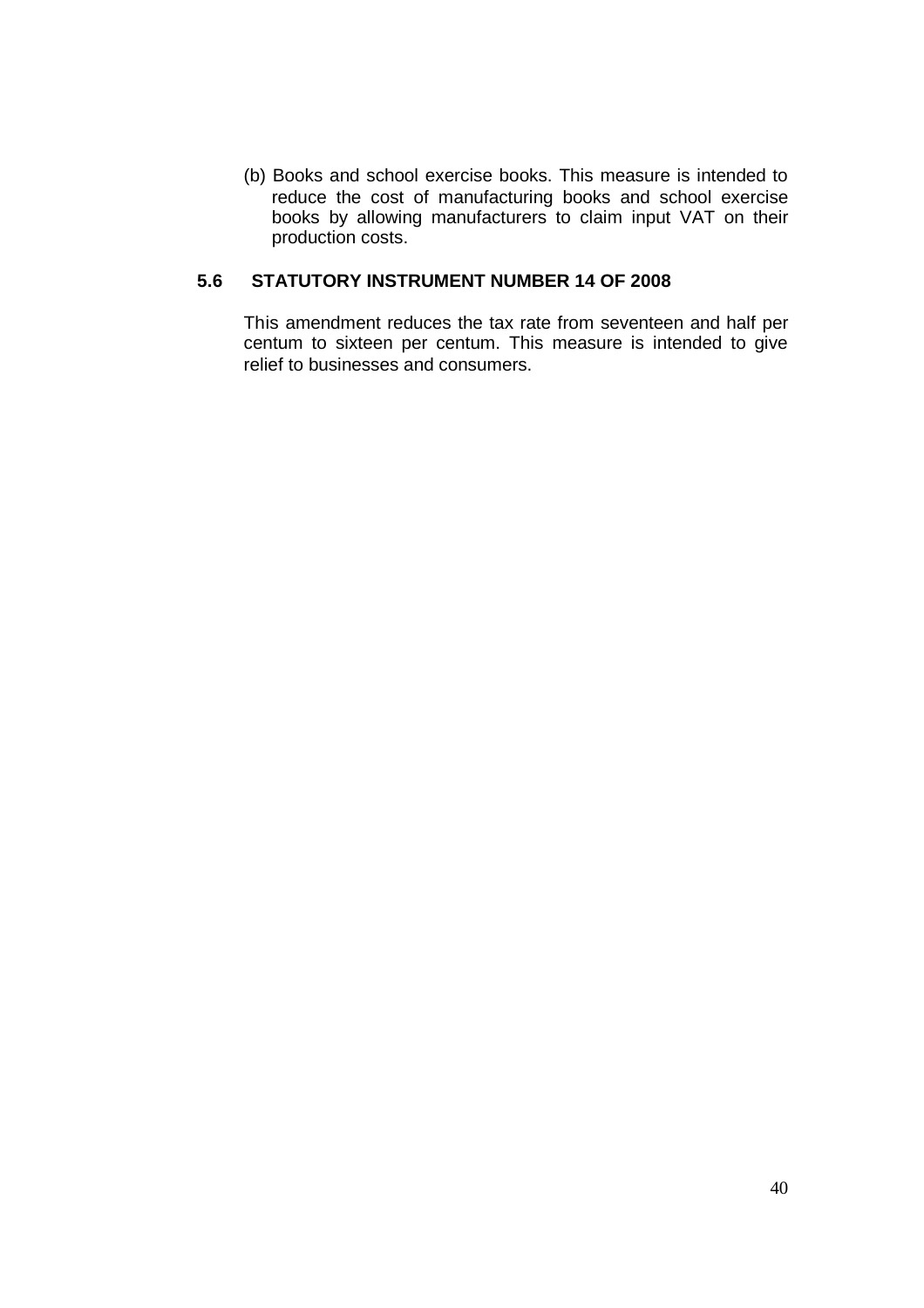# **6.0 OTHER MATTERS**

### **6.1 TAXATION OF BENEFITS**

### **(i) Payment of Employees' Bills**

Where an employer, discharges the liability of an employee by paying, his or her rent, electricity, telephones, water bills, school fees, or school association fees, club membership fees and similar payments, the employer is required to add such payments to the employee's emoluments and deduct tax under PAYE.

### **(ii) Benefits that cannot be converted into Cash**

Benefits, which cannot be converted into cash, are not taxable on employees. However, no deduction in respect of the cost of providing the benefit may be claimed by the employer [section 44(L)].

(a) In the case of free residential accommodation provided by an employer in a house owned or leased by the employer, the cost to be disallowed in the employer's tax computation is 30% of the taxable income paid to the employee. Payments for utilities such as electricity, telephones, water bills, security and similar payments are not included in the meaning of free residential accommodation.

(b) In the case of the provision of motor vehicles to employees on a personal-to-holder basis, the benefit to be disallowed in the employer's tax computation is as follows:

- (i) **Luxury Cars** (2800cc and above) K20, 000,000 per annum.
- (ii) **Other Cars**
- $\triangleright$  Above 1800cc and below 2800cc K15, 000,000 per annum.
- $\geq$  Below 1800 cc K9, 000,000 per annum.

N.B. A personal - to - holder vehicle means a vehicle provided for an employee's personal use and usually involves payment by the employer of all the expenses associated with running and maintaining the vehicle.

### (iii) **Cash Benefits paid in the form of Allowances.**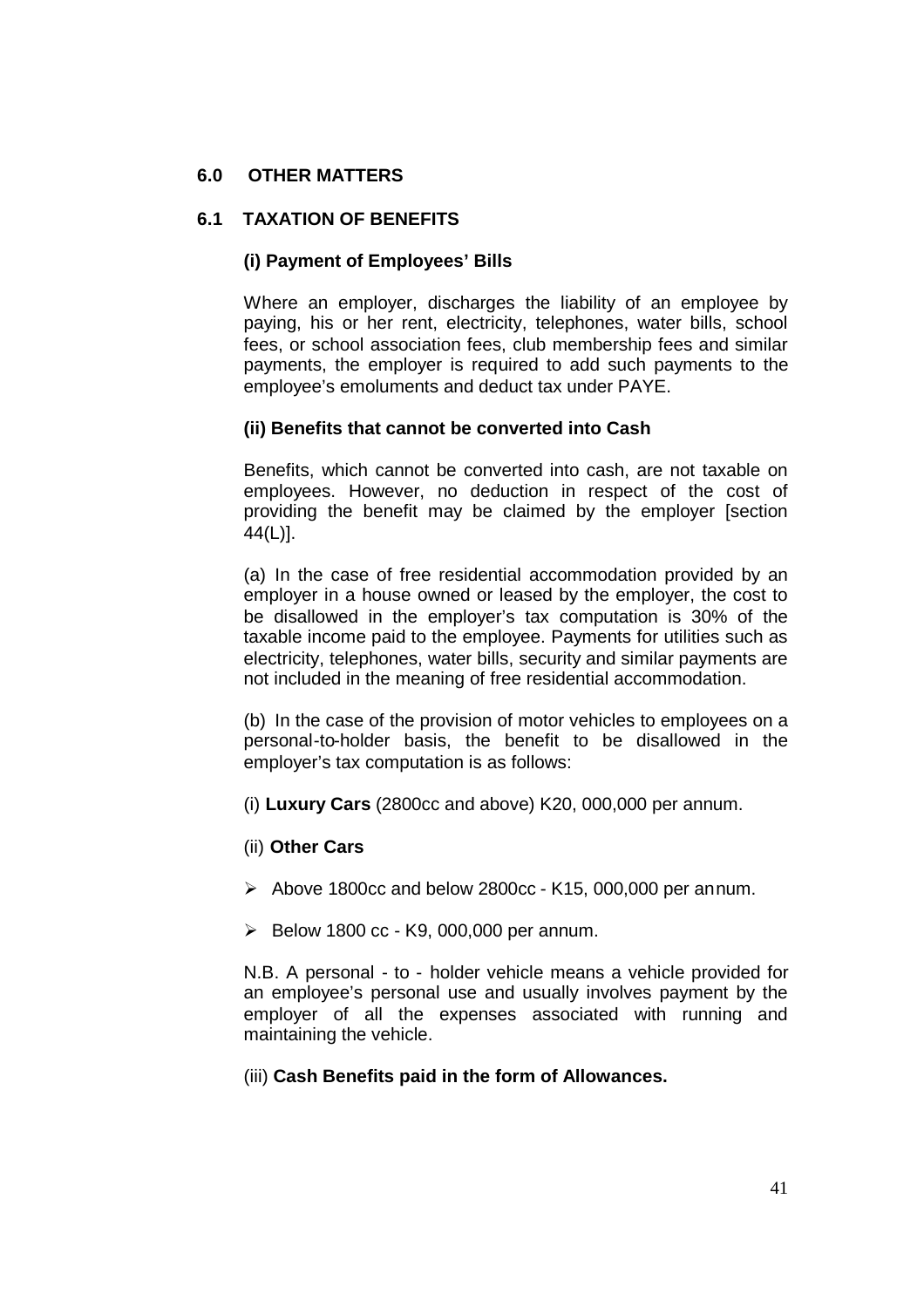All cash benefits paid in the form of allowances are taxable on the employee under PAYE.

Examples of such cash benefits are:

- Education allowance;
- Housing allowance;
- Transport allowance
- Domestic Utility allowances e.g. for electricity, telephone, and water;
- Commuted car allowance; and
- Settling in allowance.

### **6.2 EMOLUMENTS THAT ARE NOT SUBJECT TO PAYE**

The following emoluments are exempt or otherwise not chargeable to income tax and, consequently, need not be included in the chargeable emoluments from which PAYE tax is to be deducted:

#### (i) **Ex – Gratia Payments:**

A voluntary, non – contractual, non – obligatory payment made by an employer to the spouse, child or dependant of a deceased employee is exempt (ITA Para. 7 (t),  $2^{nd}$  Schedule).

#### (ii) **Medical Expenses:**

Medical expenses paid or incurred by an employer on behalf of an employee or refunds of actual medical expenses incurred by an employee are exempt (S.I No. 104 of 1996).

#### (iii) **Funeral Expenses:**

Funeral expenses paid or incurred by an employer on behalf of an employee are exempt (S.I. No. 104 of 1996).

#### (iv) **Sitting Allowances for Councillors:**

Payments by Local Authorities to Councillors as Sitting Allowances are exempt (ITA  $2^{nd}$  Schedule Para. 7(s)).

### **6.3 TAX TREATMENT OF EXPENSES INCURRED ON ENTERTAINMENT, HOSPITALITY AND GIFTS**

Expenses incurred in entertainment, hospitality and gifts are not allowable, subject to the following exceptions: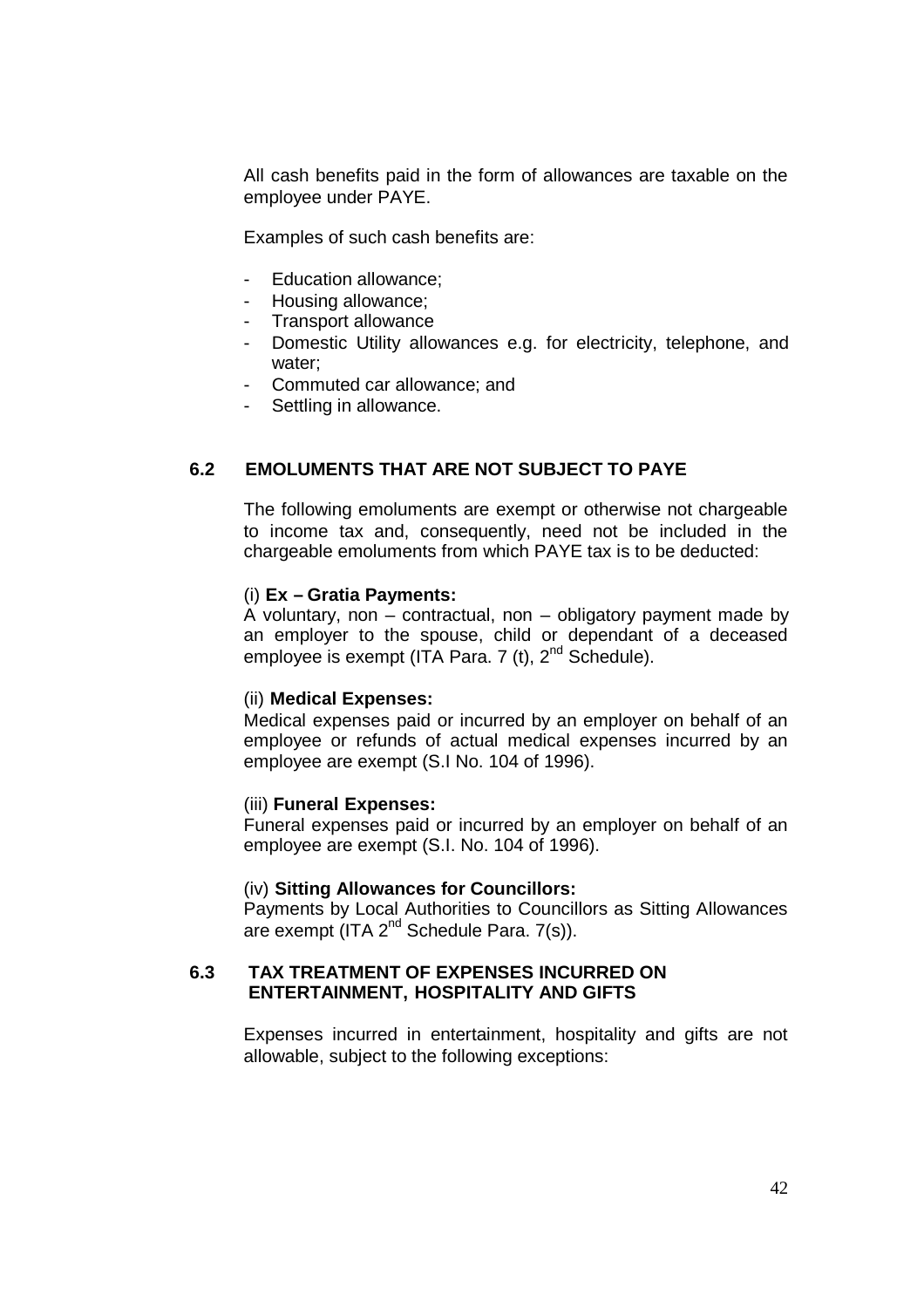a) Where the business is one whose purpose is to provide entertainment or hospitality, e.g. hotels, restaurants, cinemas and theatres, the cost of providing these services is allowable.

b) Where the entertainment is provided free with the purpose of obtaining publicity to the general public, e.g. free seats for critics at a cinema, this is allowable.

c) Where an employer provides entertainment or hospitality for employees, e.g. meals, accommodation and other such like on business trips or a Christmas party for employees, this is allowable.

d) Where a person gives gifts which bear an advertisement for the donor, e.g. calendars, pens, ashtrays, spirits, food, and other such like, the cost of the gift to any one person does not exceed K100, 000, this is allowable. Costs in excess of K100, 000 to the same person would be disallowable.

e) Employees receiving entertainment allowances would be chargeable and the amount would be disallowable to the employer. Where an employer defrays entertainment expenses directly, the cost would be disallowable to the employer but there would be no charge on the employee unless the normal rules as to benefits apply.

### **6.4 TAX TREATMENT OF CANTEEN EXPENSES AND REFRESHMENTS.**

Where the employer incurs expenditure on the provision of refreshments or canteen meals or any other meals (except on business trips) to employees, the benefit arises in the hands of the employees.

As the benefit cannot be converted into money's worth, it is not taxable on the employee.

Under the provisions of Section 44(L) of the Income Tax Act, the whole expenditure on refreshments, canteen meals, etc. is disallowable on the employer.

#### **6.5 PAYMENTS ON CESSATION OF EMPLOYMENT**

Payments on cessation of employment fall into the following categories;

(a) Payments made on dismissal or resignation;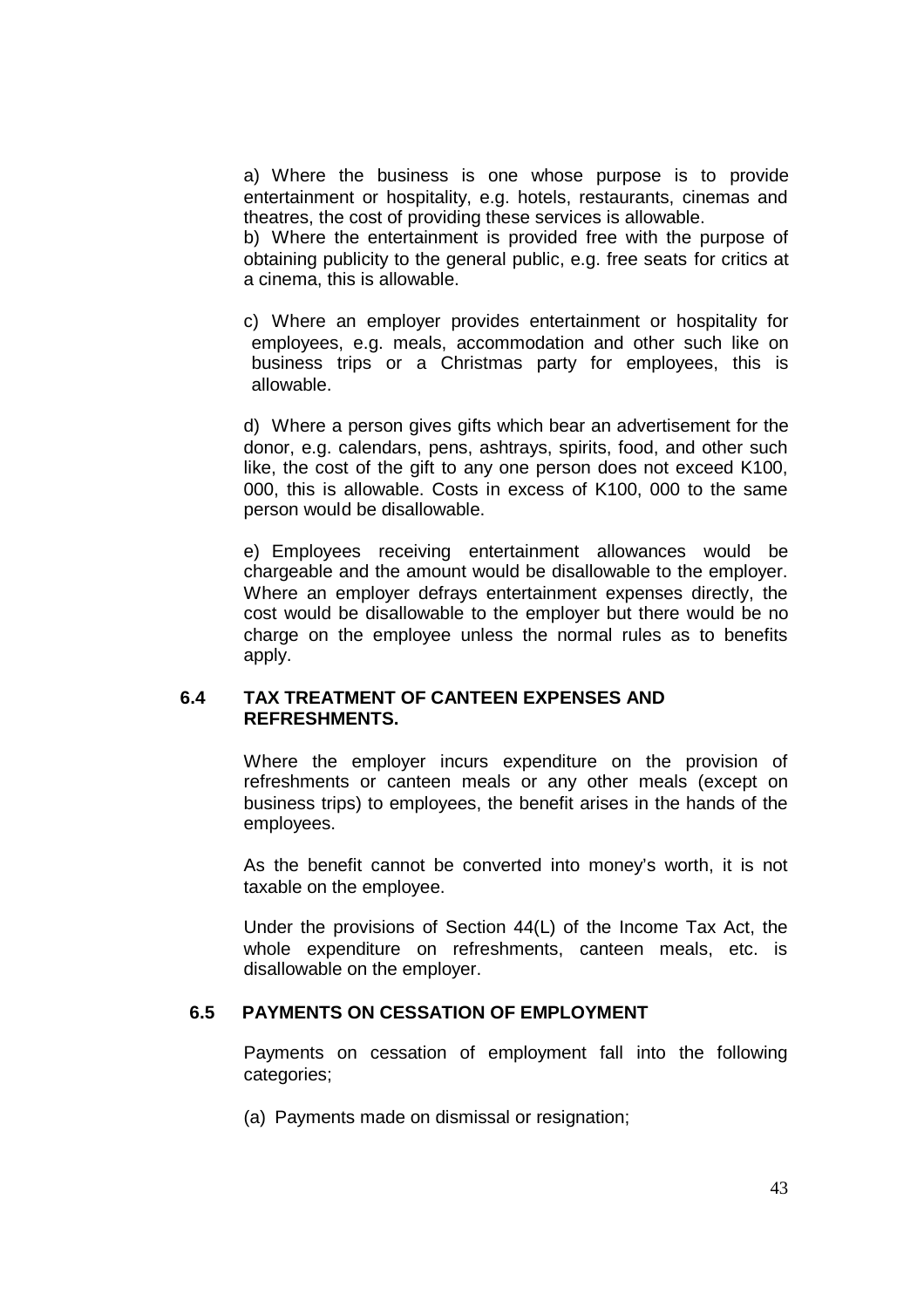- (b) Payments made to an employee at the end of a contract;
- (c) Payments made to an employee on being made redundant;
- (d) Payments made to an employee on retirement; and
- (e) Payments made on termination of employment due to death.

#### **(a) DISMISSAL OR RESIGNATION OF AN EMPLOYEE**

Where an employee has been dismissed or resigns, he may receive the following payments:

- Emolument (i.e. salary, wage, overtime, leave pay, commission, bonus, fee and such like,
- Cash in lieu of leave (leave days due but not taken),
- Salary in lieu of notice,
- Severance pay.

These payments are taxable by reference to the PAYE Tax Tables applicable for the month in which the payment is made and do not qualify for the K20 million exemption under Section 21(5) of the Income Tax Act.

### **(b) EXPIRY OF EMPLOYMENT CONTRACT**

Where employment ceases on the expiry of a contract, the following payments are usually made to the employee:

- (i) Final Salary;
- (ii) Gratuity;
- (iii) Leave pay;
- (iv) Repatriation pay.

These payments are taxed as follows:

 Leave pay, repatriation pay and the salary are added and taxed under PAYE with respect to the tax table applicable for the month in which payment is made.

 Qualifying gratuity paid is taxed at the graduated rates of tax, as follows;

| <b>Qualifying Gratuity Bands</b>          | <b>Rates</b> |
|-------------------------------------------|--------------|
| First K7, 200,000                         | @ 0%         |
| Above K7, 200,000 and up to K14, 820,000  | @ 25%        |
| Above K14, 820,000 and up to K48, 000,000 | @ 30%        |
| Above K48, 000,000                        | @ 35%        |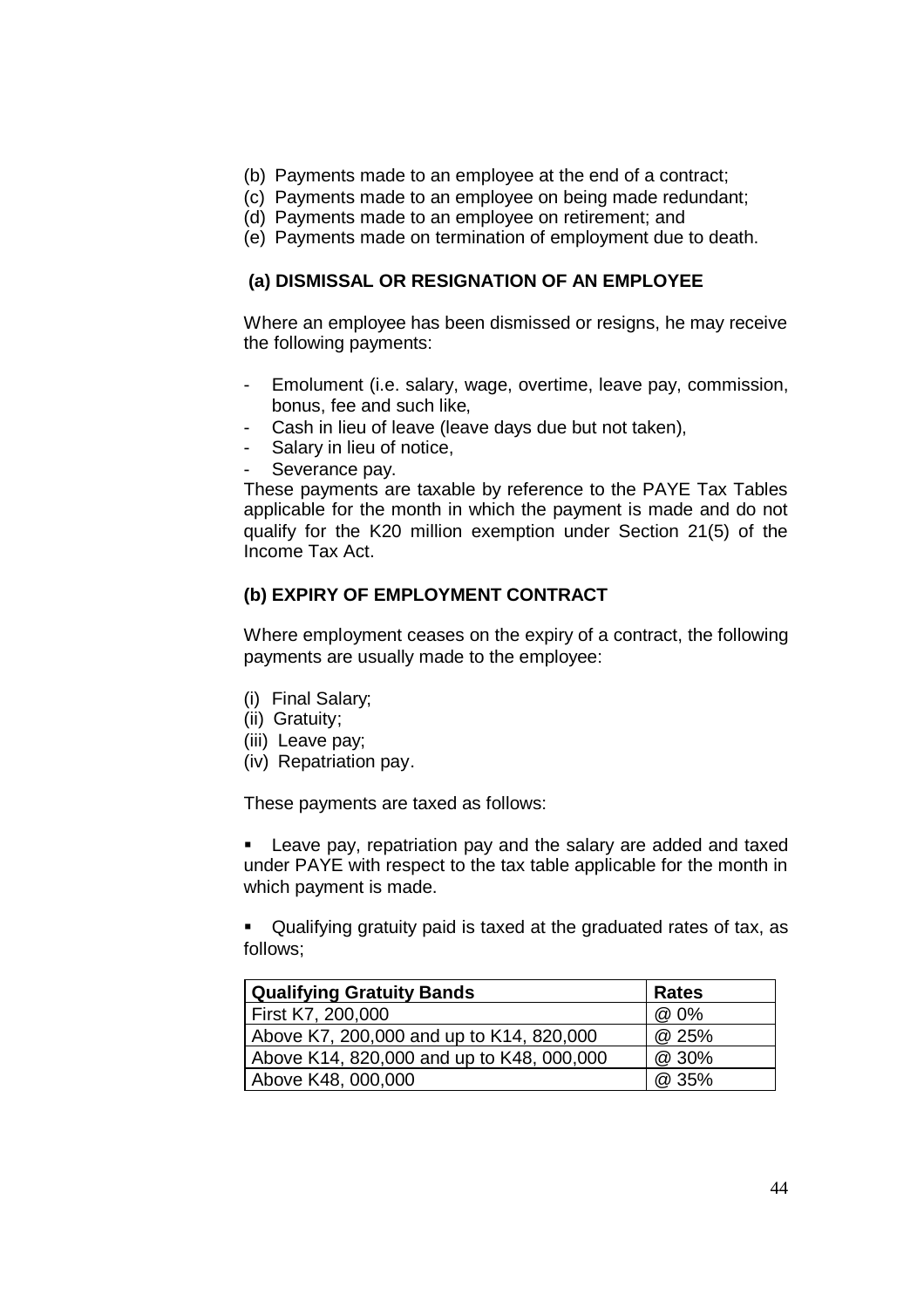Non - qualifying gratuity is added to the salary for the month in which it is paid and taxed with reference to the appropriate P.A.Y.E tax table.

### **(c) REDUNDANCY /RETRENCHMENT**

The following payments may be made to an employee who has either been declared redundant or has been retrenched:

- (i) Salary;
- (ii) Leave pay;
- (iii) Repatriation pay;
- (iv) Refund of pension contributions (from an approved pension scheme);
- (v) Salary in lieu of notice;
- (vi) Severance pay;
- (vii) Accrued service bonuses;

(viii) Compensation for loss of office.

The above payments are taxed as follows:

- Salary, Leave pay and Salary in lieu of Notice are taxed under PAYE in the month in which they are paid;
- Accrued service bonuses, repatriation pay, severance pay and compensation for loss of office are added together and taxed as follows:

The first K20 million is exempt from tax and the balance is taxed at 10%

- The refund of employee's pension contribution is taxed as a lump sum payment at the rate of 10% (Section 82).
- The refunded employer's pension contribution under a defined contribution scheme will be subjected to tax under the PAYE system.

#### **(d) EARLY OR NORMAL RETIREMENT**

Where an employee has been retired early or normally, the following payments may be made:

- (i) Salary;
- (ii) Leave pay;
- (iii) Repatriation pay;
- (iv) Pension from an approved pension fund (Fourth Schedule);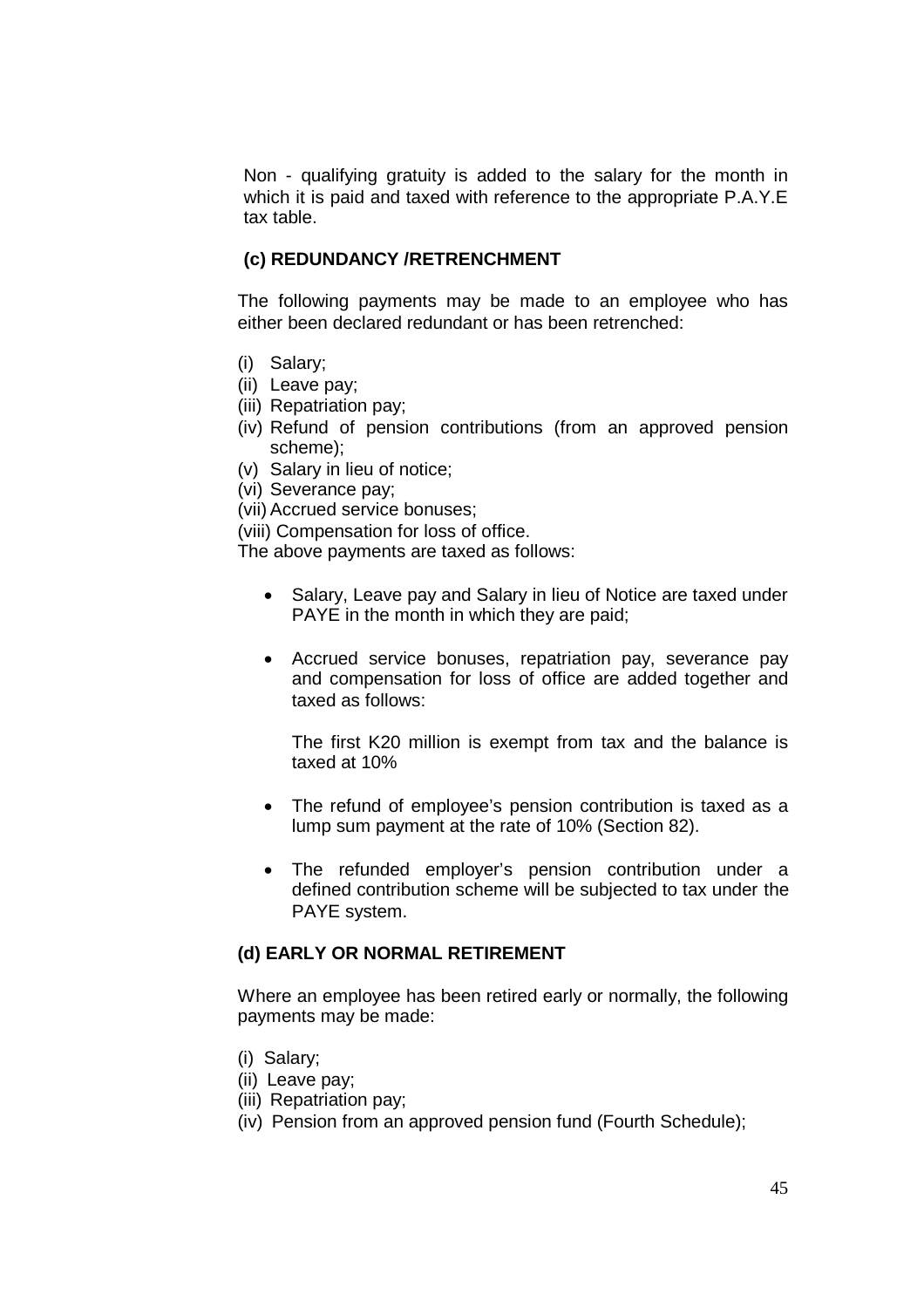- (v) Accrued service bonuses;
- (vi) Severance pay.

The above payments are taxed as follows:

- Salary and Leave Pay are taxed under PAYE in the month in which payment is made.
- **Repatriation Pay, Severance Pay, Accrued Service Bonuses,** and compensation for loss of office are added together and taxed as follows:
	- -The first K20 million is exempt from tax and the balance is taxed at 10%;
	- -Pension is exempt from tax (2<sup>nd</sup> schedule).

# **(e) TERMINATION OF EMPLOYMENT DUE TO DEATH**

The following payments may be made upon the death of an employee:

- (i) Salary;
- (ii) Leave pay;
- (iii) Gratuity;
- (iv) Ex-Gratia payment;
- (v) Accrued service bonuses.

The above payments are taxed as follows:

- The salary up to date of death and leave pay is taxed under PAYE in the month in which payments are made.
- Gratuity is taxed as in paragraph 6.5(b).
- **Ex-Gratia payments are exempt from tax.**
- Where an employee dies when he is eligible for retirement, the tax treatment of payments made is the same as early or normal retirement in 6.5(d) above.

# **6.6 TAX TREATMENT OF LEAVE PAY AND SALARY IN LIEU OF NOTICE**

All employers should take note that Leave Pay and Salary in Lieu of Notice received on resignation, dismissal, expiry of contract, redundancy or retrenchment, early retirement, or on termination of employment due to death, will not be classified as terminal benefits under Section 21(5) of the Income Tax Act. Payments made in such cases should be subjected to tax under PAYE scheme in the normal way.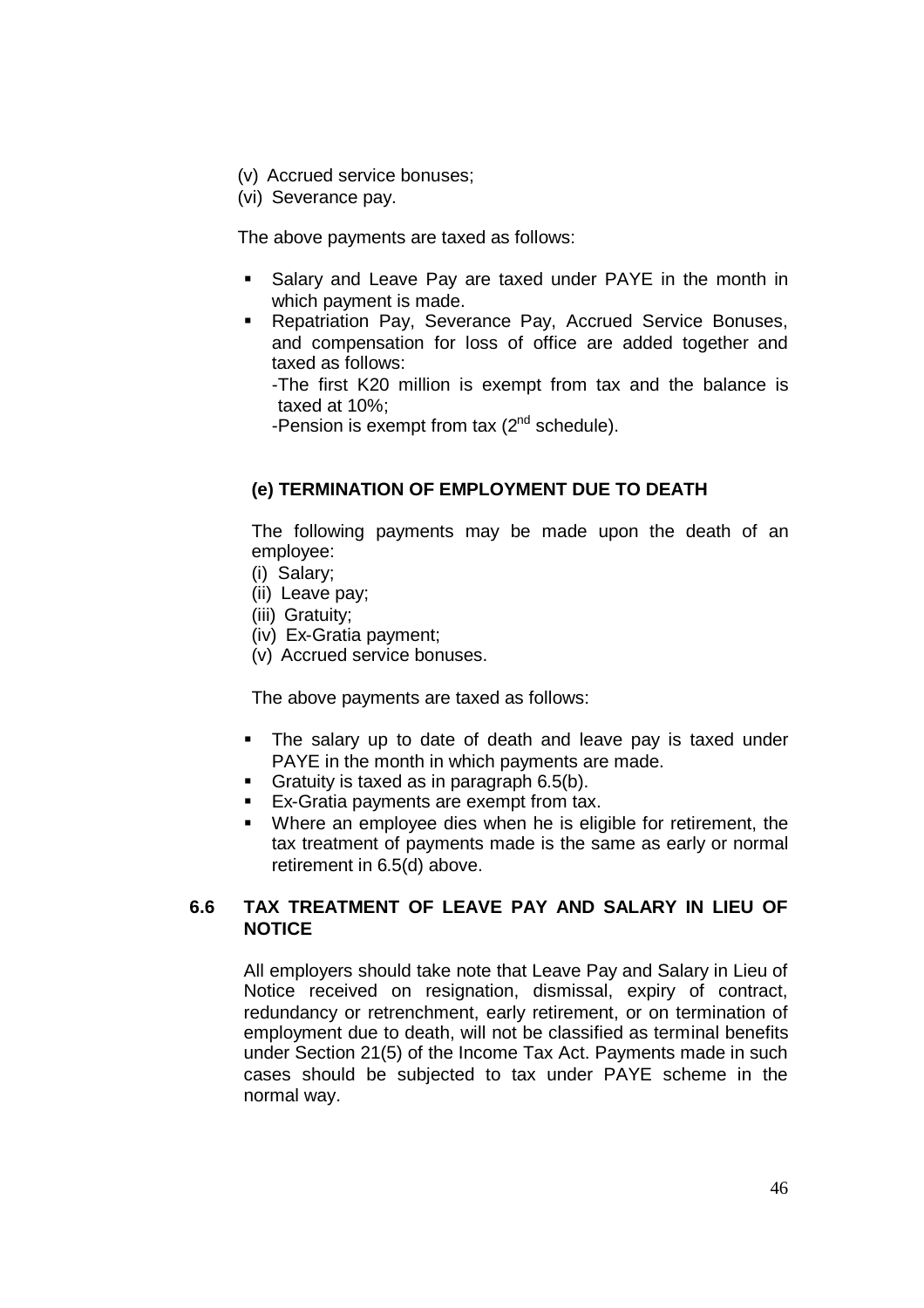### **6.7 LUMPSUM PAYMENTS MADE ON MEDICAL GROUNDS**

Where the employer, on medical advice, determines that an employee is permanently incapable of discharging his/her duties through infirmity of mind or body, one may terminate the services of an employee.

With effect from 1<sup>st</sup> April 2001, a lump sum payment made to an employee on termination of employment on medical grounds is exempt from tax.

# **6.8 TAX TREATMENT OF SETTLING IN ALLOWANCES**

Settling in allowances, or whatever name called, paid to new employees and employees on transfer constitute emoluments and should be subjected to tax under the PAYE scheme.

# **6.9 SEVERANCE PAY**

In most cases employers make payments of "severance pay" upon the dismissal or resignation of an employee. Payments made in such cases should not be classified as terminal benefits under Section 21(5) of the Income Tax Act.

However, where severance pay is paid as part of the package when an employee is retrenched, declared redundant, retires normally or opts for early retirement, the payment should be classified as terminal benefits. The tax treatment is covered under Section 21(5) of the Income Tax Act Cap 323.

### **6.10 INCOME TAX RATES**

### (**a) Personal Income Tax Rates:**

Personal Income tax rates, with effect from  $1<sup>st</sup>$  April 2008, are as follows:

| <b>Income Bands</b>                       | <b>Rates</b> |
|-------------------------------------------|--------------|
| First K7, 200,000                         | @ 0%         |
| Above K7, 200,000 and up to K14, 820,000  | @ 25%        |
| Above K14, 820,000 and up to K48, 000,000 | @ 30%        |
| Above K48, 000,000                        | @ 35%        |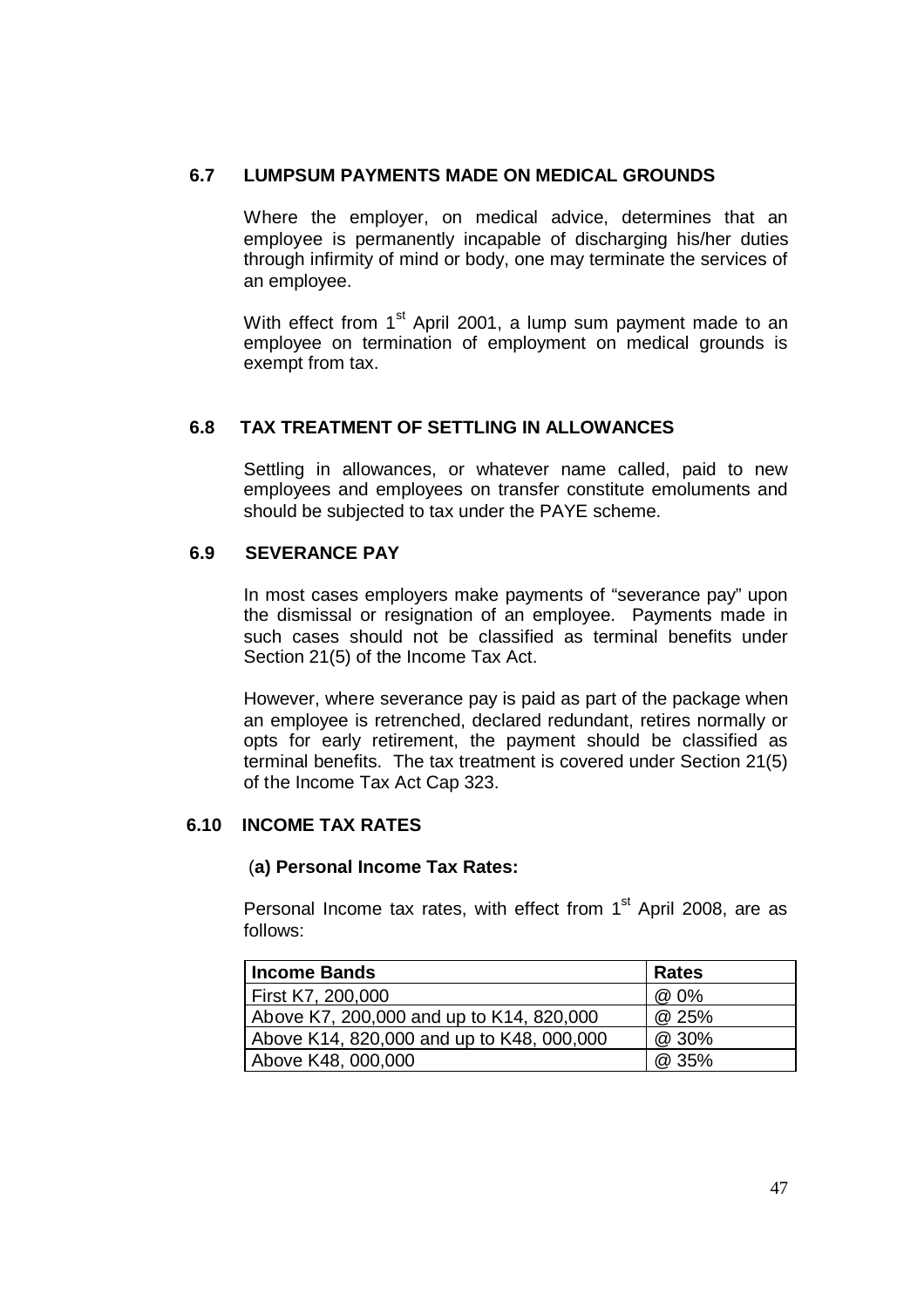# **(b) Other Tax Rates**

| Category                                                                                                        | Rate $(\%)$                                     |
|-----------------------------------------------------------------------------------------------------------------|-------------------------------------------------|
| Any Person carrying on mining operations                                                                        | Y=30% + [15%-                                   |
| (variable profit tax)                                                                                           | (ab/c)]                                         |
| Windfall tax (see page 18 to 29 above)                                                                          |                                                 |
| Hedging Income                                                                                                  | 35                                              |
| Manufacturing & other companies                                                                                 | 35                                              |
| Charitable organisations (on income from<br>business)                                                           | 15                                              |
| Farming                                                                                                         | 15                                              |
| Non traditional exports                                                                                         | 15                                              |
| Chemical manufacture of fertilizer                                                                              | 15                                              |
| Trusts, deceased or bankrupt estates                                                                            | 35                                              |
| <b>Rural enterprises</b>                                                                                        | Tax chargeable<br>reduced by 1/7 for 5<br>years |
| Business enterprise operating in a priority<br>sector declared under the Zambia<br>Development Agency Act, 2006 | O% for the $1st 5$<br>years                     |
|                                                                                                                 | Rate reduced by<br>50% from 6-8 years           |
|                                                                                                                 | Rate reduced by<br>25% from 9-10                |
|                                                                                                                 | vears                                           |
| Banks: First<br>K250, 000,000<br>Above K250, 000,000                                                            | 35<br>40                                        |

# **(c) Withholding Tax Rates**

| Category                                               | <b>Rate (%)</b> |
|--------------------------------------------------------|-----------------|
| Dividends for individuals and companies (Final Tax)    | 15              |
| Dividends for companies carrying on mining             |                 |
| operations                                             |                 |
| Interest on GRZ bonds (Final Tax for Individuals &     | 15              |
| Exempt Organisations only)                             |                 |
| Interest for individuals (earned from bank or building | 15              |
| societies savings and deposit accounts), (Final Tax)   |                 |
| Interest on Treasury Bills for Individuals (Final Tax) | 15              |
| Interest on Treasury Bills (Final Tax for Exempt       | 15              |
| Organisations)                                         |                 |
| <b>Other Interest</b>                                  | 15              |
| Royalties, Management and Consultancy Fees             | 15              |
| Rents                                                  | 15              |
| Commissions                                            | 15              |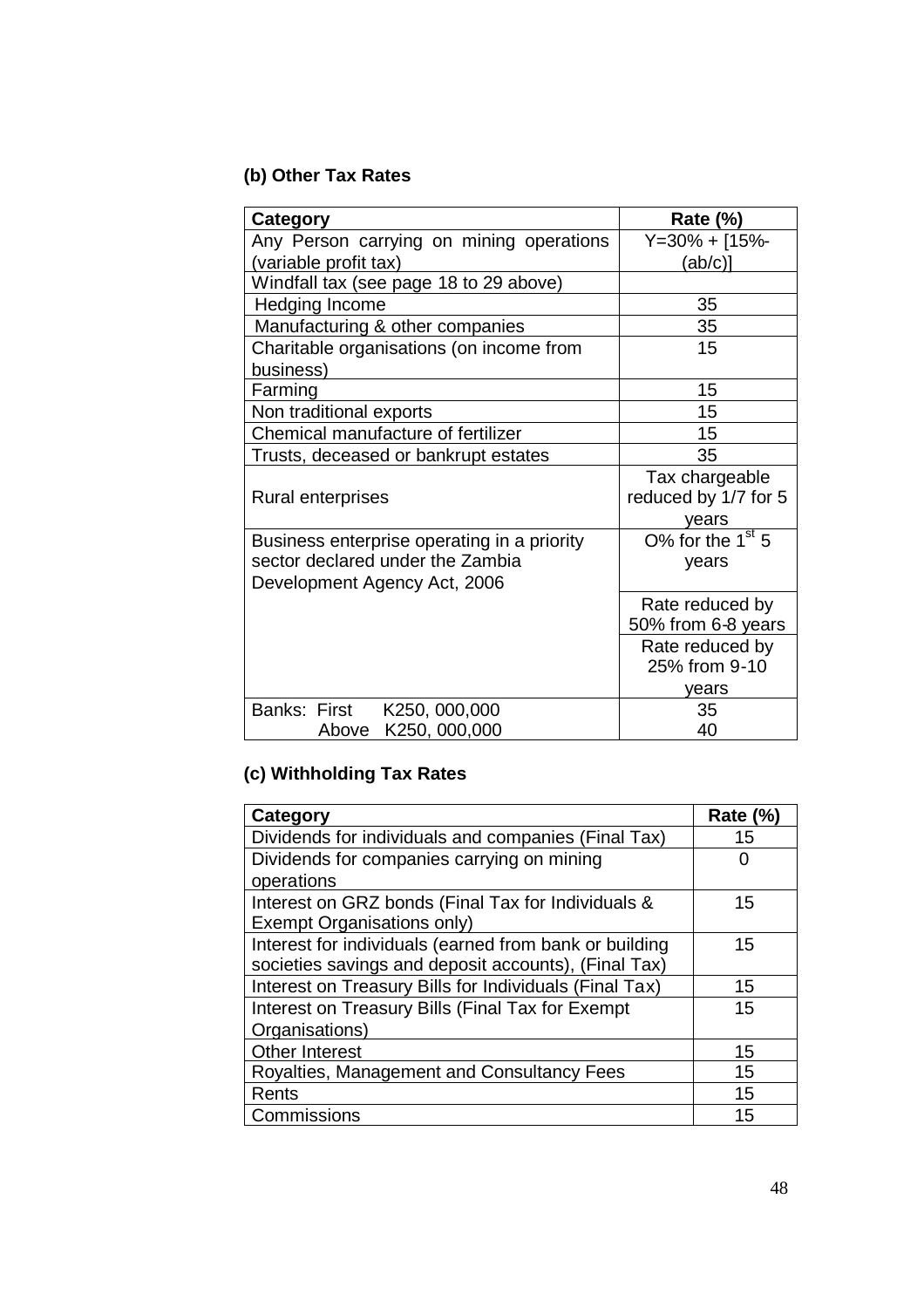| Public Entertainment Fees for Non- Residents (Final<br>  Tax) | 15 |
|---------------------------------------------------------------|----|
| Non - Resident Contractors                                    |    |

Notes:

- (i) When interest is awarded by Courts of Law it is still regarded as "Interest*"* and withholding tax is deductible in accordance with the appropriate rates as above.
- (ii) The term "Royalty" includes leasing and therefore leasing income is subject to withholding tax.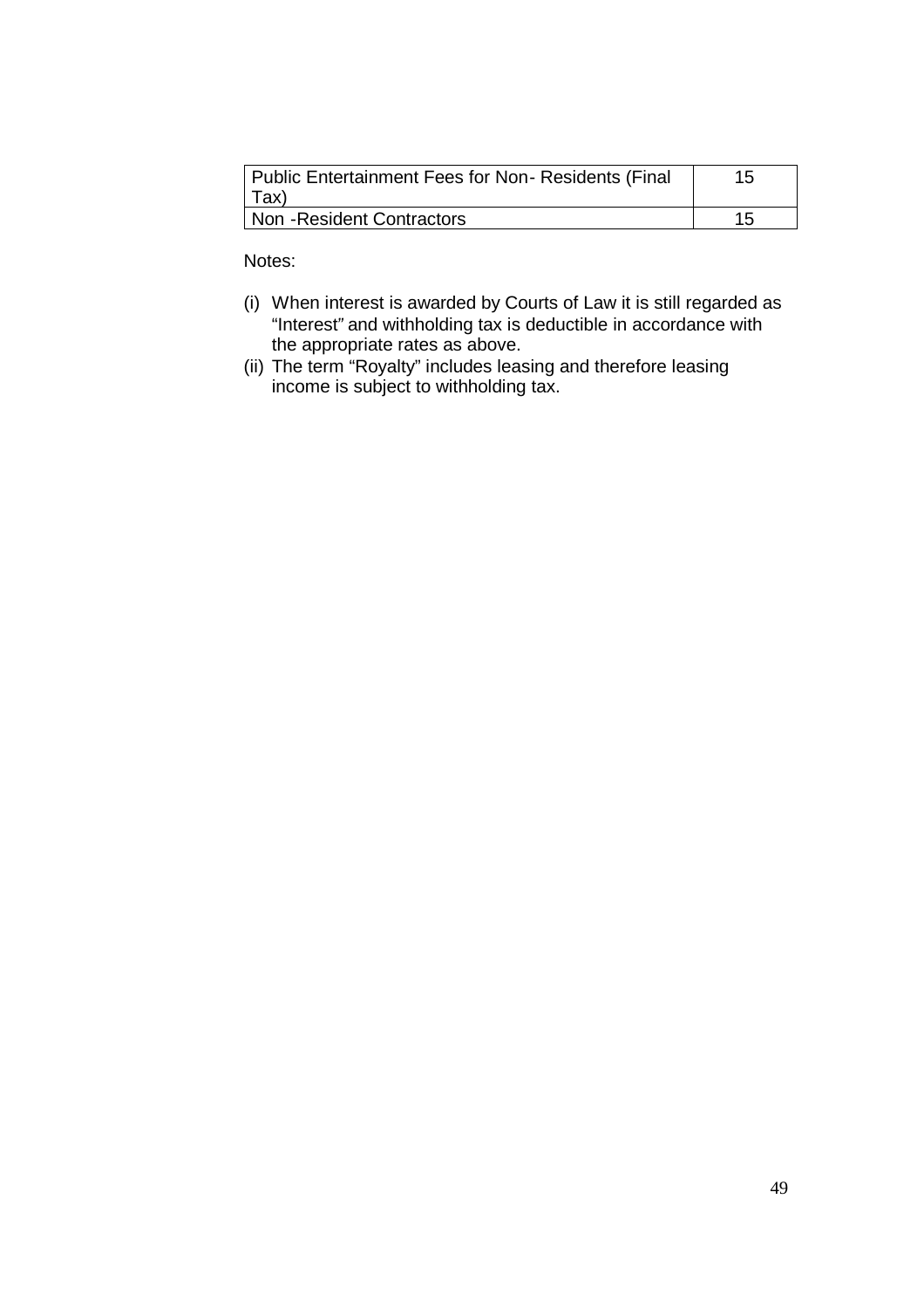### **7.0 DOMESTIC TAXES CONTACT ADDRESSES:**

If you have any problems concerning your taxes, please contact the Advice Centres or your nearest Domestic Tax Office at the following addresses:

- 1 Advice Centre New Revenue Hall Private Bag W136 **Lusaka** Tel:021 1 226227/236227 Fax: 021 1 222717
- 3 Assistant Director Design & Monitoring –Audit P .O .Box 35710 **Lusaka** Tel: 021 1 221493 Fax: 021 1 221493
- 5 Assistant Director Large Taxpayer Office – Arrears and Return Filing **Compliance** P .O .Box 35710 **Lusaka** Tel: 021 1 221375 Fax: 021 1 2226658
- 7 Assistant Director Large Taxpayer Office – Audit P .O .Box 35710 **Lusaka** Tel: 021 1 236892 Fax: 021 1 236892
- 9 Assistant Director Medium Tax Office – North P .O .Box 20855 **Kitwe** Tel: 021 2 230362 Fax: 021 2 229942
- 2 Advice Centre Nchanga House P. O. Box 20454 **Kitwe** Tel: 021 2 229301 Fax: 021 2229301
- 4 Station Manager Ndola Tax Office P.O. Box 70181 **Ndola** Tel: 021 2 614694 Fax: 021 2 614096
- 6 Station Manager Kabwe Tax Office P.O. Box 80909 **Kabwe** Tel: 021 5 223642 Fax: 021 5 223642
- 8 Station Manager Mongu Tax Office P.O. Box 910110 **Mongu** Tel: 021 7 221662 Fax: 021 7 221662
- 10 Station Manager Kasama Tax Office P.O. Box 410728 **Kasama** Tel: 021 4 221810 Fax: 021 4 221810